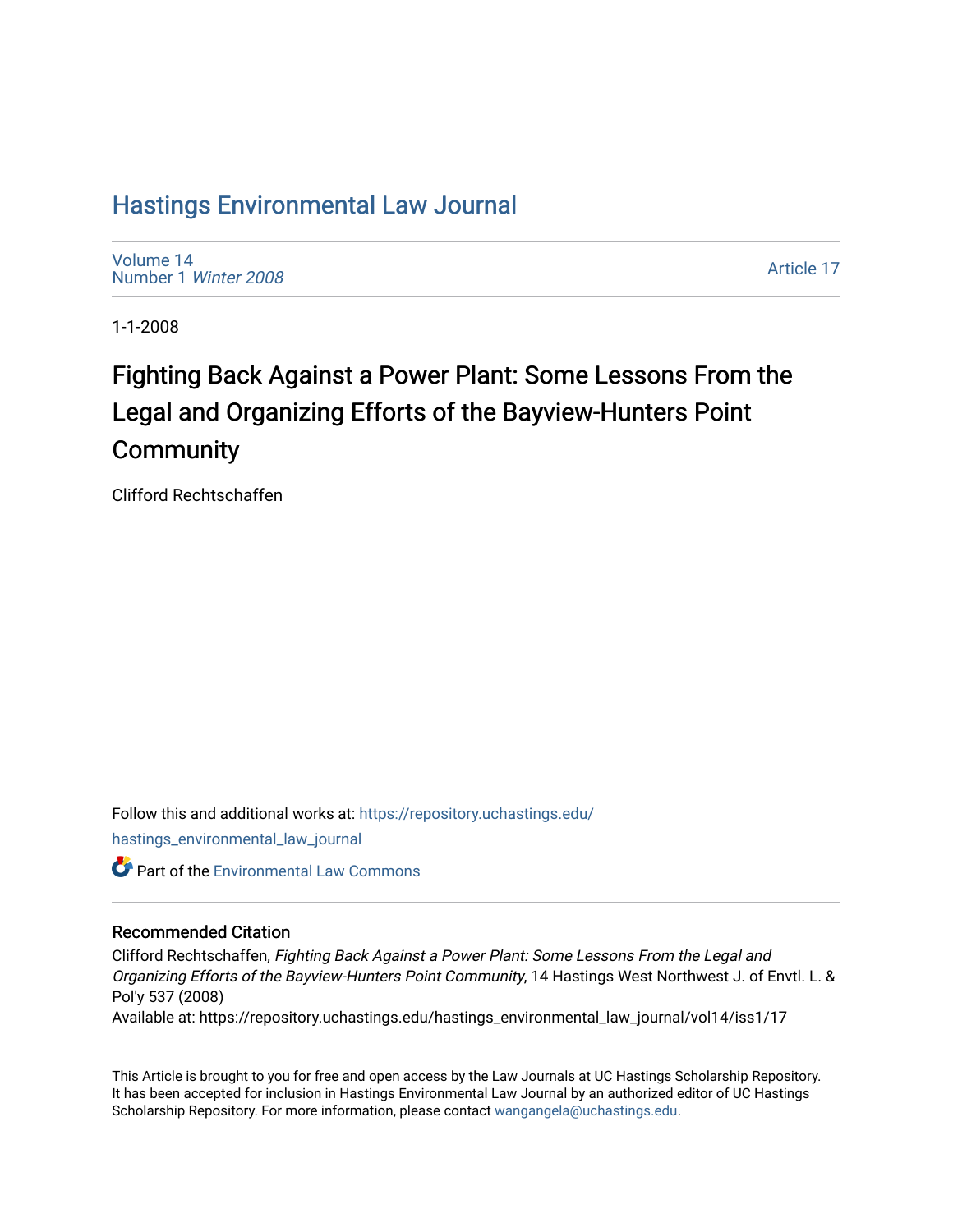# **Fighting Back Against a Power Plant: Some Lessons From the Legal and Organizing Efforts of the Bayview-Hunters Point Community**

 *Clifford Rechtschaffe[n\\*](#page-1-0)* 

#### **I. Introduction**

Although the environmental justice movement catapulted into national consciousness during the 1990s, as reflected most notably in President Clinton's 1994 Executive Order on Environmental Justice,<sup>1</sup> communities of color still face an uphill struggle fighting specific siting decisions. One community in the midst of such a battle is Bayview-Hunters Point, a low and middle-income community in San Francisco, overwhelmingly comprised of people of color. It is home to San Francisco's two existing power plants, and is burdened with a very high concentration of the City's dirty industries. In 1994, the San Francisco Energy Company proposed siting yet another power plant in the area. If the plant is built, the neighborhood would have more power plants than any area its size in the nation.<sup>2</sup> Community residents have responded with a vigorous legal and organizational campaign to stop the project.

This article describes several strategies employed by the community and its legal representatives in this high profile case. These include developing a community toxics profile and working with city officials to initiate a community health assessment, presenting environmental justice testimony at evidentiary hearings before the California Energy Commission, and seeking a temporary moratorium on the siting of new polluting facilities to allow government agencies time to evaluate the disproportionate health problems in the community.

<span id="page-1-0"></span><sup>\*</sup> Associate Professor of Law and Co-Director, Environmental Law & Justice Clinic, Golden Gate University School of Law. Special thanks to Heidi Gewertz, Hastings College of the Law, Class of 1996, for her insights and research assistance in preparation of this article, and to Anne Eng, Karen Kramer, Tara Mueller, Alan Ramo, Anne Simon, and David Weinsoff for reviewing earlier drafts of the Article. Some of the information in this article is based on materials developed by Golden Gate University's Environmental Law and Justice Clinic, the Environmental Law Community Clinic, and the San Francisco Lawyers Committee for Civil Rights Under Law in the course of representing the Bayview-Hunters Point Community in the power plant controversy.

<span id="page-1-1"></span><sup>1.</sup> Exec. Order No. 12,898, 59 Fed. Reg. 7629 (1994).

<span id="page-1-2"></span><sup>2.</sup> Clarence Johnson, *Disputed* S.F. *Power Plant Expected to Get 1st* OK, *Neighbors Worry About Health Issues,* S.F. CHRON., Mar. 4, 1996, at A13.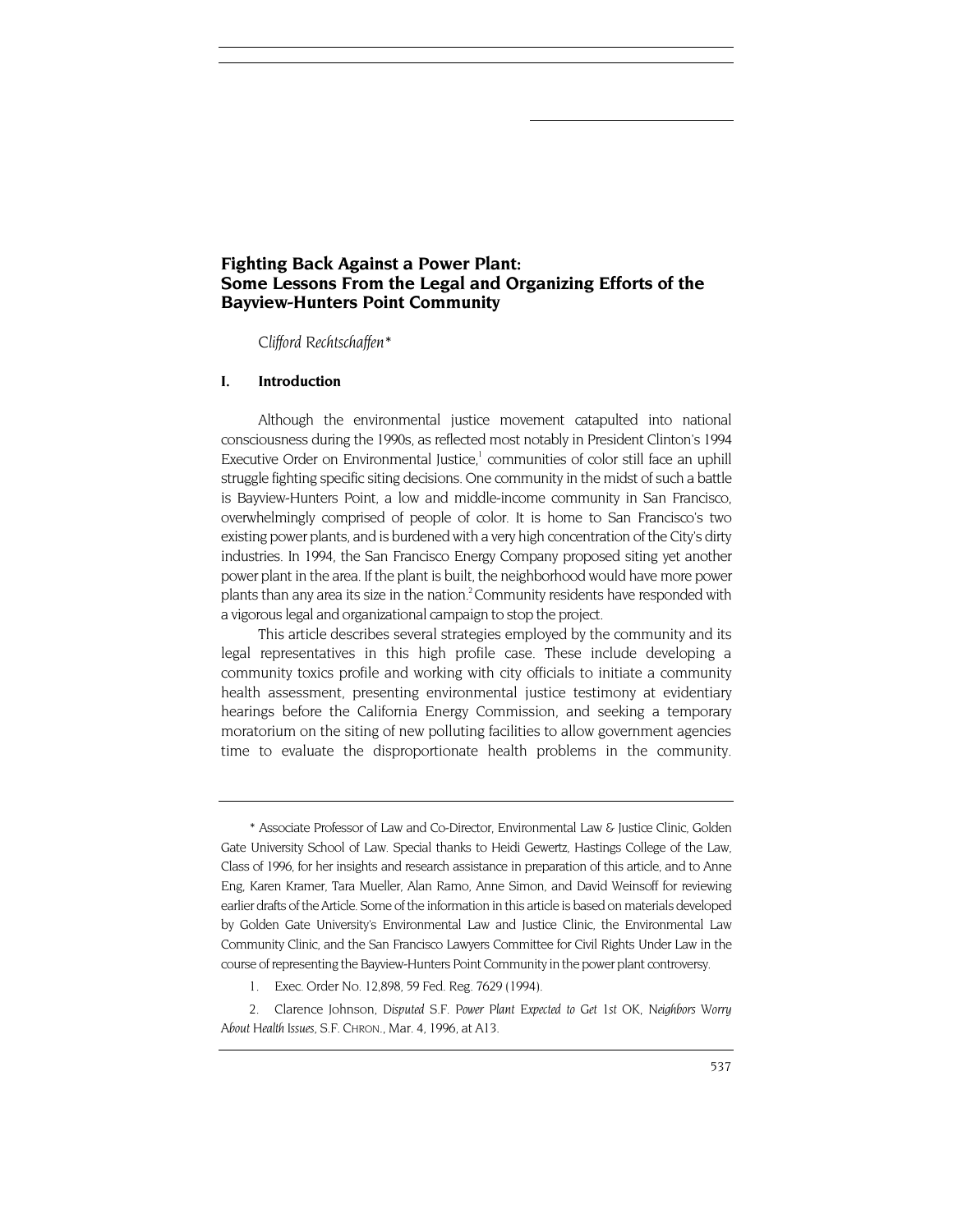Although the case is ongoing, the community's innovative approaches can provide important lessons for other environmental justice advocates.

## **II. Overview of the Bayview-Hunters Point Community and the Proposed Power Plant**

#### **A. The Bayview-Hunters Point Community**

Bayview-Hunters Point is a relatively small neighborhood located in southeast San Francisco, bordering San Francisco Bay. Just over 28,000 people live there,roughly four percent of San Francisco's population.<sup>3</sup> The community consists largely of people of color: it is 62 percent African American, twenty two percent Asian, eleven percent white, and four percent members of other racial or ethnic groups.<sup>4</sup> It also is a poor community relative to the city as a whole; more thanthirty percent of families live in poverty,<sup>5</sup> and the neighborhood's median income is approximately \$20,000 less than that of residents citywide.

For many decades, the Bayview district has been the dumping ground for noxious and unwanted land uses in San Francisco. Prior to World War II, the city designated it as the area for slaughterhouses and related meat-processing industries.<sup>6</sup> After the war, the area came to be dominated by wrecking yards, junk yards, steel manufacturing, materials recycling, and power generation facilities, as well as the massive Hunters Point Naval Shipyard.<sup>7</sup> Following construction of Candlestick Park in the 1960s, large areas of shoreline were haphazardly filled, "turn[ing] the shoreline into an uninviting wasteland of junkyardsand dump sites."<sup>8</sup> Bayview also has long had high concentrations of public housing-in some periods over one fourth of all public housing units in San Francisco. The steering of unwanted land uses to the district has continued to the present; within the past decade, San Francisco has directed industrial uses away from areas that were historically industrial but now are shifting to more

<span id="page-2-3"></span>6. Peter LaBrie, Testimony before the California Energy Commission 4-5 (July 6, 1995).

<span id="page-2-5"></span>8. JUDY QUAN, U.S. EPA REGION IX. TOXIC INVENTORY OF THE BAYVIEW/HUNTERS POINT COMMUNITY 2 (1995) (quoting study of San Francisco Planning Department).

<span id="page-2-0"></span><sup>3.</sup> SAN FRANCISCO ENERGY CO. COGENERATION PROJECT, FINAL STAFF ASSESSMENT, APPLICATION FOR CERTIFICATION (94-AFC-1), City and County of San Francisco 385 (June 1995) [hereinafter FSA].

<span id="page-2-1"></span><sup>4</sup>*. Id.* at 385.

<span id="page-2-2"></span><sup>5</sup>*. Id.*

<span id="page-2-4"></span><sup>7.</sup> FSA, *supra* note 3, at 465. A wide variety of toxic contaminants have been found on sites throughout the property, including waste oil, solvents, PCBs, cyanide wastes, sand-blast wastes contaminated with heavy metals, radium dials, and other chemical wastes. THE COMMISSION ON SAN FRANCISCO'S ENVIRONMENT, ENVIRONMENTAL STATE OF THE CITY REPORT 3-14 (July 1994).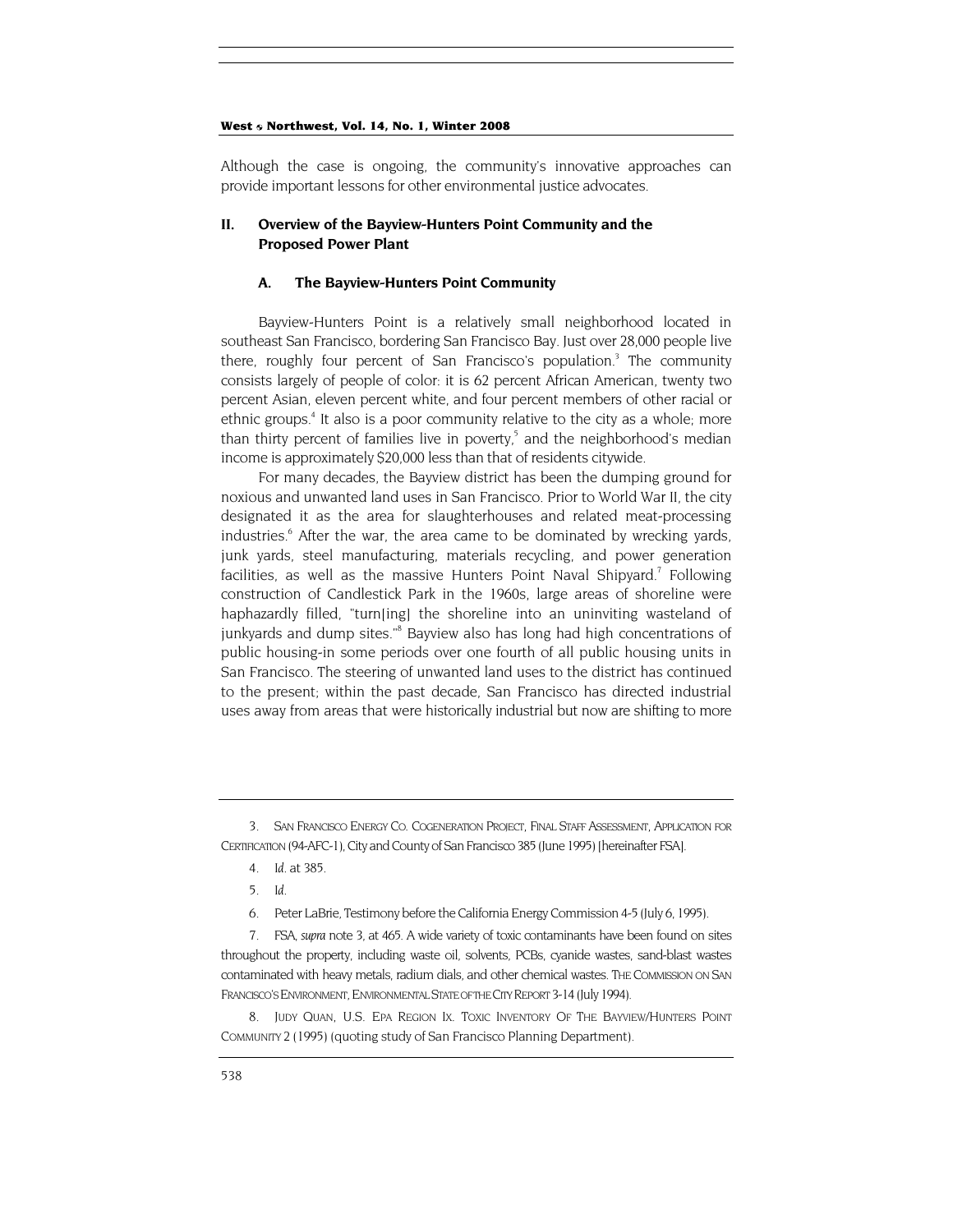upscale residential and mixed use development (i.e., South Market and Mission Bay) into Bayview-Hunters Point.<sup>[9](#page-3-0)</sup>

As in many other California cities, African Americans first came into the area in large numbers during World War II, primarily to take advantage of employment at the Hunters Point Naval Shipyard. Many have since been forced there by historic residential segregation, and poverty.<sup>10</sup> Since the 1950s, high poverty rates have persisted in the area, and current unemployment levels are high. In 1990, the official unemployment rate was 14.1 percent overall and 17.7 percent among African Americans (a figure many residents believe is actually much higher).<sup>11</sup> The area was very hard hit by the closure of the Naval Shipyard in 1974, which resulted in the direct loss of nearly 10,000 jobs and a consequent decline in local commercial activity dependent on the shipyard. It also was impacted by the loss of manufacturing jobs citywide.<sup>12</sup> As jobs left and wartime public housing units were torn down, the population declined during the 1970s.

The economic decline abated somewhat in the 1980s, as a substantial amount of new private housing was built in the area.<sup>13</sup> The community now has one of the highest rates of private home ownership in San Francisco.<sup>14</sup> More recently, the community has been engaged in a major effort to promote economic redevelopment, but of a type more compatible with its desires and needs. Current efforts are underway to develop a major shoreline park and open space in the area, to expand light rail along Third Street (the main transportation corridor in the area), to convert the old Naval Shipyard from military to commercial uses, and to gain designation as a federal Enterprise

- <span id="page-3-3"></span>12*. Id. at 388.*
- 13*. Id.* at 384.

<span id="page-3-0"></span><sup>9.</sup> LaBrie, supra note 6, at 5. Disproportionate siting of unwanted facilities in low income communities and communities of color has occurred for a variety of reasons, including intentional discrimination by decisionmakers, segregation in housing and jobs, and exclusionary zoning. These communities often lack the money, organization, and political voice to oppose sitings, have historically been under-represented on local decisionmaking bodies, and have often been targeted for unwanted development. *See* Clarice Gaylord & Geraldine Twitty, *Protecting Endangered Communities,*  21 FORDHAM Urb. L.J. 771 (1994). See *generally* ROBERT BULLARD, DUMPING IN DIXIE: RACE, CLASS AND ENVIRONMENTAL QUALITY (1990); *but see* Vicki Been, *Locally Undesirable Land Uses in Minority Neighborhoods: Disproportionate Siting or Market Dynamics?,* 103 YALE L.J. 1383, 1386, 1404-05 (1994) (arguing that market forces in combination with housing discrimination, rather than racism by decisionmakers, better explain the unequal distribution of environmental hazards in minority neighborhoods).

<sup>10.</sup> LaBrie, *supra* note 6, at 6.

<span id="page-3-2"></span><span id="page-3-1"></span><sup>11.</sup> In San Francisco as a whole in 1990, unemployment was 6.2 percent, and 13.2 percent for African Americans. FSA, *supra* note 3, at 387-388.

<span id="page-3-5"></span><span id="page-3-4"></span><sup>14.</sup> The rate of home ownership in Bayview Hunters Point is forty-six percent, compared to a citywide average of thirty-four percent. Id. at 386. This is in part due to the relative affordability of housing compared to other parts of the city. The median price of homes in Bayview Hunters Point is \$205,000, approximately 1/3 lower than the average home in the city.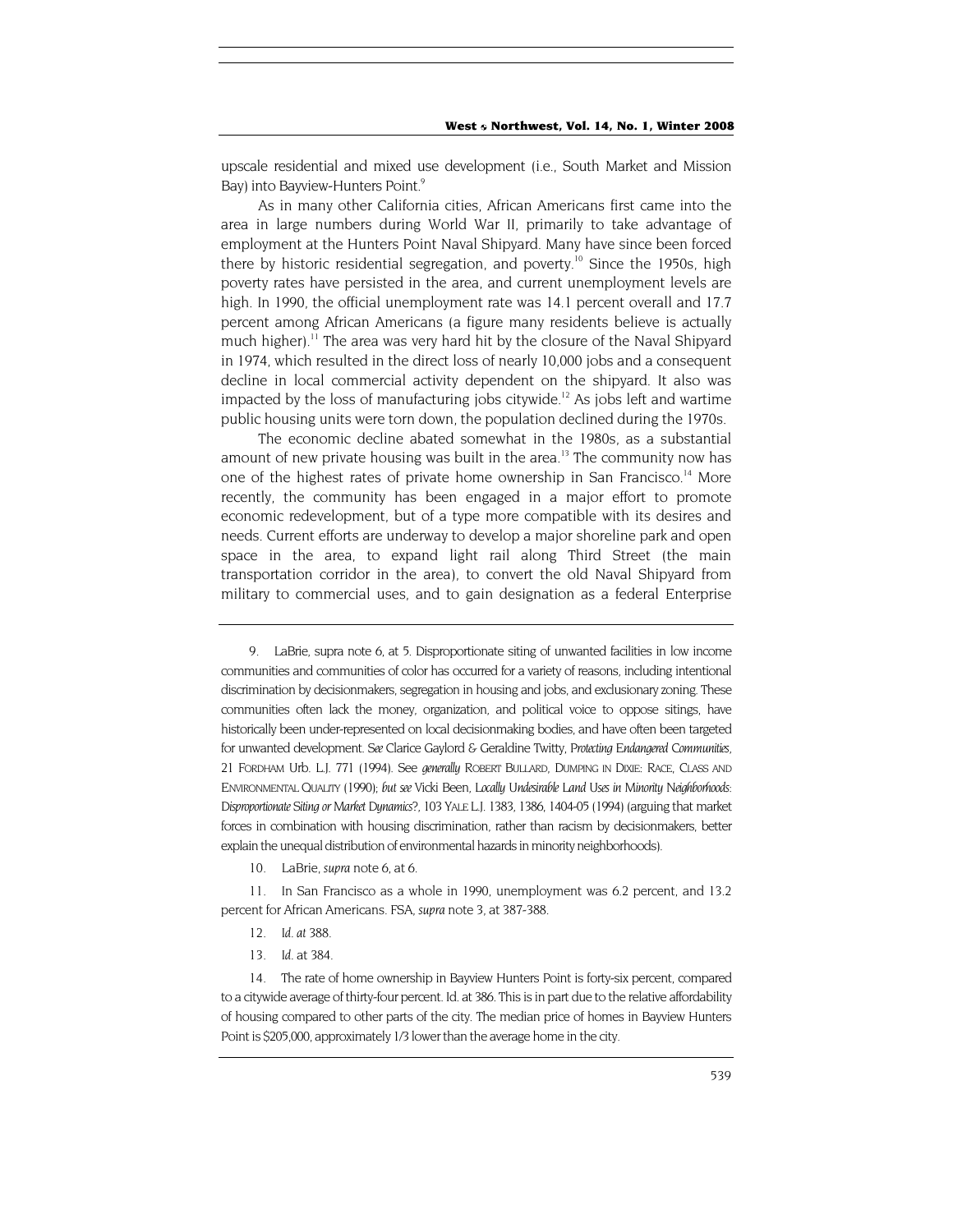<span id="page-4-5"></span>Community.[15 F](#page-4-0)or now, however, the area remains dominated by industrial uses; in the entire district, for instance, there are no clothing stores, movie theaters, book stores, coffee shops, copy centers, or other retail uses that draw on pedestrian traffic and make neighborhoods livable.<sup>[16](#page-4-1)</sup>

#### **B. The Proposed Power Plant**

In July, 1994, San Francisco Energy Company (SF Energy) applied to the California Energy Commission (CEC) for permission to site and develop a natural gas-fired cogeneration facility in Bayview-Hunters Point. The proposed facility will produce up to 240 megawatts of electricity and up to 100,000 pounds of steam per hour.<sup>17</sup> It includes a natural gas pipeline to connect with other gas distribution pipelines. If built, the plant will be one of the largest fossil-fuel facilities in California. It will also be within a mile of two other large power plants operated by Pacific Gas and Electric (PG&E) (Hunters Point and Potrero), neither of which will cease operation.<sup>18</sup> The need for the plant is very much in dispute.<sup>[19](#page-4-4)</sup>

In California, the CEC has jurisdiction over the siting of power plants, like SF Energy's project, that generate more than 50 megawatts of electricity. Under state law, the Commission typically provides "one-stop licensing" to applicants, providing all needed approvals without the need for separate local land use and environmental review. The siting process is lengthy and involved. $20$  After the

- <span id="page-4-0"></span>15*. Id.,* at 465.
- <span id="page-4-1"></span>16. LaBrie, *supra* note 6, at 7.
- 17. SAN FRANCISCO ENERGY COMPANY, APPLICATION FOR CERTIFICATION 1-4, 3-19 3-20 (July, 1994).

<span id="page-4-3"></span><span id="page-4-2"></span>18. FSA, *supra* note 3, at Fig. ALT-3. There is no dispute that Potrero 3 & Hunters Point 4 will continue operating regardless of the project. There is disagreement over whether or not Hunters Point 2 & 3 will be shut down; PG&E has refused to give up its option to use these facilities in the future. *See* COMMENTS OF PACIFIC GAS AND ELECTRIC COMPANY ON REVISED PRESIDING MEMBER'S PROPOSED DECISION ON APPLICATION FOR CERTIFICATION OF SAN FRANCISCO ENERGY COMPANY'S COGENERATION PROJECT 2 (Feb. 27, 1996) (commending Energy Commission for withdrawing its recommendation that PG&E be ordered to shut down Units  $2 \& 3$  "since PG&E should be allowed to preserve its options for the future"); In the Matter of San Francisco Energy Co. Cogeneration Facility, Intervenors' Post-Hearing Brief 3 (filed Aug. 21, 1995).

<span id="page-4-4"></span>19. The need for a new plant derives from PG&E's argument that power use in the San Francisco area will increase significantly and that a significant portion of the required generating capacity must be located on the San Francisco Peninsula to deal with certain contingencies, like a major earthquake. But those assumptions are very much in dispute, and alternatives such as upgrades to existing transmission lines, adding several smaller generating facilities dispersed throughout San Francisco, or conservation measures may be sufficient to meet projected demand.

20. The process is actually preceded by the CEC's determination of statewide and areawide electric power demands. The CEC's forecasts are adopted by the California Public Utilities Commission (PUC), which carries out a bidding process (the "Biennial Resource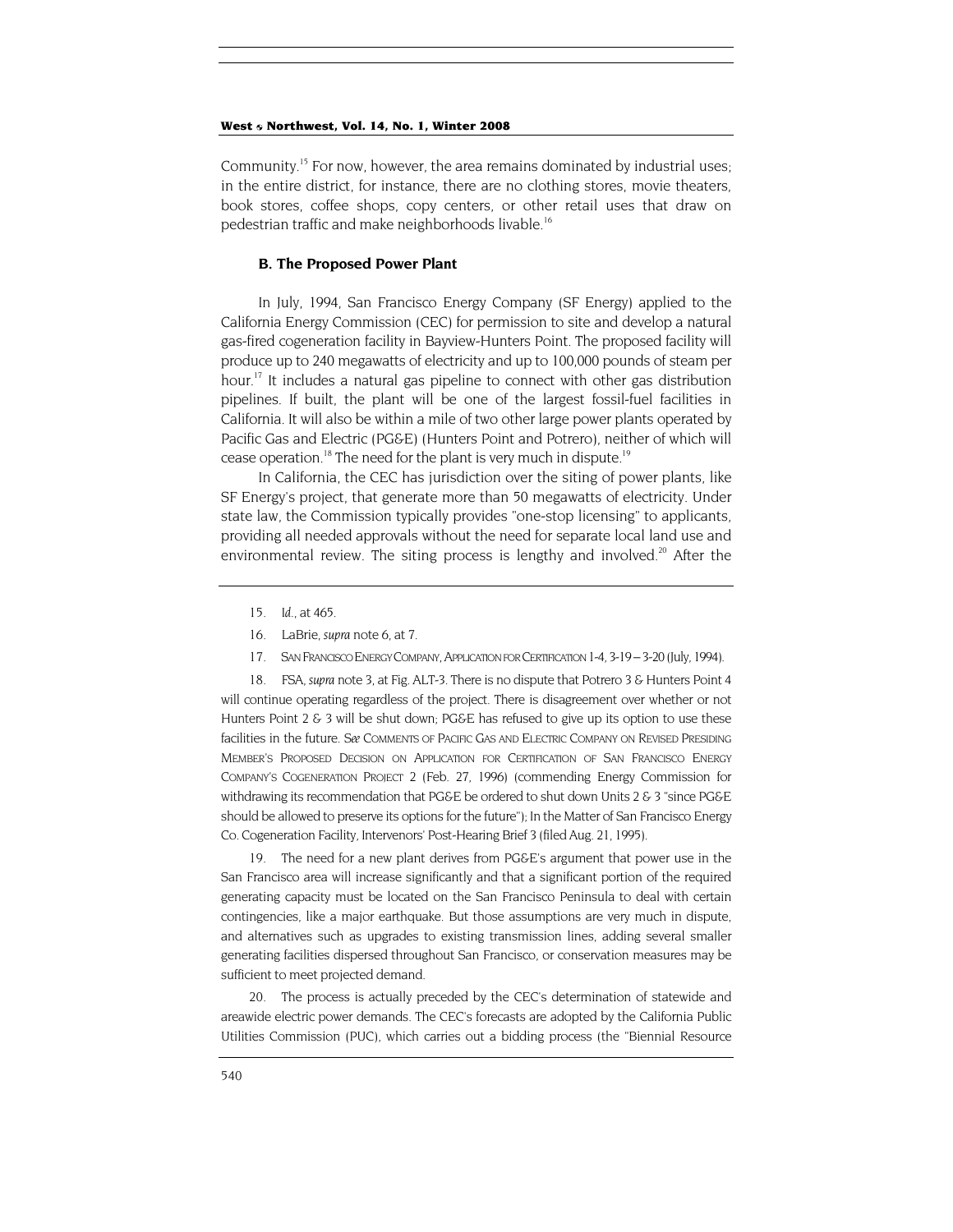<span id="page-5-4"></span>proponent submits an application, the CEC's siting committee and technical staff conducts an environmental review process, which serves as the functional equivalent of environmental review under the California Environmental Quality Act  $(CEQA)<sup>21</sup>$  and which also evaluates issues of power generation and reliability. The Commission holds informational hearings on the project, and the parties are allowed to submit discovery requests to each other. CEC staff is required to participate in each case as an independent party, ostensibly representing the public interest. Other interested parties, including community groups, may participate as intervenors. Commission staff prepare a Preliminary Staff Assessment (PSA) and then a Final Staff Assessment (FSA), which is the subject of an adjudicatory hearing before a committee of Energy Commissioners. Following these hearings, the committee issues a Proposed Decision, which is ultimately voted on by the full Commission.

In this case, two sites were proposed by SF Energy, both in Bayview Hunters Point. The first site, located at the intersection of Innes Ave and Fitch Street (Innes Avenue Site) and along the shoreline, is directly across from a residential neighborhood and adjacent to public housing and numerous condominiums constructed within the last several years specifically to take advantage of the view of the Bay.<sup>22</sup> A power plant at this location conflicted with numerous land use plans for the area, and following public comment on the PSA, SF Energy withdrew this site from consideration. The second site, and the only one currently being considered, is located on part of a parcel created from Bay fill and owned by the San Francisco Port Authority (Port Site), slightly more than one-third of a mile from the nearest homes. $23$  Unlike the Innes Avenue site, development on this property requires approval by the City Port Commission and the San Francisco Board of Supervisors, to lease the Port's property to SF Energy.

The Port Site is situated on artificial fill 11 to 40 feet in depth consisting of debris, silt, clay and sand; beneath the fill lies young bay muds.<sup>24</sup> Its location in bay mud raises serious questions of vulnerability in the event of an earthquake, during which there could be significant settling of soil.<sup>25</sup> It also sits adjacent to a

Planning Update process," or "BRPU") to select the applicant that can supply the necessary power most efficiently. SF Energy was chosen in this instance to meet a need identified in the 1992 Electricity Report. Subsequently, however, the Federal Energy Regulatory Commission (FERC) invalidated the PUC's BRPU bid process, and the parties involved in this case strenuously disagree about whether the selection of SF Energy remains valid.

- <span id="page-5-0"></span>21. *See* CAL. PUB. RES. CODE § 21080.5 (West 1986).
- 22. FSA, *supra* note 3, at 468.

<span id="page-5-2"></span><span id="page-5-1"></span>23. Across the street is a U.S. Postal Service mail processing center and a number of industrial warehouses. Other uses on the parcel include two grain storage silos, a radio tower, and a rail yard that serves as an intermodal transfer facility. FSA, *supra* note 3, at 414.

24. Peter Strauss, Testimony before the California Energy Commission 8 (June 20, 1995).

<span id="page-5-3"></span>25. Ironically, although the plant is in part being constructed to provide electricity in the event of an earthquake, the CEP did not require that the facility be designed to survive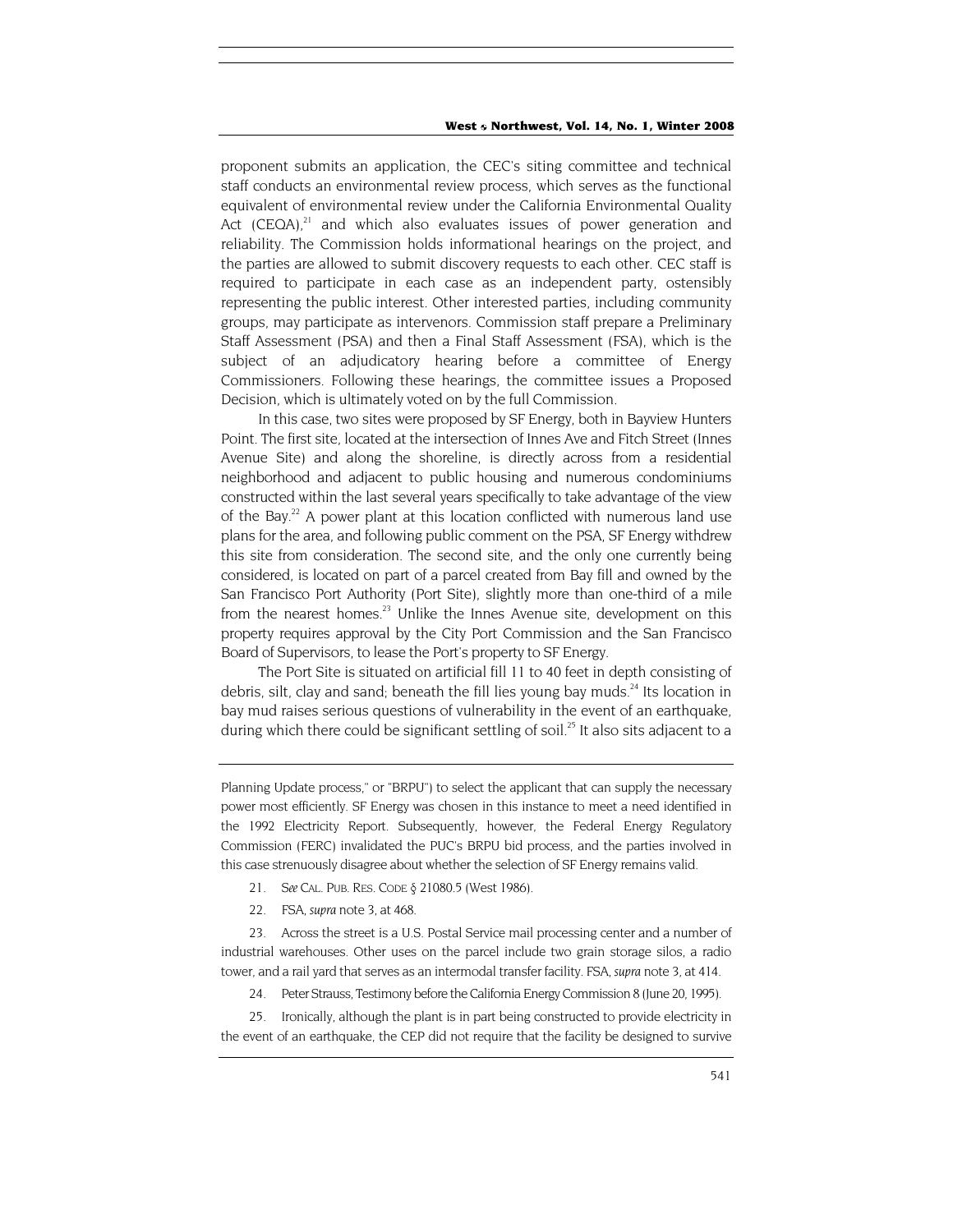<span id="page-6-6"></span>solid waste landfill that is currently being closed by the Regional Water Quality Control Board (RWQCB), at which metals, polyaromatic hydrocarbons, and other hazardous wastes are found.<sup>26</sup> There is some groundwater contamination on site, raising concerns that the project could cause additional migration of hazardous wastes to groundwater or San Francisco Bay.

The project will be certified to emit up to 300 tons of air pollutants per year, including over 49 tons of PM10 emissions (particulate matter less than 10 microns in size).<sup>27</sup> PM10 emissions are a growing public health concern because of the range and severity of their health effects.<sup>28</sup> They cause illness and death from asthma, chronic bronchitis, and cardiovascular disease, and are of special concern to the Bayview community because it currently suffers higher levels of asthma, respiratory ailments and other health problems than other Bay Area communities[.29](#page-6-3) The project also is likely to contribute to existing violation of the State's 24-hour PM10 standard<sup>30</sup> (which itself may be insufficiently protective of public health), $31$  and increased respiratory mortality and incidence of asthma.<sup>[32](#page-6-6)</sup>

the maximum credible earthquake and generate electricity. PG&E's two existing power plants are located in the same area and pose the same seismic concerns. (Both plants were forced to shut down during the 1989 Loma Prieta earthquake).

- <span id="page-6-0"></span>26. FSA, *supra* note 3, at 215-217.
- <span id="page-6-1"></span>27*. ID.* at 119.

<span id="page-6-2"></span>28. Paul Cotton, *"Best Data Yet" Say* Air *Pollution Kills Below Levels Currently Considered safe,* 269 JAMA 3087 (June 23, 1993); Philip Hilts, *Studies* Say *Soot Kills Up to 60,000 in U.S. Each Year, N.Y. TIMES*, July 19, 1993, at A2; Philip Hilts, *Study Pinpoints Death Risks From Small Particle Pollution,* N.Y. Times, March 9, 1995, at A20.

<span id="page-6-3"></span>29. African Americans, especially at lower income levels, generally suffer from asthma at rates greater than the population as a whole. *See* 2 PLANNING, POLICY AND EVALUATION, U.S. ENVIRONMENTAL PROTECTION AGENCY, ENVIRONMENTAL EQUITY: REDUCING RISK FOR ALL COMMUNITIES 21 (1992) [hereinafter REDUCING RISK].

<span id="page-6-4"></span>30. San Francisco Energy Co. Cogeneration Project, Preliminary Staff Assessment, Application for Certification (94- AFC- 1) City and County of San Francisco 104 (April 1995).

<span id="page-6-5"></span>31. Medical evidence suggests that health effects from PM, emissions occur at levels lower than the state standard of 50 micrograms per cubic meter (mu/m3), and that there may be no safe threshold for exposure. Dr. Deborah Gilliss, Testimony before California Energy Commission 19-25 (July 21, 1995). *See also* Philip Hilts, *Fine Pollutants in Air Cause Many Deaths, Study Suggests,* N.Y. TIMES, May 9, 1996, at A8 (estimating that in San Francisco-Oakland area, 1,270 annual deaths are attributable to PM10 emissions).

32. Dr. David Fairley, Testimony before the California Energy Commission 6 (Sept. 12, 1995). The PSA originally concluded that the project's PM10 emissions were significant and would cause the project to violate state air quality standards. In one of the more bizarre mitigation proposals, SF Energy then offered to mitigate most of the particulate emissions by planting grass at two playgrounds within a mile of the facility at which the grass cover had worn down. Together, the company estimated, "restoring" these two playgrounds would result in a reduction of PM10 emissions of 51.3 tons per year.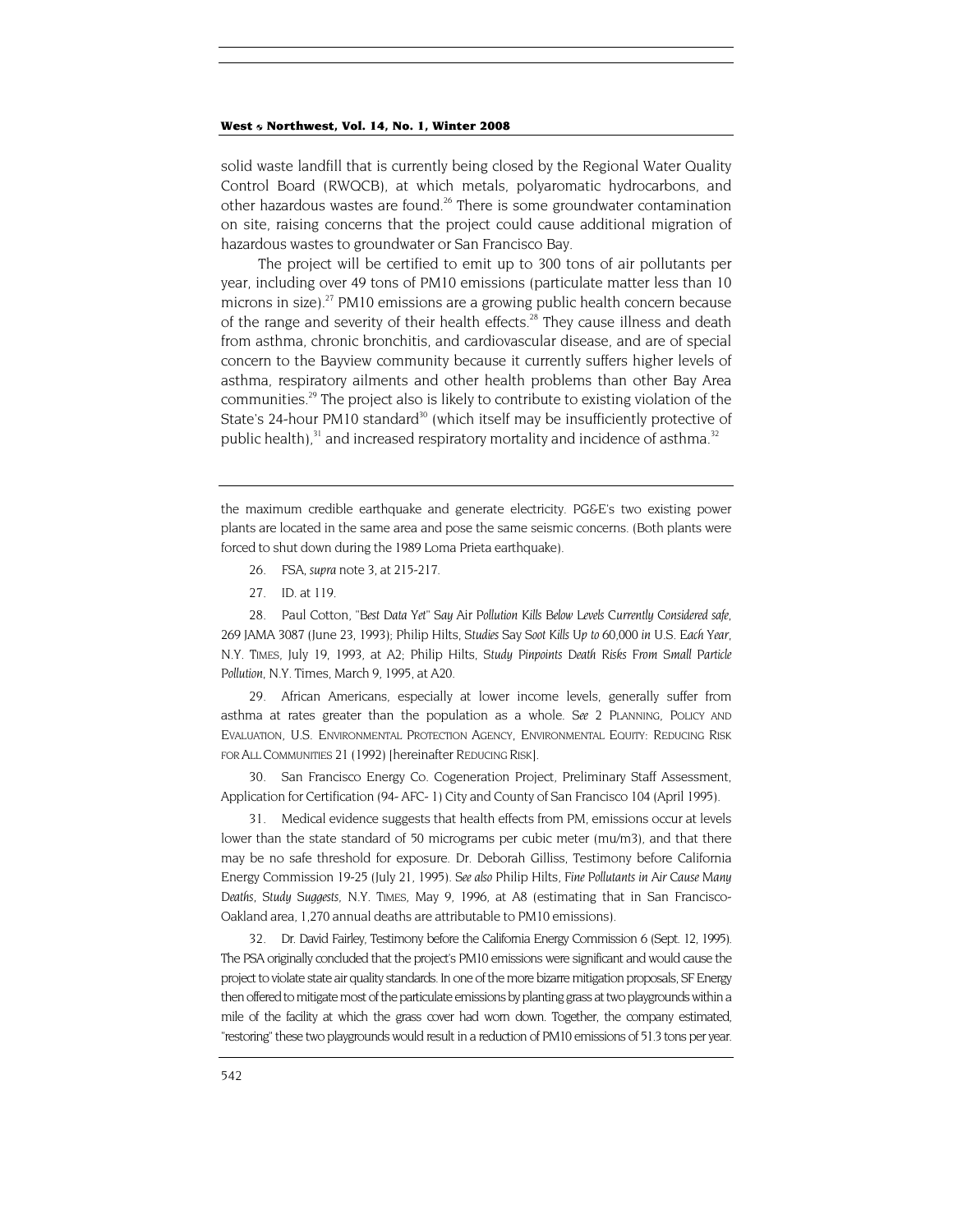The project will emit 500 pounds per day of nitrogen oxide<sup>33</sup> and cause increased emissions of volatile organic compounds (VOC), $34$  possibly contributing to the Bay Area's existing violations of the Clean Air Act's ozone standard. The plant will also emit benzene, formaldehyde and other carcinogens. It will require the transport of sizeable amounts of hazardous materials to and from the facility, potentially adding to the risks from the numerous existing facilities in the area that have hazardous materials shipped to them in significant amounts. The plant also will handle numerous hazardous materials that could result in serious consequences in the event of an uncontrolled spill, such as aqueous ammonia. The project will also lead to cumulative traffic impacts, noise impacts, and solid and hazardous waste impacts.

After the CEC issued its FSA, a committee of the Commission held two weeks of evidentiary hearings on the project during July, 1995. Following additional staff review and public comment, the full Commission voted to approve the project in early March, 1996. It delayed the effective date of the approval, however, until the San Francisco Board of Supervisors determines whether to lease the Port site to SF Energy.

#### **C. Community Reaction**

The project generated a torrent of community opposition. Residents reacted to the fundamental unfairness of siting a third power plant in the same area that already contains the City's only two existing plants. The neighborhood is already burdened with a disproportionate share of polluting facilities in the city, and experiences high rates of health problems. One long-time resident captured the feelings of many:

The air pollution in Hunter's Point is so bad I can't hang my laundry outside. I've tried and it gets so filthy that I have to wash it again. . . . I have breast cancer. . . . How many little girls who go to school across

Keith Golden, Supplemental Air Quality Testimony before the California Energy Commission 2 (July 1995). The CEC accepted these findings as valid, although it ultimately concluded that the particulate emissions would not be significant and that the resodding was not required as a mitigation measure. SAN FRANCISCO ENERGY CO. COGENERATION PROJECT, CALIFORNIA ENERGY COMMISSION, REVISED PRESIDING MEMBERS PROPOSED DECISION 284-85 (Feb. 1996). In fact, expert evidence presented by community groups demonstrates that PM,, emissions from playground dust are not as harmful as power plant emissions, and that the assumptions underlying how much dust is generated by the playgrounds (and how much mitigation credit should go to resodding them) were unreasonable. Dr. David Fairley, Supplemental Testimony before California Energy Commission (Sept. 8, 1995). Dr. Fairley of the Bay Area Air Quality Management District testified that using reasonable assumptions, at least 170 playgrounds would have to be resodded to mitigate the particulate impacts of the project.

<span id="page-7-0"></span>33. FSA, *supra* note 3, at 99. Nitrogen oxide and ammonia are also precursors of atmospheric ammonia nitrite (a major component of secondary PM10 pollution). *Id.* at 120.

<span id="page-7-1"></span>34. PSA, *supra* note 30 at 85, 92, 103.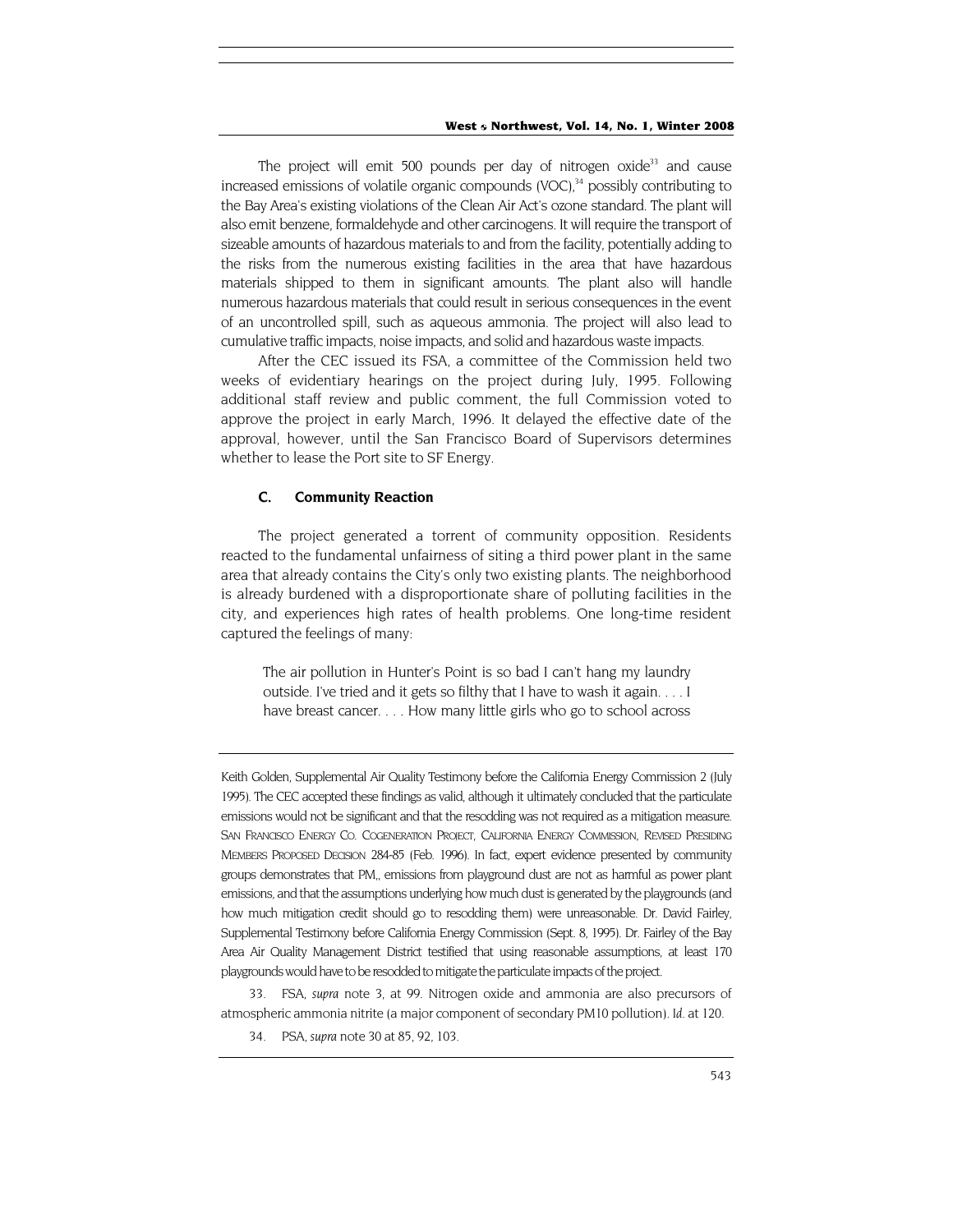<span id="page-8-4"></span>the street . . . from me will grow up and become victims of breast cancer because of the filthy air they breathe? If filth sticks to my sheets as they dry in the "fresh" air, think about the filth that adheres to the lungs. I can wash my sheets but I can't wash my lungs.<sup>35</sup>

The project also comes at a time when the community is struggling to overcome years of environmental degradation and heavy industrialization. Residents see their community as primarily residential, with supporting commercial, retail and light industrial uses; they view their community as one with the best weather and views in San Francisco, and see quality of life diminishing with increased industrialization.<sup>36</sup> Many residents believe that the project threatens the economic progress resulting from the development of new housing in the 1980s, the most positive economic development in the district in decades. This sparked hope and an influx of new residents, who moved to the area to take advantage of the affordable prices and views of the Bay. $37$  To these residents, the project's perceived noise, traffic, and land use impacts, and health and safety hazards, will detract from the desirability of the community as a place to live, cause property values to decrease, and discourage the development of additional affordable housing.<sup>38</sup> The project may also interfere with efforts to attract additional housing and smaller scale retail and commercial activity to the neighborhood, by swallowing up a large chunk of publicly owned land.<sup>39</sup>

<span id="page-8-1"></span>36. FSA, *supra* note 3, at 409.

<span id="page-8-2"></span>37. Between 1980 and 1990, the population increased by thirty percent from 20,600 to 26,700. more than four times the rate in the city as a whole. *See* Claude Wilson, Remarks at the Hastings College of the Law, Symposium on Urban Environmental Issues in the Bay Area (March 23, 1996) ("I feel like I have a million dollar view from my home ... we think of Bayview-Hunters Point as an oasis in the middle of San Francisco").

38. FSA, *supra* note 3, at 410. As the authors of a recent article conclude:

<span id="page-8-3"></span>Owners of residential property located near, and at risk from, a source of contamination, like owners of property that has actually been contaminated, often find it difficult, if not impossible to sell their property and usually cannot sell it at a fair market price. From the point of view of perspective buyers, both kinds of property, whether actually contaminated or at risk of contamination, are undesirable. Owners of both types of property witness a decline in their property value and suffer the stress and anxiety that naturally accompanies injury to one's most significant economic asset.

Anthony Roisman & Gary Mason, *Nuisance and the Recovery of "Stigma" Damages: Eliminating the Confusions,* 24 ENV. L. REP. 10070 (Feb. 1996).

39. LaBrie, *supra* note 6, at 7. The City's draft South Bayshore Plan contemplates new housing growth as a means to stimulate economic growth and change the industrial character of the area:

<span id="page-8-0"></span><sup>35.</sup> Letter from Imogene F. Hubbard to Louise Renne, City Attorney (Jan. 5, 1995) (on file with author).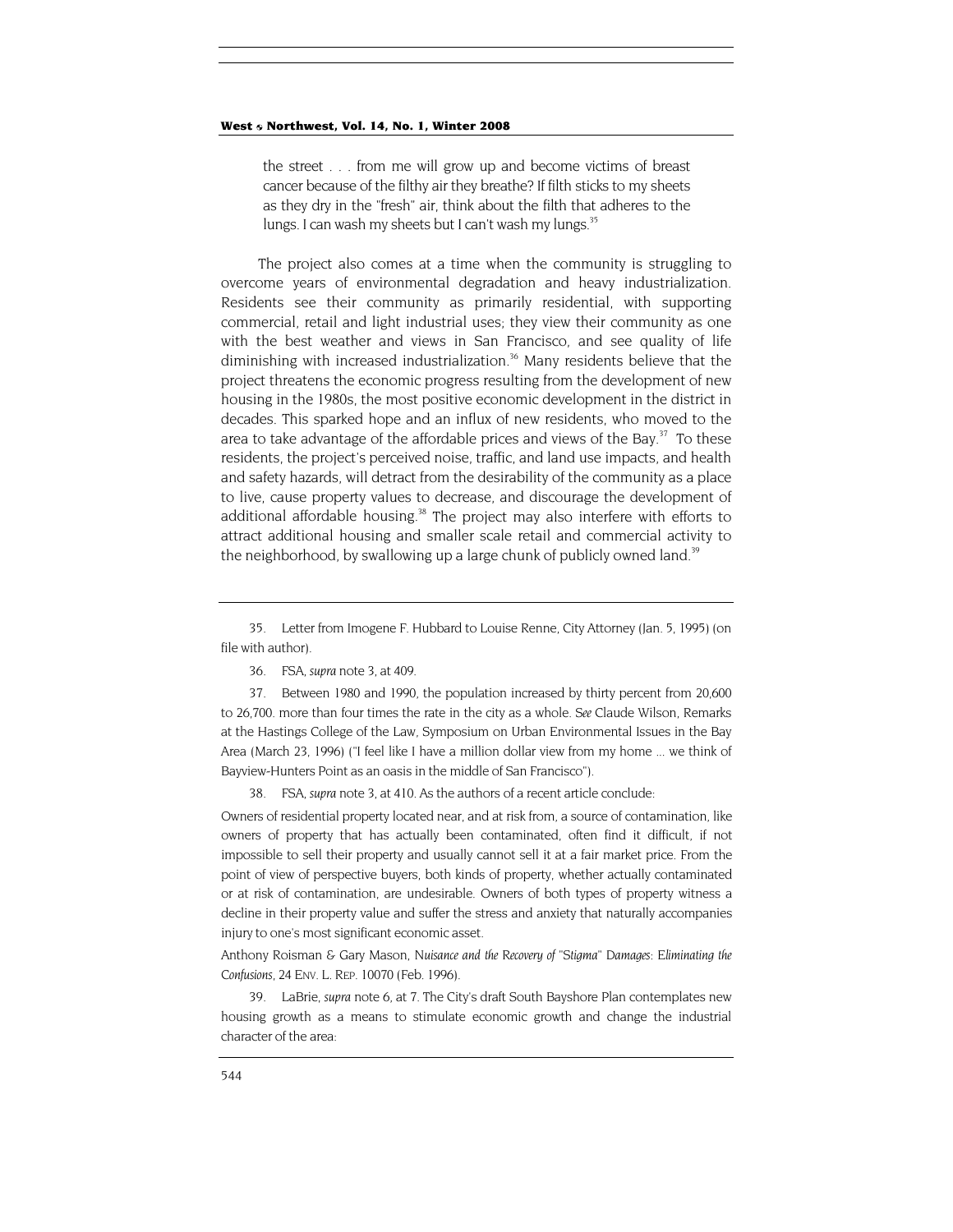To many people in the community, the proposal represents a betrayal and a return to years of neglect. As Francine Carter explained:

When I bought my property, I was told by my realtor that there were plans to build a marina in the area of the proposed power plant. . . . I expected boats, yachts, a boardwalk, commercial buildings, ferries, and parks. I believed that it would someday be similar to Fisherman's Wharf, but without so many tourists. I thought there would be ownership of companies and businesses by people from the community along the boardwalk. I never expected another power plant.

If this power plant is built, I envision my community becoming a heavy industrial beltway.<sup>[40](#page-9-0)</sup>

Community residents are by no means uniformly opposed to the project, and SF Energy has exploited these divisions. Project supporters have been attracted by the prospect of employment opportunities and money for the community[.41](#page-9-1) The project is expected to generate approximately 195 construction jobs $42$  and twenty to twenty five permanent jobs. SF Energy announced that it expected to fill fifty percent of all construction and operation jobs from the community (a pledge viewed with great skepticism by project

Housing growth, rather than being an obstacle to attracting business growth, can be a means for such attraction. This housing growth, resulting from the shortage of housing in San Francisco and the Bay Area, can be guided into areas such as the Third Street corridor and Hunters Point Shipyard to help attract new commercial and industrial uses.

SOUTH BAYSHORE PLAN: AN AREA PLAN OF THE MASTER PLAN OF THE CITY AND COUNTY OF SAN FRANCISCO, PROPOSAL FOR ADOPTION, at II.9.4 (April 1995).

<span id="page-9-0"></span>40. Francine Carter, Testimony before the California Energy Commission 3 (July 5, 1995).

<span id="page-9-1"></span>41. For an argument about why areas like Bayview-Hunters Point should welcome polluting industries, see Christopher Boerner & Thomas Lamber, *Environmental Injustice*, THE PUBLIC INTEREST 61, 74-76 (Winter 1995) (arguing that prohibitions or limitations on siting polluting industries in minority and low-income neighborhoods harms communities by denying them the economic benefits associated with hosting industrial and waste plants, and that community residents may find it in their best interest to endure "nuisances and minimal health risks" associated with facilities in exchange for substantial economic benefits).

<span id="page-9-2"></span>42. PSA, *supra* note 30, at 395-398.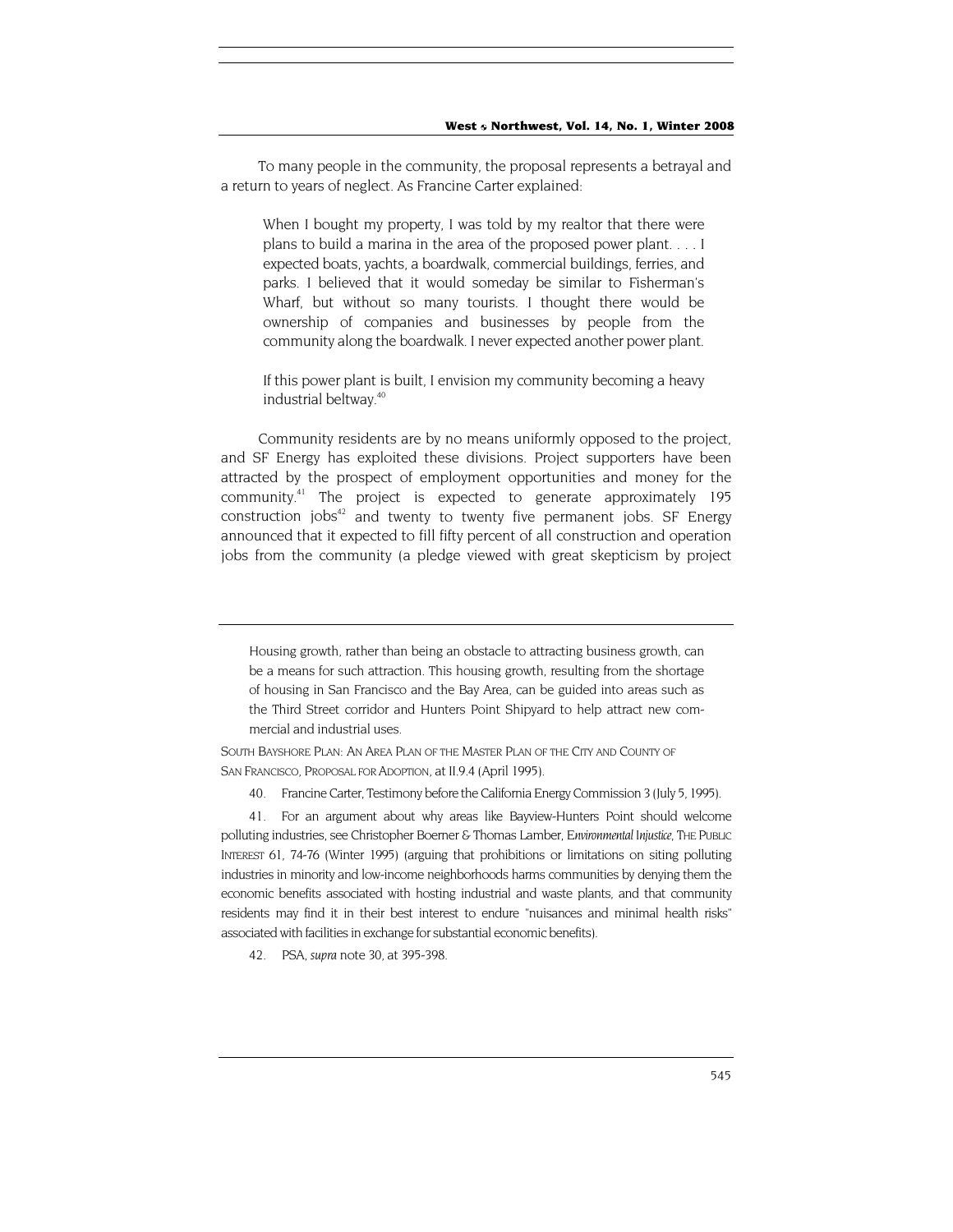opponents)[.43](#page-10-0) It also promised to pay \$259,000 per year to the community for the life of the project, a total of roughly \$13 million."<sup>[44](#page-10-1)</sup>

As in other situations, the lure of potential employment in a community desperate for work is powerful. Wendy Brummer-Kocks, Director of the Innes Avenue Coalition (one of the community groups fighting the plant), recounted one experience:

At a CEC hearing I was talking with a man who is a proponent of the plant because he thinks it will bring jobs to him and his friends. When I brought up the fact that this plant is going to dirty the air here even more he told me he didn't really care. He said young men were "dying a fast death on the streets everyday and that's a whole lot worse than dying a slow death from the pollution" of the new plant. This has stuck with me. Not because I'm surprised he said that, but rather than companies like (SF Energy) take advantage of people in his state. They know the plant would create more pollution but they understand a certain segment of the population is desperate enough to compromise the air everyone breathes for a few jobs for themselves.<sup>45</sup>

Other residents rejected the vision of economic development promised by SF Energy:

I believe that there are other "heavy industries" that can use the land in a more beneficial fashion than the power plant . . . [which] will not even be a source of stable jobs. . . . At a maximum, the power plant will bring 25 permanent jobs and some portion of 200 temporary construction jobs. The unemployment rate here is extremely high. 25 permanent jobs will not revitalize the community. Temporary jobs will not revitalize the community.

"Jobs" by itself is not the issue. What this community really needs is career/job training. . . .

<span id="page-10-0"></span><sup>43.</sup> SF Energy reached an agreement with labor unions to try and hire local residents for the short-term construction jobs, but according to community residents, these unions have traditionally excluded minority applicants. *See* Willie Ratcliff, Vanessa Young, Harry Sanders, Testimony before the California Energy Commission, 182 (June, 14, 1995).

<span id="page-10-1"></span><sup>44.</sup> FSA, *supra* note 3, at 397. The money will go to a "Community Enhancement Fund" that will support projects and activities that focus on "assisting community residents, stimulating economic development in the community, and helping improve the quality of life for all residents." SAN FRANCISCO ENERGY COMPANY'S COGENERATION PROJECT, CALIFORNIA ENERGY COMMISSION, REVISED PRESIDING MEMBERS' PROPOSED DECISION (Feb. 1996) [hereinafter PROPOSED DECISION].

<span id="page-10-2"></span><sup>45.</sup> Wendy Brummer-Kocks, Testimony before California Energy Commission (July II, 1995).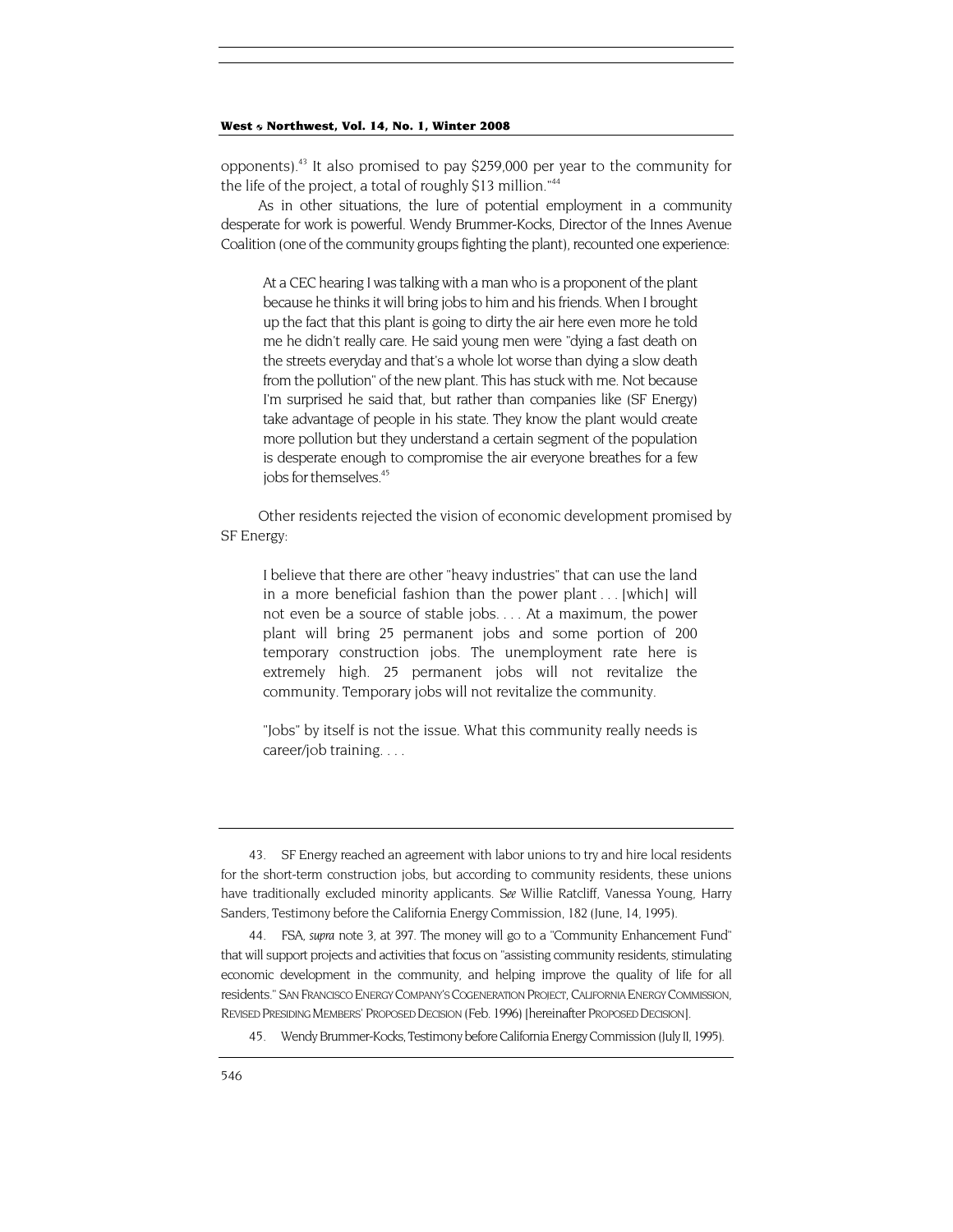<span id="page-11-3"></span>Healthy, clean businesses are a good use of land in this community, not power plants. The good industries are not coming here because our leaders allow power plants and sewage treatment plants to be built here.<sup>46</sup>

#### **III. Organizational and Legal Strategies**

#### **A. Introduction**

The Energy Commission traditionally evaluates the environmental impacts of a power plant from a fairly narrow perspective, focusing on the incremental effects of the specific projects before it, rather than on the broader socio-economic or racial implications of its decisions.

From the perspective of community residents, however, the power plant's impacts cannot be considered outside the context of historical conditions in the community. They believe that decisionmakers should give significant attention to the community's existing environmental burdens and health problems. Decisionmakers should also consider the fundamental social and economic issues underlying the project. As Professor Robert Bullard argues, an environmental justice framework "brings to the surface the ethical and political questions of 'who gets what, why and in what amount?' Who pays for, and who benefits from, technological expansion?"<sup>47</sup>

Moreover, from the community's view, a project's impacts on the community cannot be reduced to numerical risks.<sup>48</sup> The presence of polluting facilities harms a community in emotional, psychological, financial and other ways.<sup>49</sup> Community residents must live with the threat of accidental releases or

<span id="page-11-2"></span>48. Numerical characterizations of risks fail to capture the qualitative dimensions of risks from the project that affect how *acceptable* the risks are to a community—such as whether the risks are involuntary, outside of an individual's control, benefit a particular company while imposing costs on a large community, and affect children and future generations. *See* Paul Slovic, *Perception of Risk,* 236 SCIENCE 280, 282-283 (1987); Mary L. Lyndon, *Risk* Assessment, *Risk Communication and Legitimacy:* An *Introduction to the Symposium*, 14 COLUM. J. ENVTL. L. 289, 299 (1989) (risks have more physical and social characteristics than mortality or morbidity numbers; they have dimensions that are emotional, moral, political and economic).

49. See *generally* MICHAEL EDELSTEIN, CONTAMINATED COMMUNITIES: THE SOCIAL PSYCHOLOGICAL IMPACTS OF RESIDENTIAL TOXIC EXPOSURE (1988); PHIL BROWN & EDWIN MIKKELSEN, NO SAFE PLACE: TOXIC WASTE, LEUKEMIA, AND COMMUNITY ACTION (1990). According to Edelstein, [e]xposure to toxic materials not only changes what people do, it also profoundly affects how they think about themselves, their families, and their worlds. In short, it represents a fundamental challenge to prior life assumptions." EDELSTEIN, *supra.* These "lifescape" changes include increased worries about health concerns, feelings of loss of control over the present and future, the inversion of home as a secure place, and a loss of trust in others.

<sup>46.</sup> Theresa Coleman, Testimony before California Energy Commission 2-3 (July 5, 1995).

<span id="page-11-1"></span><span id="page-11-0"></span><sup>47.</sup> Robert Bullard, *Environmental Justice For All in* UNEQUAL PROTECTION: ENVIRONMENTAL JUSTICE AND COMMUNITIES OF COLOR 11 (Robert Bullard ed., 1994).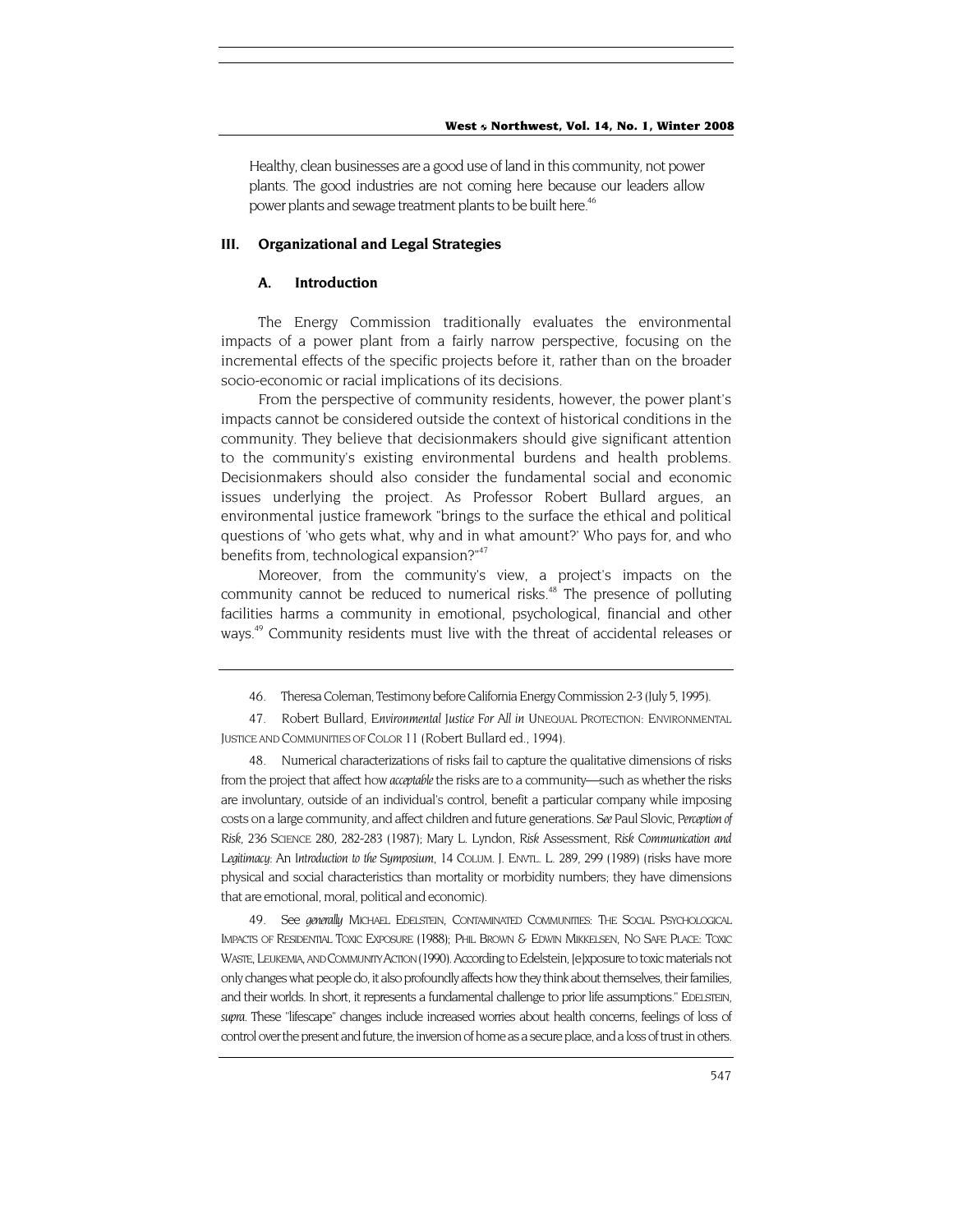spills, as well as the uncertainty and anxiety about harm to their families from exposure to pollutants.<sup>50</sup> They must regularly deal with the noise, industrial traffic, unsightliness and other disruptions that shake the fabric of their neighborhoods, and interfere with their aspirations for neighborhood revitalization.

Thus, community activists sought means by which to enlarge the focus of the Commission's analysis, as well as enlist the interest and support of other government agencies in the battle against the plant. This section discusses three strategies successfully employed by community advocates. First, activists developed a profile of toxic sites in the community. This prompted government agencies to also inventory the concentration of polluting facilities, and to initiate a communitywide health assessment. Second, the community introduced extensive testimony about the principles of environmental justice in the adjudicatory hearings before the CEC. Third, the community has pressed for a moratorium on the siting of new polluting facilities in Bayview-Hunters Point until the causes of its health problems can be determined. Community groups have been assisted in these efforts by legal representatives from Golden Gate University's Environmental Law & Justice Clinic (ELJC), the Environmental Law Community Clinic (ELCC), and the San Francisco Lawyers Committee for Civil Rights Under Law.<sup>51</sup>

# **B. Developing a Community Toxics Profile and Obtaining a Community Health Assessment**

## **1. The Toxics Profile**

Community residents knew from living in the area that their neighborhood was burdened with many noxious land uses and polluting industries. Although of central concern to the community, and highly relevant to the question of the

Id. at 43-82. Exposure to toxic materials also stigmatizes affected individuals and results in increased stress and individual and family mental health problems. Id. at 14, 84-117. Brown and Mikkelsen argue that communities affected by toxic waste contamination show higher levels of mistrust, depression, anxiety, demoralization, and fear of future disease. BROWN & MIKKELSEN, *supra,* at 66, 81-101, 118-120.

<span id="page-12-0"></span>50. Henry Clark, Executive Director of the West County Toxics Coalition captured the anxieties of people in Richmond (CA) this way: "When people see fog rolling in lover San Francisco Bay, they wonder if it's the next chemical spill." Henry Clark, Remarks at the Hastings College of the Law, Symposium on Urban Environmental Issues in the Bay Area (March 23, 1996). *See* Roisman & Mason, supra note 38, at 10070 (")[t]he intrusion of invisible contaminants beneath the soil in a neighborhood also brings feelings of injury and vulnerability from which it is often difficult to recover.") The authors point out that "[in] most cases of environmental contamination, there is simply no scientific certainty of safety, at least not for many years. Id. at 10073.

<span id="page-12-1"></span>51. Community advocates have used multiple other approaches in opposing the project—pressing for hearings before the San Francisco Board of Supervisors and Commission on the Environment; injecting the project as an issue in San Francisco's 1995 mayoral election (three of the four leading candidates, including current Mayor Willie Brown, came out in opposition to the project); gaining considerable media coverage; and forming a new community wide environmental justice advocacy group, the Southeast Alliance for Environmental Justice (SAEJ), that meets biweekly to strategize about the project as well as other issues facing the community.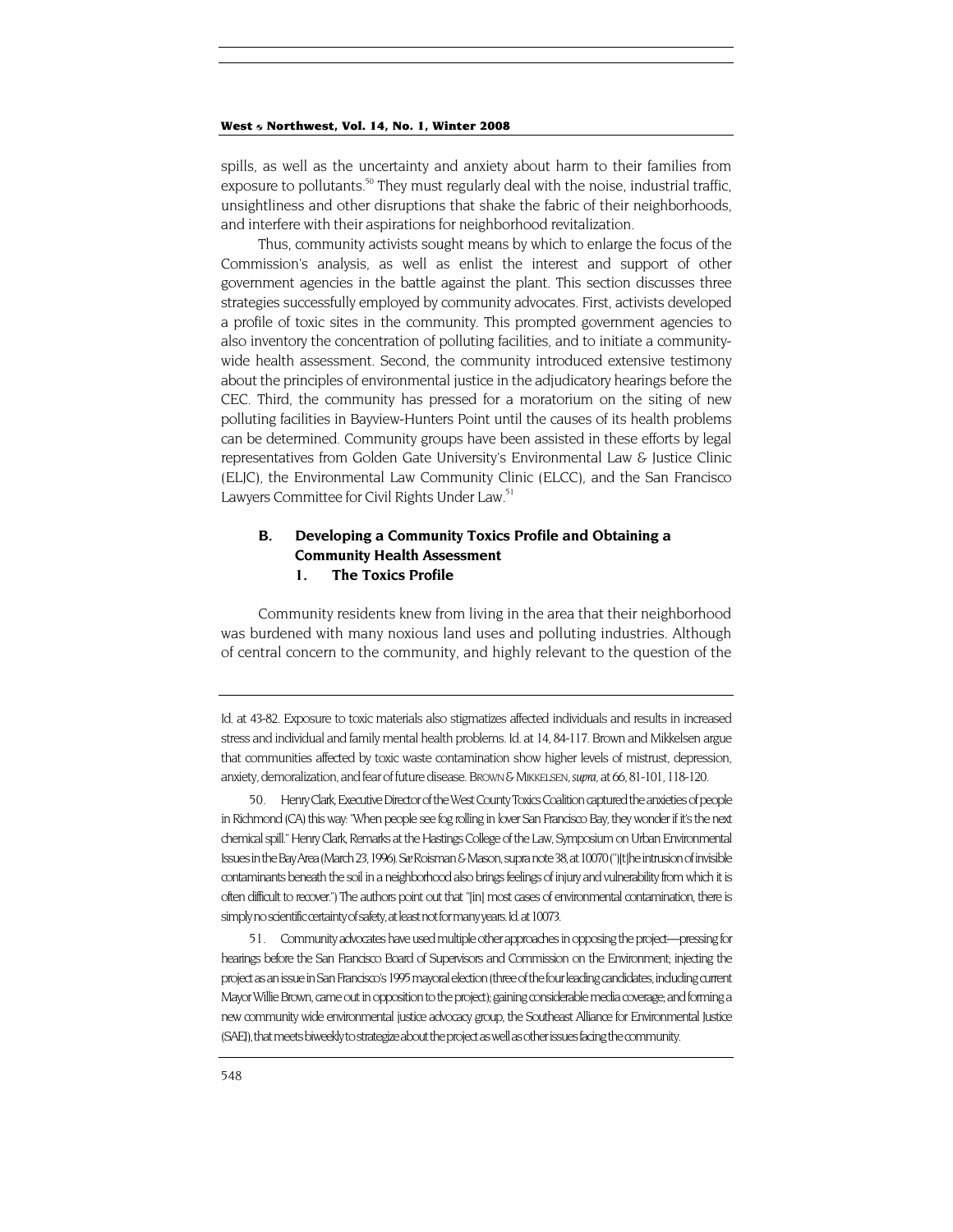<span id="page-13-5"></span>project's cumulative environmental impacts<sup>52</sup> the CEC's voluminous PSA did not catalogue the concentration of facilities in the area.

Recognizing how powerful this information could be, community activists, working with their legal representatives, set out to develop a toxics profile of the area. Using existing government records and on-line environmental databases, students in Golden Gate's ELJC prepared a preliminary profile showing the heavy concentration of environmentally harmful facilities in the area. They presented these findings on an oversized, poster board map to the San Francisco Board of Supervisors and its committee that focuses on public safety, health and the environment. The map was simple but visually compelling testimony, and captured the attention of local legislators. It has proven to be an extremely effective media graphic; later versions of it, in color, have appeared on the front page of the San Francisco Examiner and San Francisco Independent.<sup>53</sup>

Importantly, the toxics profile also galvanized other government agencies to examine conditions in the community. The U.S. Environmental Protection Agency (EPA) carried out its own toxic inventory. In addition, this evidence spurred the San Francisco Department of Public Health (Health Department) to initiate a community-wide environmental and health assessment project (Environmental Assessment Project), designed to create a toxic profile of the community, assess the potential health risks and cumulative effects associated with each of the toxic sites, and identify and analyze selected indicators of health status that may be affected by exposure to the identified toxics.<sup>54</sup> The Health Department has gone to significant lengths to involve the community in planning and designing the project.<sup>55</sup> To date, it has completed an initial toxics profile and analyzed community cancer rates;<sup>56</sup> its work on the community health assessment is ongoing.<sup>[57](#page-13-5)</sup>

<span id="page-13-0"></span>52. CEQA requires that agencies analyze significant cumulative environmental impacts in an EIR (or its functionally equivalent document). CAL. PUB. RES. CODE 21100(a)–(g) (West 1986).

<span id="page-13-1"></span>53*. See* Jane Kay, *Pollution Fears Stir Activists* in *Hunters Point,* S.F. EXAMINER, Feb. 26, 1996, at A1; Bill Eisele, *City's Toxic Neighborhood,* S.F. INDEPENDENT, Dec. 12, 1995, at A1.

<span id="page-13-2"></span>54. Bayview-Hunter's Point Environmental Assessment Project, Mission Statement.

<span id="page-13-3"></span>55. The Health Department and community participants jointly developed a mission statement and set of project objectives. The mission statement directed city staff to reflect critically on the concerns expressed by members of the community and the genesis of those concerns, and to specifically consider the oral history of community members and perceptions they have about their health status. Since the start of the project, monthly community meetings have been held. One of the community leaders, Francine Carter, was named co-chair of the project, to "more accurately reflect the relationship between [the Department] and the community as partners in collaborating [sic] in this project." Bayview Hunter's Point Community Assessment Team, Minutes of Meeting for July 20, 1995.

<span id="page-13-4"></span>56*. See infra* pp. 418-419.

57. The health assessment is discussed below at notes 69-87 and accompanying text. A few other local governments also have attempted to determine the concentration of noxious industries in their communities. For instance, the City of Atlanta recently prepared a citywide profile of sources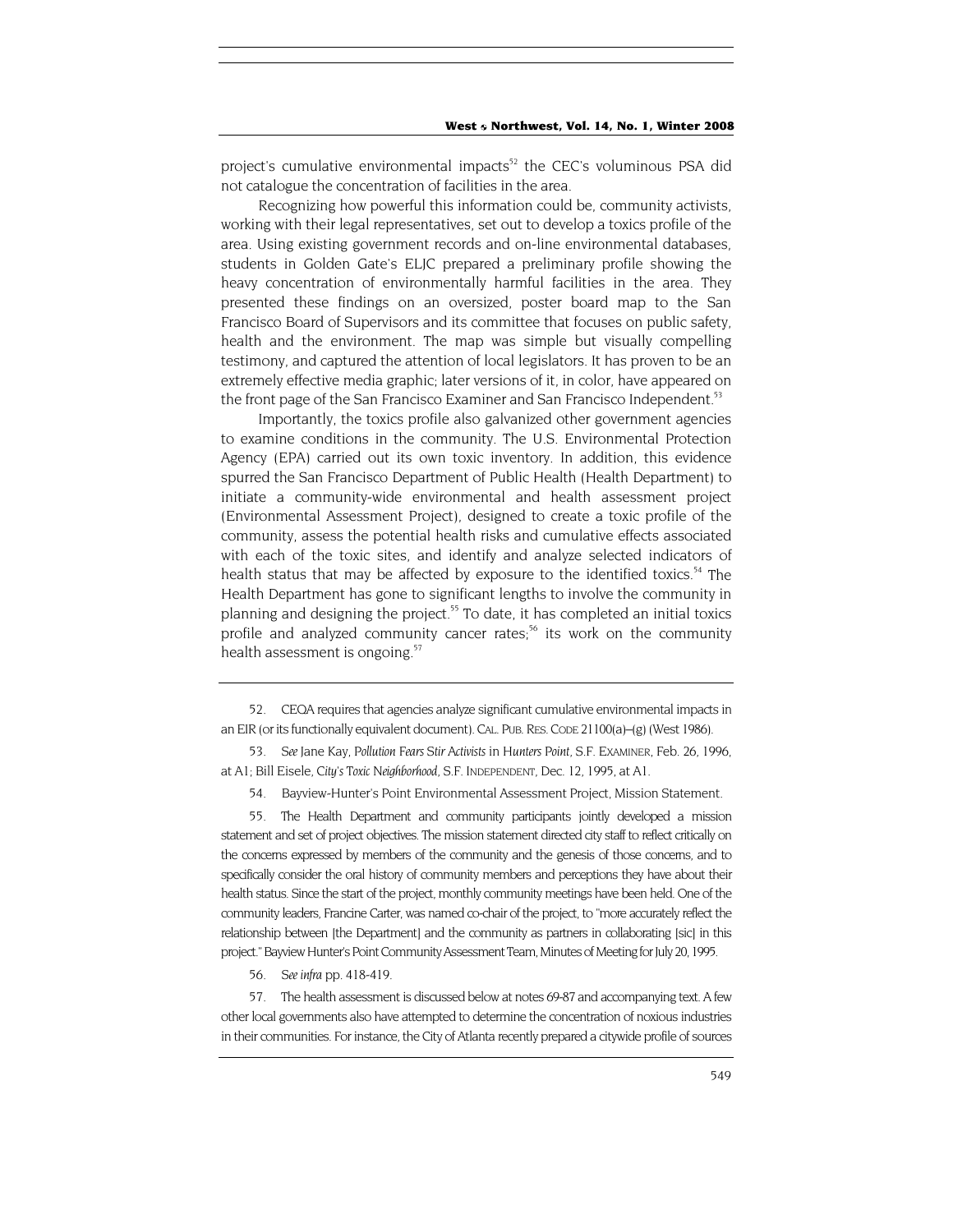Collectively, the ELJC preliminary study, EPA analysis, and Health Department profile reveal an intense concentration of toxic sites in the area (defined here to include sites at which contamination has occurred or which are sources of actual or potential releases of toxic chemicals). The community has at least 280 such sites, and possibly considerably more.<sup>58</sup> This includes the city's only federal "Superfund" site, the huge (522-acre) and highly contaminated Hunters Point Naval Shipyard;<sup>59</sup> the city's only state "superfund" site, Bay Area Drum; one of the city's three sewage treatment plants, which under excess capacity conditions, deposits raw sewage into the Bay, making it one of the Bay Area's twelve largest dischargers of toxic water pollutants; and the large Candlestick Park Recreation Area, a 120-acre site where unregulated hazardous waste disposal occurred over a period of many years.<sup>60</sup> (An additional sixteen facilities were listed on federal or state databases as having known or potential hazardous waste contamination.)<sup>61</sup> There are sixty-five identified leaking underground storage tank sites, including at least twenty-eight at which groundwater or surface water is affected or threatened, 108 air emitters, 160 hazardous waste generators, and 340 businesses that reported handling hazardous materials.<sup>62</sup>

The Health Department's analysis further documents the disproportionate share of toxic sites located in Bayview-Hunters Point. On a per capita basis, compared to the city as a whole Bayview-Hunters Point has roughly four times as many permitted air emitters; three times as many hazardous waste complaints; five times the number of businesses which store acutely hazardous materials; four times as many registered hazardous materials facilities; three times as many hazardous waste generators; three times as many sites known to be contaminated with petroleum from leaking underground storage tanks (as well as three times the number of active underground storage tanks); four times

and potential sources of toxic pollution (which demonstrated that more routine releases of toxic substances occur in neighborhoods which are poorer, and to a lesser but still significant extent had larger percentages of African-American populations), *See* CITY OF ATLANTA DEPARTMENT OF PLANNING AND DEVELOPMENT, ENVIRONMENTAL JUSTICE—AROUND THE ISSUE OF HAZARDOUS WASTE, 49-50 (1995) (Report prepared for the Atlanta Environmental Priorities Project).

58. Heidi Gewertz, Testimony before California Energy Commission (July 13, 1995).

<span id="page-14-1"></span><span id="page-14-0"></span>59. From 1941 to 1974, the Navy dumped "massive quantities of various hazardous wastes" at the site. Triple A Machine Shop, which conducted commercial and naval ship repair there from 1976 to 1987, was convicted of hazardous waste disposal violations at the site. People v. Triple A Machine Shop, NO. A059887, slip op. at 1 (Cal. Ct. App. June 30, 1995). Fifty two remedial investigation sites have been identified at the shipyard, some of which are beyond remediation. The Navy estimates clean-up costs to be \$335 million. CAL. OFFICE OF PLANNING AND RESEARCH, CALIFORNIA MILITARY BASE CLOSURES CURRENT STATUS OF REUSE EFFORTS 22 (April 3, 1995).

- <span id="page-14-2"></span>60*. Id;* QUAN, *supra* note 8, at 14.
- <span id="page-14-3"></span>61. QUAN, *supra* note 8, 5-8.

<span id="page-14-4"></span>62. BUREAU OF ENVIRONMENTAL HEALTH MANAGEMENT, PARTIAL INVENTORY OF TOXIC SITES/FACTORS IN SAN FRANCISCO, SURVEY OF AVAILABLE DATA REPORTED TO THE SAN FRANCISCO DEPARTMENT OF PUBLIC HEALTH 2-1,2 (Jan. 23, 1996); QUAN, *supra* note 8, at 14.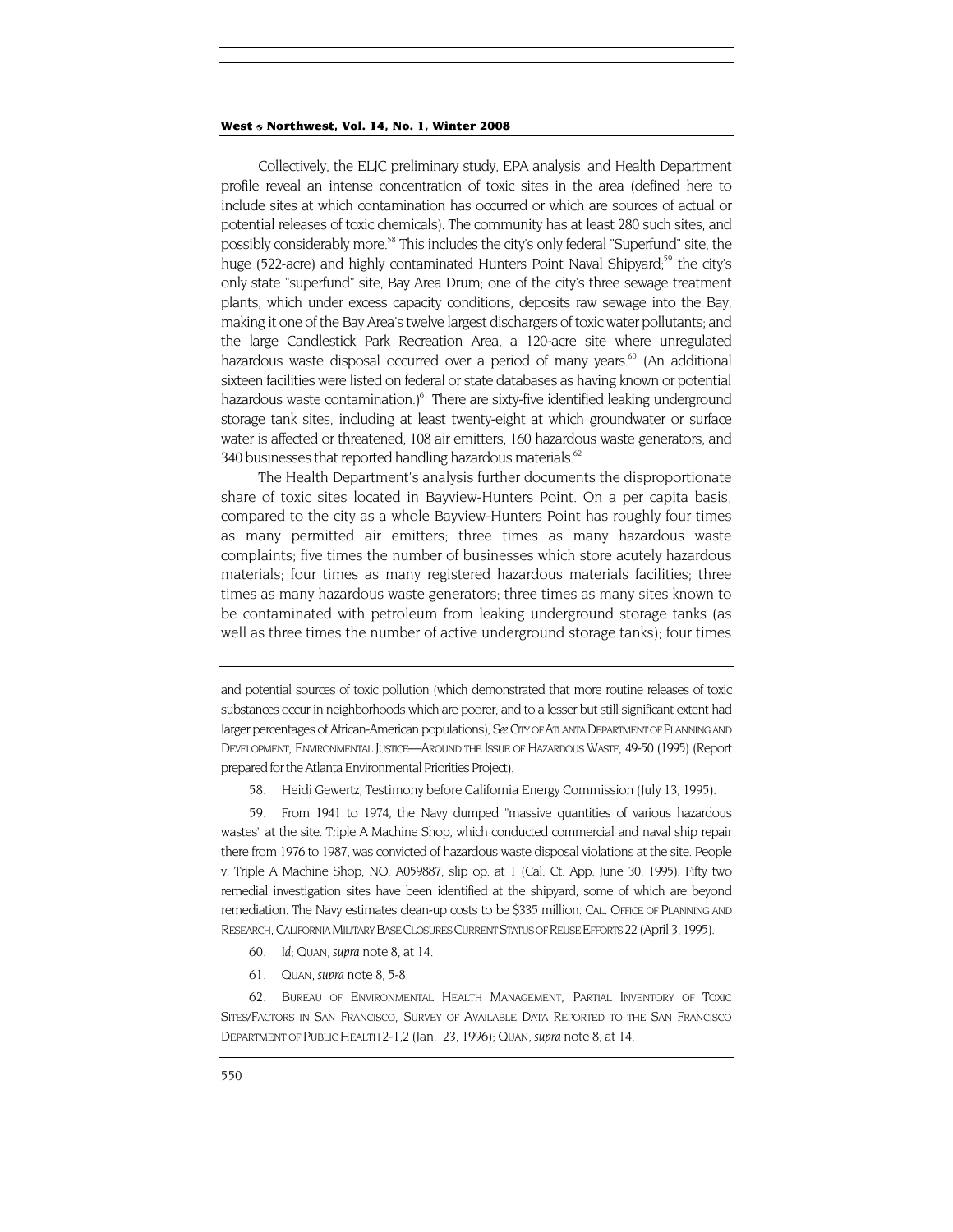the number of sites known to be contaminated from past industrial or commercial use; and ten times the number of sites with waste discharge permits under the Clean Water Act.<sup>[63](#page-15-0)</sup>

EPA's analysis also documents the substantial contamination in the neighborhood. For example, the bay near Hunters Point is highly contaminated, due to years of uncontrolled hazardous waste disposal. It is estimated that close to 730,000 tons of metal-laden wastes from the sandblasting of ships was disposed of as fill along the southern shoreline of Bayview-Hunters Point from 1945 to 1986.<sup>64</sup> Today, concentrations of toxic metals, PCBs, and tributyltin (an extremely toxic pesticide) in bay sediments near Hunters Point pose a threat to aquatic life. At a slough near the Port Site, fourteen toxic chemicals are present at potentially hazardous levels, and the amount of nickel measured in mussels is among the highest levels ever reported in the world.<sup>65</sup> This contamination is particularly harmful to area residents given that extensive fishing takes place in the area, including for purposes of food consumption (the area provides one of the few recreational fishing opportunities along the highly developed South Bay shoreline), and that persons of color eat fish and shellfish more frequently and in greater amounts than the general population. $66$ 

These various toxic inventories are not dispositive evidence that community residents suffer disproportionate harms from pollution. Proximity to sources of pollution is not the same as actual exposure to pollutants. $67$  Not all potential sources actually release contaminants into the environment. As for those that do, numerous factors influence how pollution is dispersed and where and at what levels exposures occur. Moreover, different substances have varying degrees of toxicity. Nonetheless, the profiles present a compelling snapshot of a community that is already under siege from toxics, particularly in relationship to other San Francisco neighborhoods. One resident noted: "I almost died when I found out

<span id="page-15-0"></span>63. When the immediately adjacent neighborhoods of Potrero Hill and the Mission are included in this analysis (which may more accurately reflect actual exposures experienced by residents in the community), it shows that forty-four percent of the City's businesses which store acutely hazardous materials, thirty percent of the hazardous waste complaints, thirty-four percent of the permitted air emitters, and thirty-two percent of the hazardous waste generators are located in and around Bayview-Hunters Point, even though they contain only fifteen percent of the city's population.

- <span id="page-15-1"></span>64. QUAN, *supra* note 8, at 3.
- <span id="page-15-2"></span>65*. Id.*
- <span id="page-15-3"></span>66*. See, e.g.,* REDUCING RISK, *supra* note 29, at 12.

<span id="page-15-4"></span>67. See LOUISIANA ADVISORY COMMITTEE TO THE U.S. COMMISSION ON CIVIL RIGHTS, THE BATTLE FOR ENVIRONMENTAL JUSTICE IN LOUISIANA ... GOVERNMENT, INDUSTRY, AND THE PEOPLE 34 (1993) (epidemiology studies have failed to prove definitively that residential proximity to specific industries is associated with significant health risks) [hereinafter LOUISIANA ADVISORY COMMITTEE].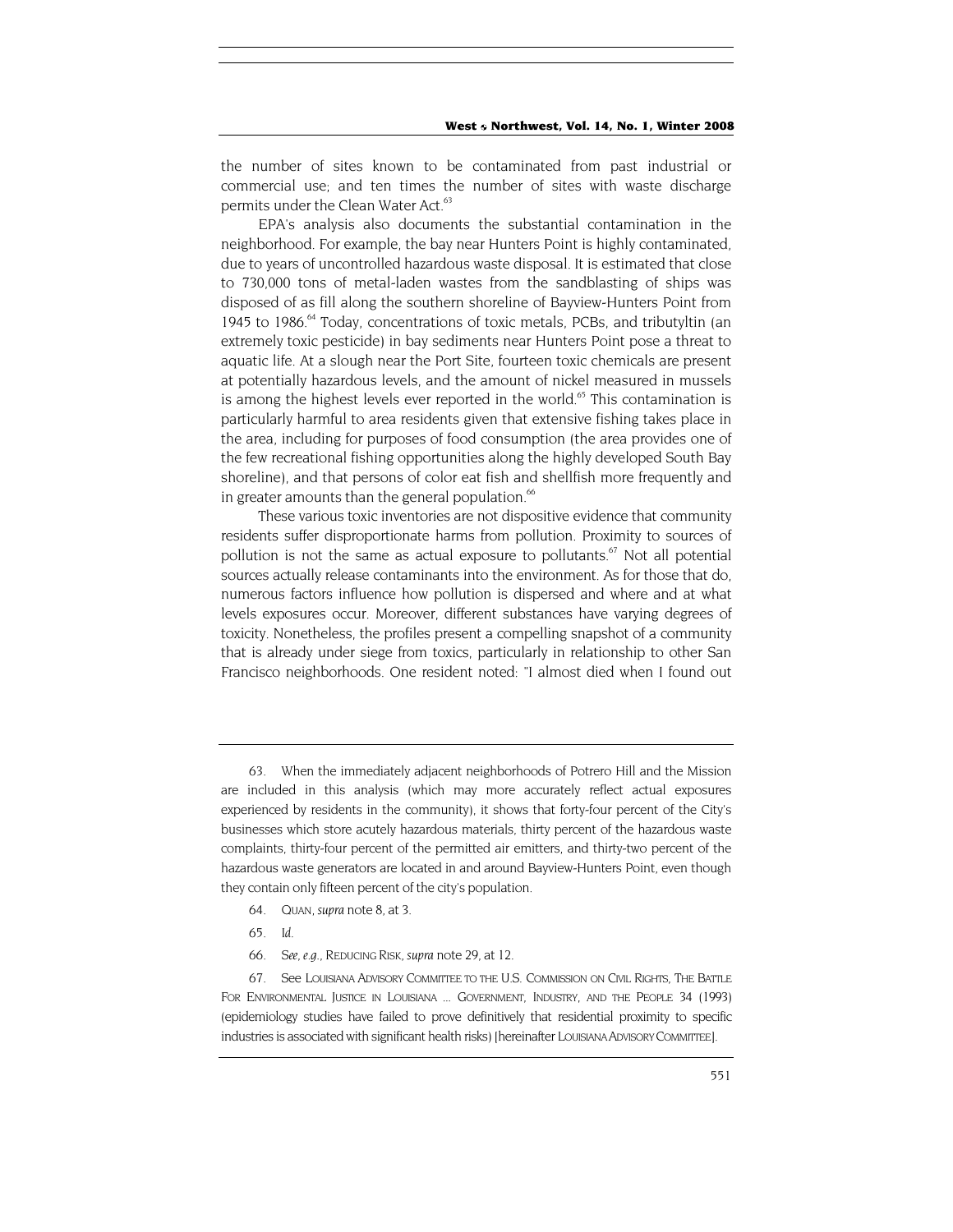<span id="page-16-2"></span>how bad it was. I invested every nickel and dime we had in this place. If I'd known then what I know now, I never would have bought it. Now I'm stuck."<sup>68</sup>

The toxics profiles have been a key organizing tool for mobilizing community response to the proposed plant. Activists are also using the profiles for larger community organizing and educational efforts.<sup>69</sup>

#### **2. Community Health Assessment**

The CEC concluded that the project would not result in any significant incremental health risks to nearby residents. Regardless of the accuracy of this specific conclusion, the CEC's analysis slights the special vulnerability of community members to increased pollution from the facility, $\frac{70}{10}$  as well as the broader backdrop of community health concerns.

<span id="page-16-0"></span>68. Tegan McLane, *Fighting Mad*, GOLDEN GATE U. CONNECTIONS (Fall, 1995) (quoting Linda Richardson). The situation in Bayview-Hunters Point is replicated in hundreds of poor communities and communities of color in the U.S. *See* CALIFORNIA COMPARATIVE RISK PROJECT, TOWARD THE 21ST CENTURY: PLANNING FOR THE PROTECTION OF CALIFORNIA'S ENVIRONMENT (1994) (African Americans and Hispanics in California live disproportionately in areas near manufacturing facilities and in areas receiving the largest emissions of air toxic pollutants); Lauretta Burke, *Race and Environmental Equity*: A *Geographic Analysis in Los Angeles,* GEO INFO SYSTEMS (1993) (on file with author) (race and income levels were important predictors of where manufacturing facilities located in Los Angeles County); Richard Rogers, *New York City's Fair Share Criteria and the Courts: An Attempt to Equitably Redistribute the Benefits and Burdens Associated With Municipal Facilities,* 12 N.Y.L. SCH. J. HUM RTS. 193 (1994) (in New York City, most homeless shelters, incinerators, sewage treatment plants and other undesirable facilities located in poor and minority neighborhoods); Rachel Godsil & James Freeman, *lobs, Trees and Autonomy,* 5 MD. J. CONT. L. ISSUES 25, 26 (1993-94) (Williamsburg-Greenpoint section of Brooklyn, home to numerous dirty industries and where residents are exposed to toxic chemicals at estimated 60 times the national average, chosen as site for large new municipal incinerator); Michel Gelobter, *The Meaning of Urban Environmental Justice,* 21 FORDHAM URB. L.J. 841, 849-850 (1994) (people of color and low-income groups have strikingly higher incidences of environmental disease than their white, richer urban counterparts); UNITED CHURCH OF CHRIST COMMISSION FOR RACIAL JUSTICE, TOXIC WASTES AND RACE IN THE UNITED STATES: A NATIONAL REPORT ON THE RACIAL AND SOCIOECONOMIC CHARACTERISTICS OF COMMUNITIES WITH HAZARDOUS WASTE SITES (1987) (three of out of every five African Americans and Latinos live in communities with one or more uncontrolled hazardous waste sites; *see generally* Paul Mohai & Bunyan Bryant. *Environmental Injustice: Weighing Race and Class as Factors in the Distribution of Environmental Hazards*, 63 U.COLO. L. REV. 921 (1992); BULLARD, *supra* note 9; CONFRONTING ENVIRONMENTAL RACISM: VOICES FROM THE GRASSROOTS (R. Bullard ed., 1993).

<span id="page-16-1"></span>For instance, the Southeast Alliance for Environmental Justice has proposed creating a community-wide toxics hotline, toxics informational flyer, community notification network, and campaign for site remediation, using data from the toxic profiles. *See* SOUTHEAST ALLIANCE FOR ENVIRONMENTAL JUSTICE, ENVIRONMENTAL JUSTICE GRANT WORKPLAN (1995).

70. The CEC's conclusions are based on traditional risk assessment methodology, which fails to adequately consider factors that may increase the risks from chemical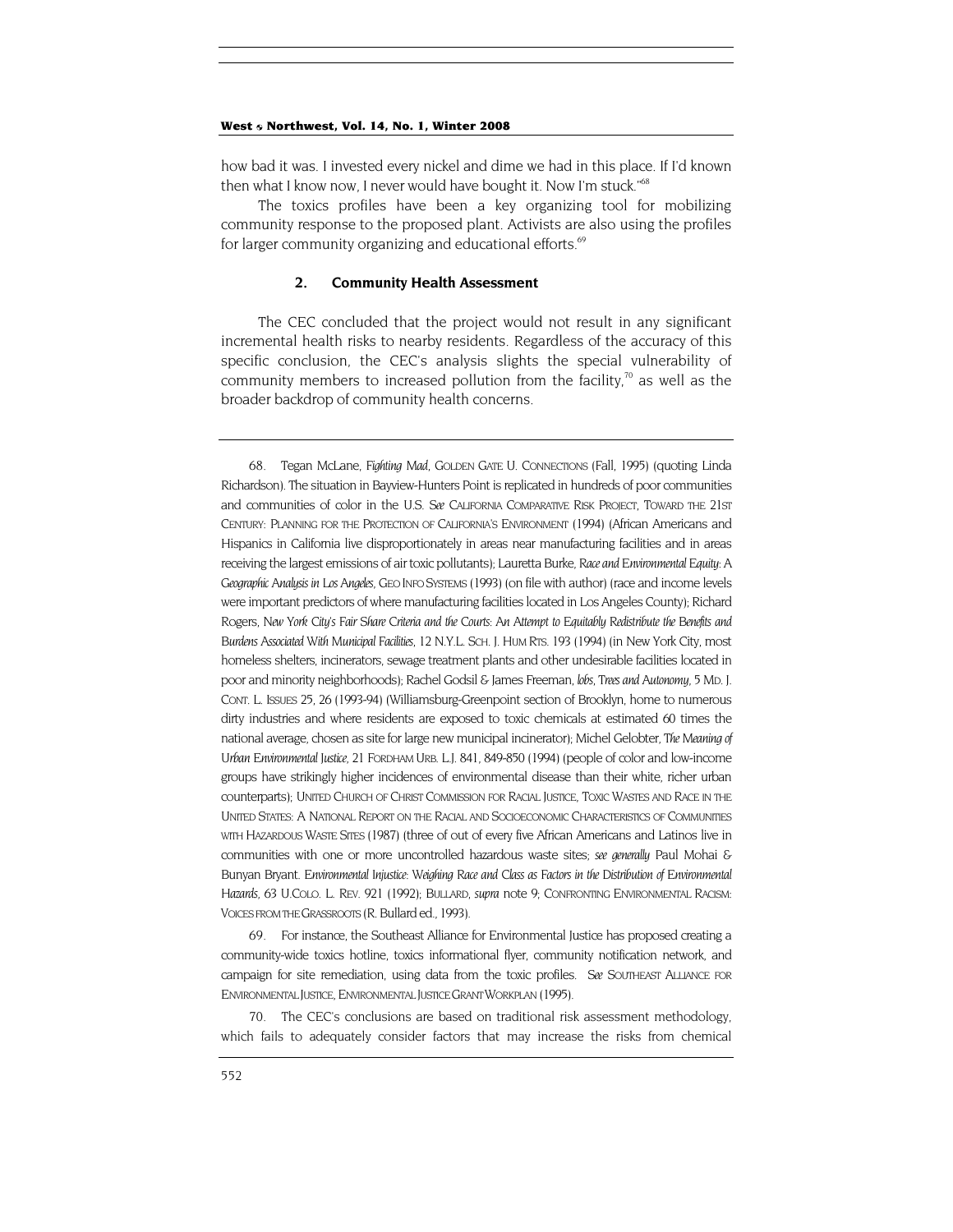To community residents, a critical starting point in evaluating the project should be the serious, existing health problems in the community. Evidence shows that residents in the area experience a higher incidence of bronchitis and asthma than people elsewhere in San Francisco or in California.<sup>71</sup> Many residents also believe, often from personal experience, that the community suffers from higher rates of cancer, lead poisoning, and other health problems as well, and that this is in part directly attributable to existing industry in the area. As one local leader argued:

We have a high rate of cancer, asthma, bronchitis and emphysema in this community. I believe that this is mainly the result of our being continuously exposed to chemicals dumped in the air. Living 1/4 mile from the PG&E plant, I hear, see and taste the chemicals every day. . . . In the morning the air is so thick with emissions that I can taste it. To think of another plant being built here is unbelievable. My 7 year old daughter developed asthma just after we moved here. She is the first one in the family to have asthma and she spent two weeks in the hospital. My daughter has said to me that it is hard for her to breathe after playing outside. There is a lot of dust blowing around all of the time. . . . My brother-in-law's baby died from asthma when she was only 4 months old. The baby was born in and lived here in the community. . . . My wife has ulcers that started when we moved here and my mother-in-law, who also lived here, had cancer. I have noticed that community members in their early 40's have many ailments. ] don't know of anyone without an ailment of some kind. . . . ] believe that the existing plant is the cause of these illnesses. We don't know what chemicals we are being exposed to every day.<sup>72</sup>

Thus, prior to any project approval, community residents wanted government decision-makers to examine the incidence of their existing health problems and determine whether they were being caused by environmental exposures.

The community's push reflects a wider demand for community health information by communities engaged in environmental justice struggles. For example, West Harlem Environmental Action leader Peggy Shepard has explained that her community "needs a health risk assessment and a

71. FSA, *supra* note 3, at 238-240, 248.

<span id="page-17-1"></span><span id="page-17-0"></span>72. Reverend Willie F. Carter, Ir., Community Tabernacle Church of God in Christ, Testimony before the California Energy Commission (July 12, 1995).

exposures for persons in low-income communities and communities of color. These persons face multiple exposures in the community and workplace, and these may be exacerbated by social and economic factors, such as poverty, lack of adequate medial care, poor nutrition, and other health problems. *See* Brian D. Israel, *An Environmental Justice Critique of Risk Assessment,* 3 N.Y.U. ENVTL. L.J. 469, 495-508 (1994).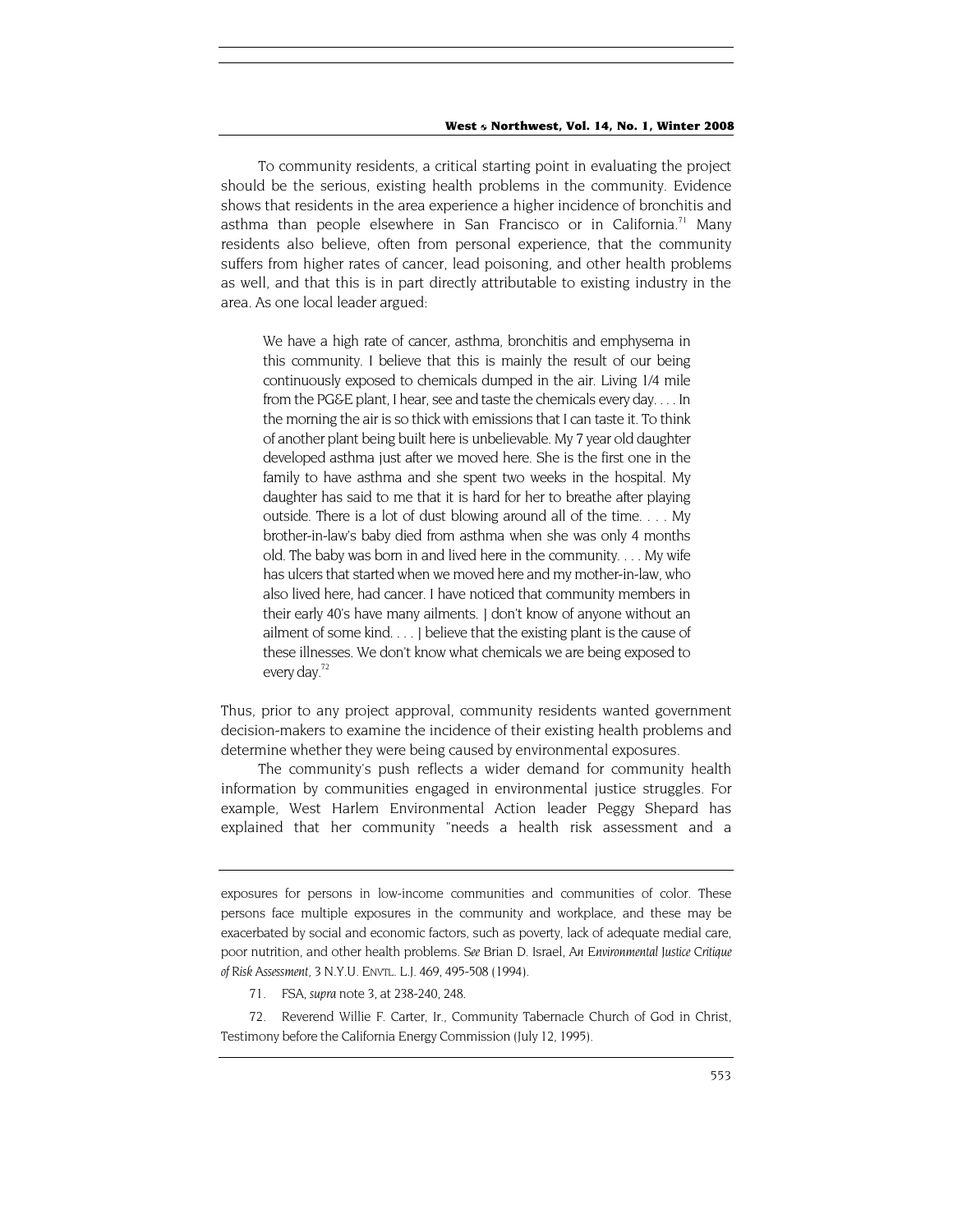<span id="page-18-6"></span>community environmental health clinic to address the community's significant health concerns. . . it is imperative to determine whether the cumulative impact of exposure to multiple toxins increases health risks."[73](#page-18-0) Likewise, communities have expressed growing interest in using popular epidemiology to evaluate community health conditions, epidemiological analyses which combine sociodemographic and historical research with community health surveys.<sup>74</sup>

As noted above, community residents were successful in persuading the San Francisco Health Department to initiate a community health risk assessment. Community representatives have helped the Health Department identify health conditions for evaluation, including asthma, bronchitis, cancer, other respiratory diseases, lead poisoning, and mercury exposure.<sup>[75](#page-18-2)</sup>

The Health Department's first study examined cancer rates in the community.<sup>76</sup> The survey's striking results show that the rate of breast cancer is double that of San Francisco or the Bay Area.<sup>77</sup> This elevated rate is explained by the high rate of breast cancer among African-American women in Bayview-Hunters Point. These findings are even more disturbing given recent studies showing that the rate of breast cancer rate among women in the Bay Area generally is higher than that reported anywhere in the world.<sup>78</sup> The incidence of cervical cancer is nearly twice that in San Francisco or the Bay Area.<sup>79</sup> The study

<span id="page-18-1"></span>74. *See* Patrick Novotny, *Popular Epidemiology and the Struggle for Community Health: Alternative Perspectives from the Environmental Justice Movement*, 5 CAPITALISM NATURE SOCIALISM 29 (1994). Community health surveys are citizen-led studies of the incidence and concentration of health disorders suspected to be linked with environmental and workplace hazards. The surveys allow residents to detail the hazards they face in terms that are comprehensible to them, and provide a strong stimulus to political mobilization. *Id*. at 33. *See also* BROWN & MIKKELSEN, *supra* note 49, at 125-163.

<span id="page-18-2"></span>75. The Health Department also designed a focus group to obtain data about how residents perceive health conditions, pollution problems, and other needs in the community, and sought input from the community to make the survey more responsive.

<span id="page-18-3"></span>76. This was in response to community concerns that it was experiencing elevated incidences of cancer due to multiple environmental exposures.

<span id="page-18-4"></span>77. SAN FRANCISCO BUREAU OF EPIDEMIOLOGY, DISEASE CONTROL, AND AIDS, COMPARISON OF INCIDENCE OF CANCER IN SELECTED SITES BETWEEN BAYVIEW/HUNTERS POINT AND SAN FRANCISCO AND THE BAY AREA, (1995).

<span id="page-18-5"></span>79. The study concluded that it was unlikely that the elevated rates of breast and cervical cancer stem from a single problem because the two cancers have very different risk factors. *Id*. at 1.

<span id="page-18-0"></span><sup>73.</sup> Peggy Shepard, *Issues of Community Empowerment,* 21 FORDHAM URB. L.J. 739, 749 (1994); *see*  Nancy Anderson, *Notes from the Front Line*, 21 FORDHAM URB. L.J. 757, 766 (1994) (New York City Health Department conducted first of its kind community based health study examining mortality and morbidity in Greenpoint/Williamsburg section of Brooklyn as part of Environmental Benefits Program set up by New York City in response to community lawsuits over sewage treatment plant violations).

<sup>78.</sup> Jane Kay, *High Cancer Rates in Bayview Women*, S.F. EXAMINER, Aug. 18, 1995.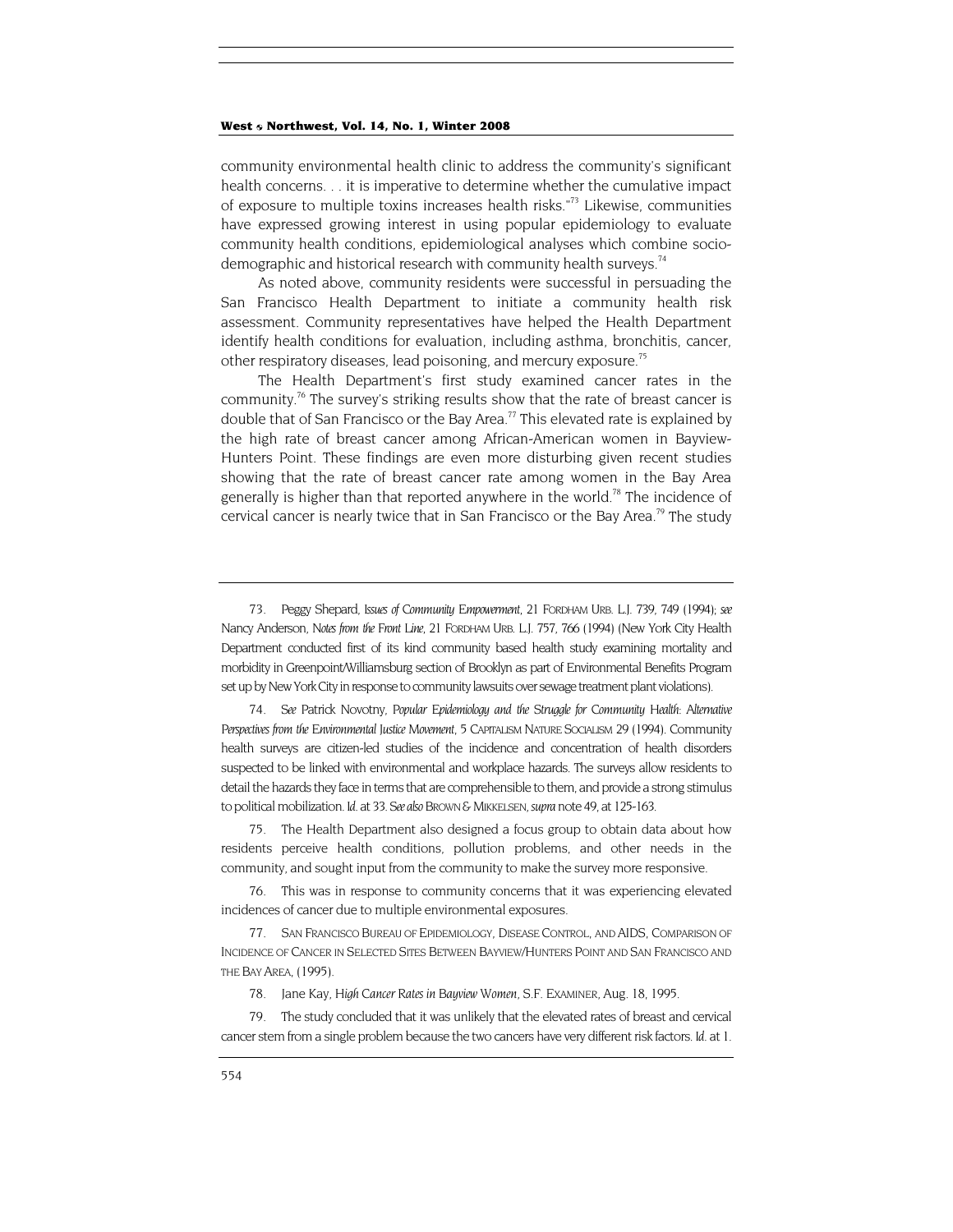also found elevated rates of other cancers in the district, including childhood and bladder cancer in males, and non-Hodgkin's lymphoma, leukemia, lung and brain cancer in females.<sup>80</sup>

With respect to cervical cancer, the study concluded that high rates of sexual activity, cigarette smoking, and lack of access to medical care are risk factors associated with higher cancer rates.<sup>81</sup> With respect to breast cancer, after initially discounting the role of environmental factors, the Health Department revised its findings and included environmental contaminants as one possible source of the elevated cancer rates (citing literature suggesting that these contaminants may act like estrogens in stimulating breast cancer).<sup>82</sup> The Health Department is now reviewing breast cancer rates in the community over the past twenty-five years, and is investigating the causes of the elevated cancer rates. It is also continuing to examine other indicators of health status in the community as part of the health assessment process.

The study found no evidence of significantly elevated incidence of other cancers, including lung and bronchus, prostate, colorectal. pancreas, leukemia, or childhood cancers.

<span id="page-19-0"></span>80. The study was based on data reported to the California Cancer Registry and the Northern California Cancer Center, and the Health Department was careful to explain its limitations. These include the quality of data (the number of cancer cases reported to the Cancer Registry may vary by geographic region and by time), relatively small sample size (the study only looked at five years of data), choice of appropriate comparison group, latency period of cancer (persons developing cancer may have been exposed in a neighborhood where they previously lived), and other factors that may cause cancer (diet, smoking, genetic factors).

<span id="page-19-1"></span>81. COMPARISON OF INCIDENCE OF CANCER, *supra* note 77, at 4.

<span id="page-19-2"></span>There is a significant vacuum in the health science community about the degree to which environmental contaminants cause cancer and other diseases. The etiology of many cancers and other diseases is not fully understood. Cancers have numerous possible causes, and most persons are regularly exposed to a large number of environmental pollutants. Environmental pollutants may cause multiple health effects. Moreover, the latency period for chronic health effects like cancer may be 20 years or more. Finally, relatively little research has examined the relationship between environmental factors and various diseases. REDUCING RISK, *supra* note 29, at 14. *See also* BROWN & MIKKELSEN, supra note 49, at 58 (toxic waste health effects are particularly difficult to diagnose—they present "diagnostic ambiguity").

Likewise, the degree to which environmental factors (as opposed to differences in nutritional status, access to health care, lifestyle choice, and other factors) are responsible for the greater health problems observed among people of color and poor people generally is subject to significant uncertainty. But *see* Michel Gelobter, *The Meaning of Urban Environmental Justice,* 21 FORDHAM URB. L.J. 841,849-850 (1994) (citing detailed epidemiological study of Oakland, CA residents that controlled for nearly all known risk factors and found 50 percent difference in mortality among low income and wealthier communities, providing strong evidence that disparities due to environmental factors).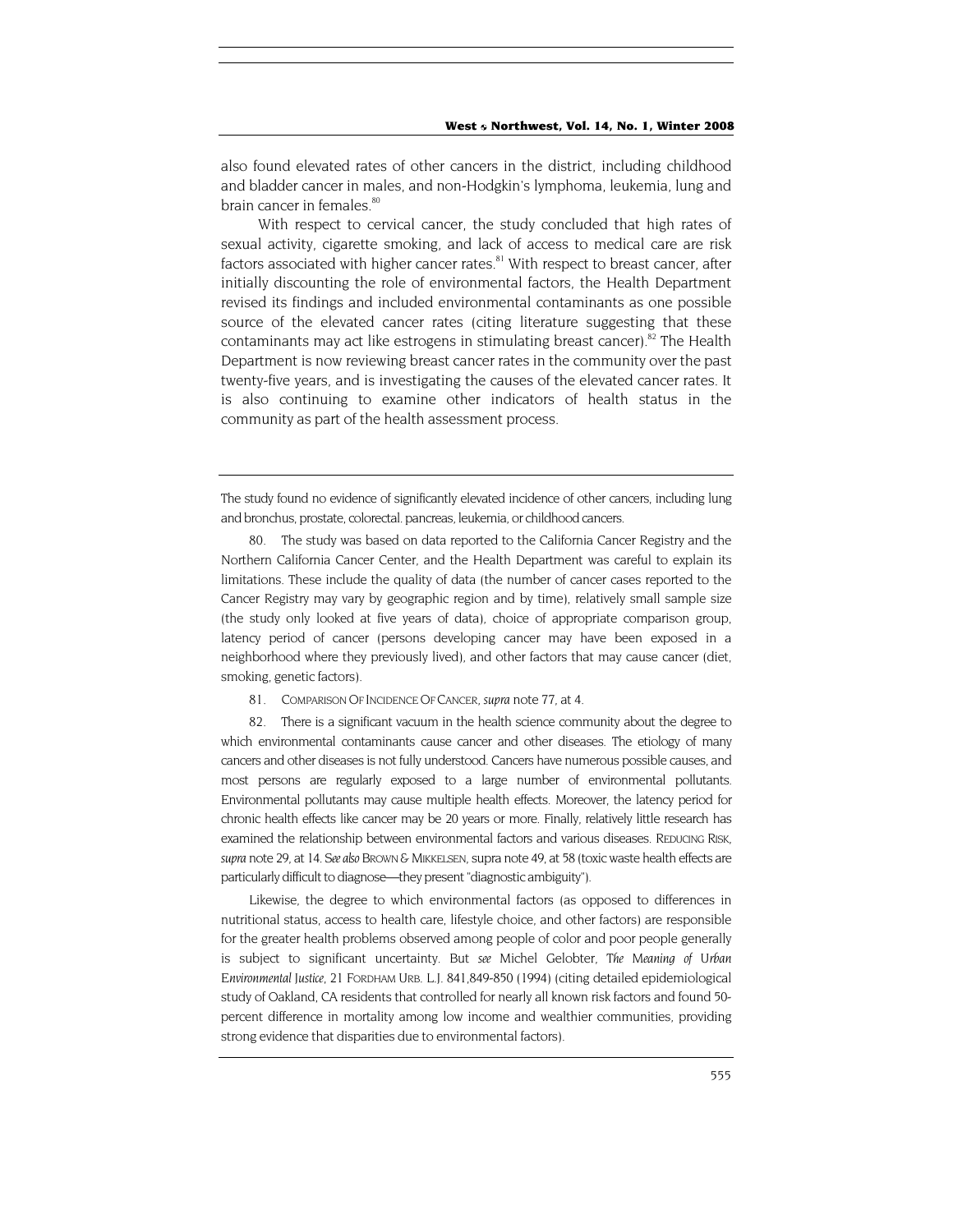<span id="page-20-5"></span>The initial survey results provided validation to the claims of community members who "are frequently unable to document their circumstances in ways that health and government authorities consider significant."<sup>83</sup> Although confirming what many had long suspected, the results nonetheless stunned community residents. The findings have served to further mobilize community opposition to the power plant and generate support for a temporary siting moratorium.<sup>84</sup> The survey results additionally have been the catalyst for residents and the Health Department to look more broadly at the environmental and public health problems in the community.<sup>85</sup> The proposed plant has "served as a lightning rod for focusing attention on environmental factors in health," says Larry Meredith, deputy director of the Health Department.<sup>86</sup> Community activists recently formed a subcommittee to organize and educate the community about breast cancer issues.<sup>[87](#page-20-4)</sup>

# **C. Presenting Environmental Justice Testimony to the Energy Commission**

As the Energy Commission's review of the project went forward, community activists faced an important strategic choice: to what degree should they participate in the Commission's evidentiary hearings on the project, and if they did, how could they inject environmental justice issues into the process? The Commission's administrative process is not a familiar or comfortable place for activists, since it focuses on complex, highly technical issues of energy regulation. Environmental justice has never been on the Commission's agenda; indeed, Commission staff was uncomfortable with the very language of the subject.<sup>88</sup> Ultimately, the community decided to fully participate in the CEC's hearings and engage the Commission about environmental justice.

- <span id="page-20-0"></span>83. LOUISIANA ADVISORY COMMITTEE, *supra* note 67, at 34.
- <span id="page-20-1"></span>84*. See infra* pp. 422-427.

<span id="page-20-2"></span>85. Heidi Gewertz, *Community-Based Environmental Justice Work in Bayview-Hunter's Point,* 10 PUB. INTEREST ADVOC. 5-6 (Dec. 1995/Jan. 96).

<span id="page-20-3"></span>86. Kay, *supra* note 53. As a result of the health assessment, the City's neighborhood health clinic in Bayview-Hunters Point plans to review its patients' records and raise funds to go door-to-door in search of asthma cases. *Id.*

<span id="page-20-4"></span>87. The subcommittee's goals include broadening community outreach and education about breast cancer, writing scientific papers about breast cancer in the community, serving as a clearinghouse of information, and actively participating in the planning, design and implementation of breast cancer research targeted at the Bayview-Hunters Point community. Bayview-Hunters Point Environmental Health Committee, Cancer Subcommittee, Summary of Meeting Discussion, Jan. 11, 1996.

88. The CEC's staff testified to Commission members that the divergent terms "environmental equity," "environmental justice," and "environmental racism" mean the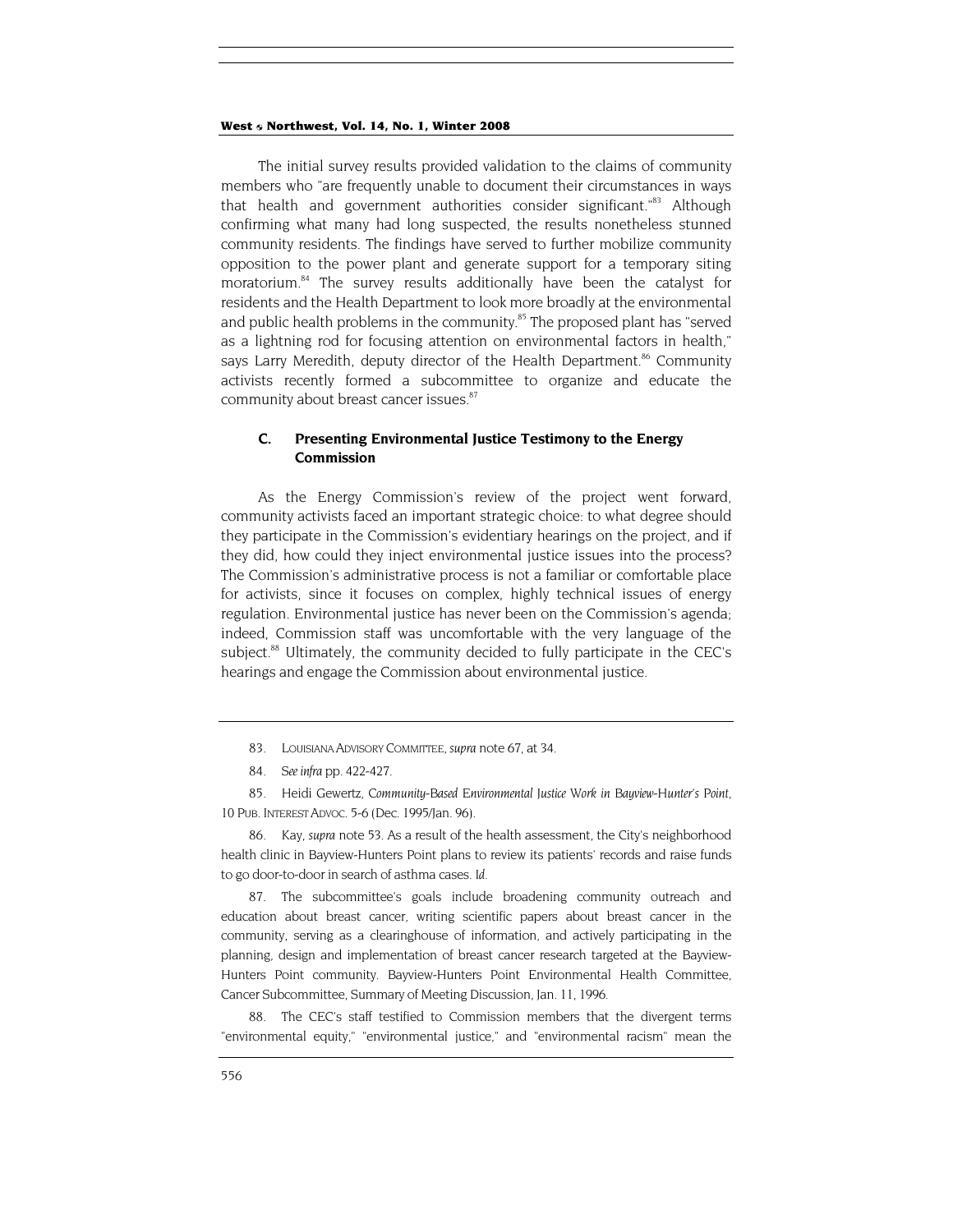The CEC's PSA and original FSA, although each close to nine hundred pages, did not include *any discussion* of the environmental justice implications of the project. It did not, for instance, examine whether the project would contribute to the existing disproportionate environmental burdens in Bayview-Hunters Point, whether the proposed sites were fair in light of the district's historic status as a dumping ground for the city, or whether siting a plant in the district would have discriminatory impacts on a community of color.

During the next phase of the process, the CEC's evidentiary hearings, CEC staff presented two pages of supplemental testimony (for the FSA) on environmental justice.<sup>89</sup> The staff offered two conclusions. First, the Commission's own siting process is fair and non-discriminatory because it is open and responsive to public participation and comments, and because staff strives to ensure that no power plant approved will cause any adverse environmental impacts. As evidence of the fairness of the process, staff pointed out that the CEC has sited facilities in regions as diverse as the Mojave Desert, Kern County, as well as facilities near residential areas in towns and cities. Second, it was beyond the staff's purview to analyze the broader social justice issues underlying the unfair societal allocation of environmental harms.<sup>90</sup> Staff admitted that it was unaware that it might be subject to Title VI of the Civil Rights Act of 1964, $91$  and that it had not analyzed compliance with the statute or the possible racially disparate impacts of siting the facility as proposed.<sup>[92](#page-21-3)</sup>

Community advocates responded to the staff's very narrow focus by broadening the subject matter of testimony offered during the CEC's hearings. Their legal representatives called expert witnesses to testify about the theory and background of environmental justice. Community members also provided their own direct, powerful testimony about the project's harms.

Carl Anthony, executive director of the Urban Habitat Program of Earth Island Institute, testified that the desired community decision-making process when considering the siting of a new facility would be one in which the local community is "recognized as an equal partner and sitting at the decision-making table, $\frac{93}{2}$  and one in which a project is evaluated based on who bears the costs, who reaps the benefits, and whether the project promotes sustainable economic opportunities in the community. He argued that community residents

<span id="page-21-2"></span><span id="page-21-1"></span>91. 42 U.S.C. § 2000d. Because the CEC receives federal assistance, it must comply with Title VI and its relevant implementing regulations.

92. Therkelsen Testimony, supra note 88, at 27-30. 33-35.

<span id="page-21-4"></span><span id="page-21-3"></span>93. Carl Anthony, Direct Testimony before the California Energy Commission Testimony 4-5 (July 7, 1995).

same thing. *See* Robert Therkelsen, Environmental Equity Testimony before the California Energy Commission 1 (June 1995).

<span id="page-21-0"></span><sup>89.</sup> Staff also presented additional testimony about the project's health effects.

<sup>90</sup>*. See* Therkelsen Testimony, *supra* note 88; FSA *supra* note 3, at 407-409.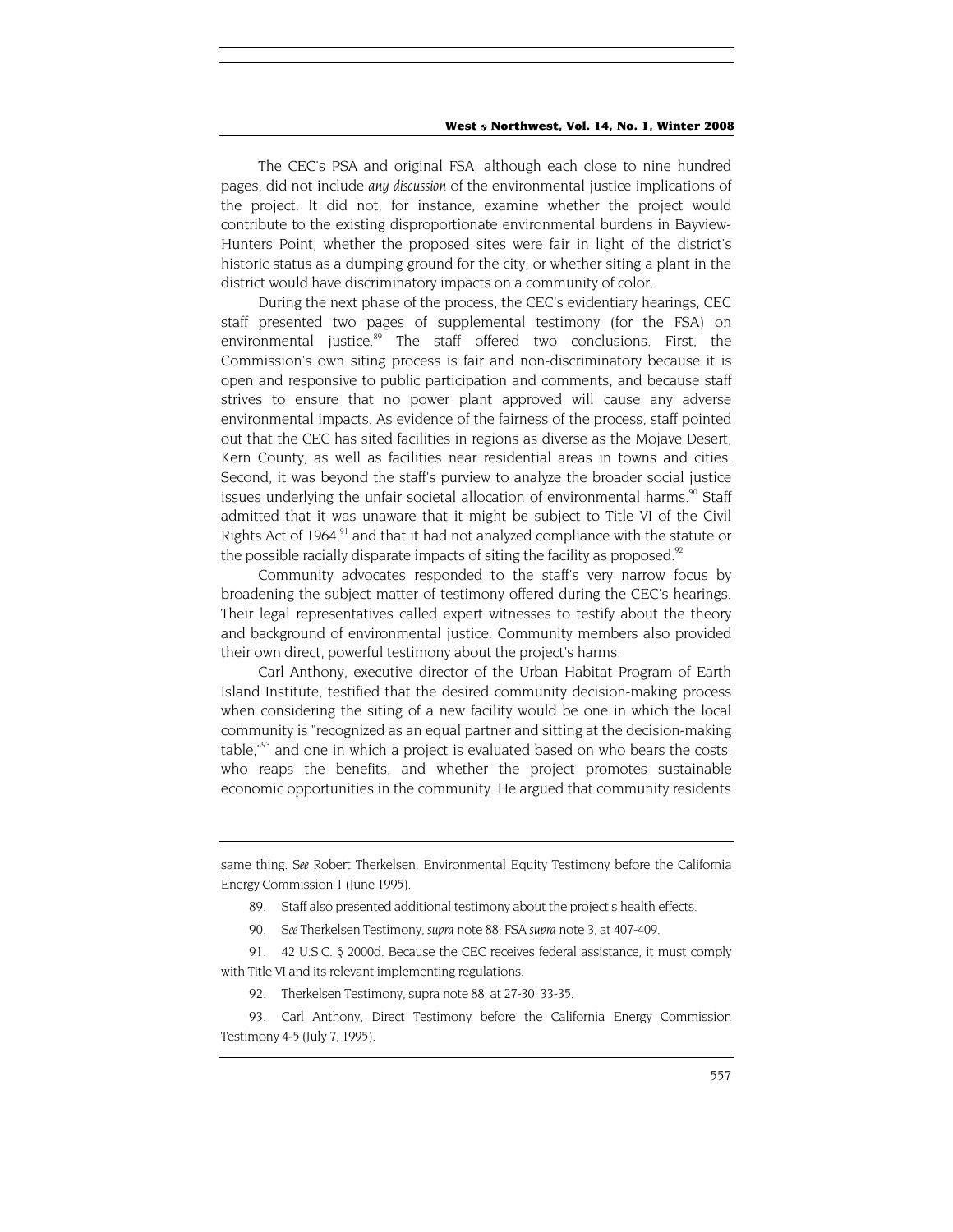have a right to review the project's proposed mitigation measures and "decide whether [they are] adequate and acceptable."<sup>[94](#page-22-0)</sup>

Anthony and Henry Holmes, also of the Urban Habitat Program, attempted to place the project in a larger socio-economic context, in which the societal costs and benefits of the project and other energy projects are considered. Viewed from that perspective, he testified, the externalities of energy production using fossil fuels affect poor people and people of color the most (in terms of air pollution, noise, increased fear of cancer), while more affluent residents reap the benefits.<sup>95</sup> Holmes also testified about the divisive nature of the CEC's planning process, which had resulted in a division among community residents framed in terms of a "jobs versus the environment" debate.<sup>96</sup> He explained that if the Commission employed a broader set of evaluation criteria, one that included social justice, economic development, and ecological sustainability, this dichotomy would not exist.<sup>97</sup> He also cautioned that the project had to be viewed in its larger, socioeconomic and historical context, one in which prior decisions by industry and government had resulted in significant adverse impacts on the community. <sup>98</sup> He presented as a more desirable model the development of the Bayview-Hunters Point Social and Ecological Justice Transportation Plan, a community-oriented transportation plan featuring development of a light rail system along the community's main artery, Third Street. The plan includes among its criteria optimizing community economic development and improving social and environmental quality in the community.<sup>99</sup>

<span id="page-22-1"></span>95. Holmes and Anthony have detailed their argument in an energy policy report published by the Urban Habitat Program. As outlined in the report, residents in poor communities and communities of color suffer more from toxic air emissions because they live closer to urban freeway networks and high density traffic, and suffer from freeway blight in their communities. They are more frequently exposed to hazardous chemicals in the process of extracting and refining oil, and refineries, power plants, and other locally unwanted land uses needed to power the current system are disproportionately sited in inner city neighborhoods. At the same time, freeways benefit those who waste energy by commuting from the inner city to low-density, suburban housing. Many communities in the Bay Area are not well served by public transit; for instance, the San Francisco Municipal Railway has no surface train or subway train service to Bayview Hunters Point, and bus service can be sporadic and unreliable, particularly at night and early morning. Low-income households also bear a disproportionate economic burden, paying a higher share of their budget (1/3) for basic energy services. Moreover, wealthier households tend to use (and waste) far more energy than poorer homes. CARL ANTHONY & HENRY HOLMES, URBAN HABITAT PROGRAM, ENERGY POLICY AND COMMUNITY ECONOMIC DEVELOPMENT, DRAFT REPORT 5-24 (Feb. 1992).

- <span id="page-22-2"></span>96. Henry Holmes, Direct Testimony before the California Energy Commission (July 5, 1995).
- <span id="page-22-3"></span>97*. Id.* at 9.
- <span id="page-22-4"></span>98*. Id.* at *7* (citing ASA, *supra* note 3).
- <span id="page-22-5"></span>99. Holmes Testimony, *supra* note 96, at 3-4.

<span id="page-22-0"></span><sup>94</sup>*. Id.* at 9.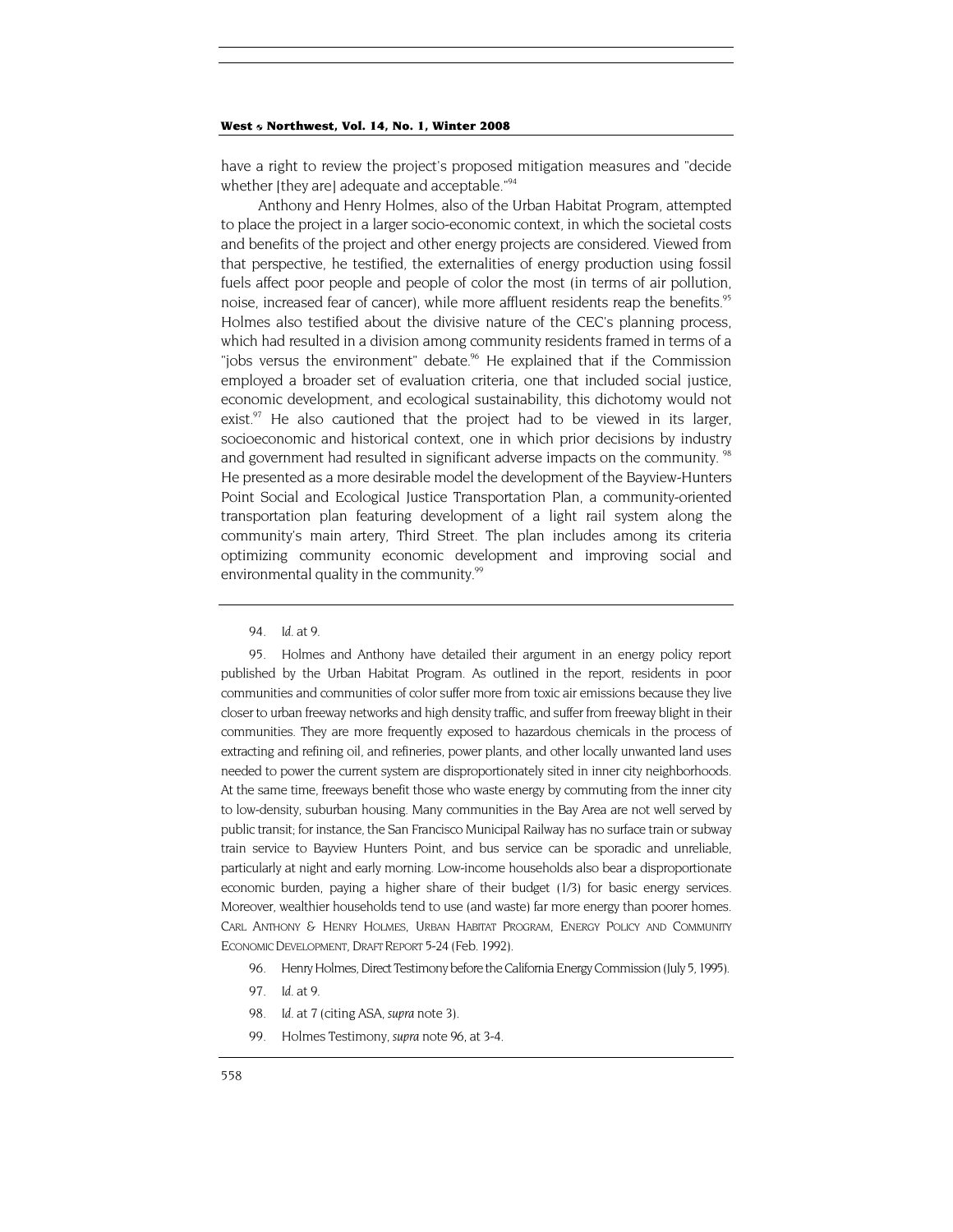Luke Cole, a lawyer with California Rural Legal Assistance, testified about some overarching themes of environmental justice, including literature documenting the disproportionate burden of air pollution and other environmental harms experienced by low-income communities and communities of color.<sup>100</sup> Cole also summarized some of the reasons that undesirable land uses have historically been sited in disadvantaged communities, including targeting, residential segregation, expulsive zoning, and discrimination.

In addition, numerous residents testified in forceful terms about the environmental devastation in their community, the widespread health problems affecting them, their hopes for the future, and the disruption in the neighborhood that would be caused by another unwanted facility.<sup>101</sup> And they spoke about the pain that comes from knowing that their community is the dumping ground for society's unwanted uses.<sup>102</sup> As Osceola Washington, a fiftyyear resident of Hunters Point, testified:

It is a dump yard out here. This is the dump yard of San Francisco. Everything they don't want, they send here. . . . They would never build this plant in Pacific Heights or the Marina District. . . . I keep wondering why they're going to continue making Hunters Point a dumping yard when we were (sic) just beginning to clean up."<sup>103</sup>

The extensive testimony by the community educated the Commission about environmental justice, and as a result, the Commission greatly expanded its treatment of the subject in its decision approving the project. That decision accepts as a starting point some of the goals of the environmental justice movement, and tests the CEC's process against these norms.<sup>104</sup> While its

102*. See generally* EDELSTEIN, supra note 49; BROWN & MIKKELSEN, *supra* note 49.

<span id="page-23-3"></span><span id="page-23-2"></span>103. Osceola Washington, Testimony before the California Energy Commission 2-3 (July 4, 1995).

<span id="page-23-4"></span>104. It stated: "The Commission regards the goals of environmental justice to include avoiding (and in some cases counteracting) decisions or policies that result in disproportionately high pollution or health risk exposure to minorities or persons of low income. The Commission also recognizes a goal of promoting a significant measure of community self-determination in shaping future development. PROPOSED DECISION, *supra*  note 44, at 170.

<sup>100.</sup> Luke Cole, Testimony before the California Energy Commission (July 12, 1995).

<span id="page-23-1"></span><span id="page-23-0"></span><sup>101.</sup> Several members of the community also testified in support of the project, arguing that the project's economic benefits to the community outweigh what they described as subjective fears about environmental impacts or diminished property values. *See* PROPOSED DECISION, *supra* note 44, at 80 n.45 (summarizing testimony). *See also* George W. Davis, *Planned Power Plant Offers Many Benefits,* S.F. CHRON., Nov. 16,1995 ('There is no doubt that S.F. Energy will be contributing to environmental improvement in an area that has become the Rust Belt of San Francisco.")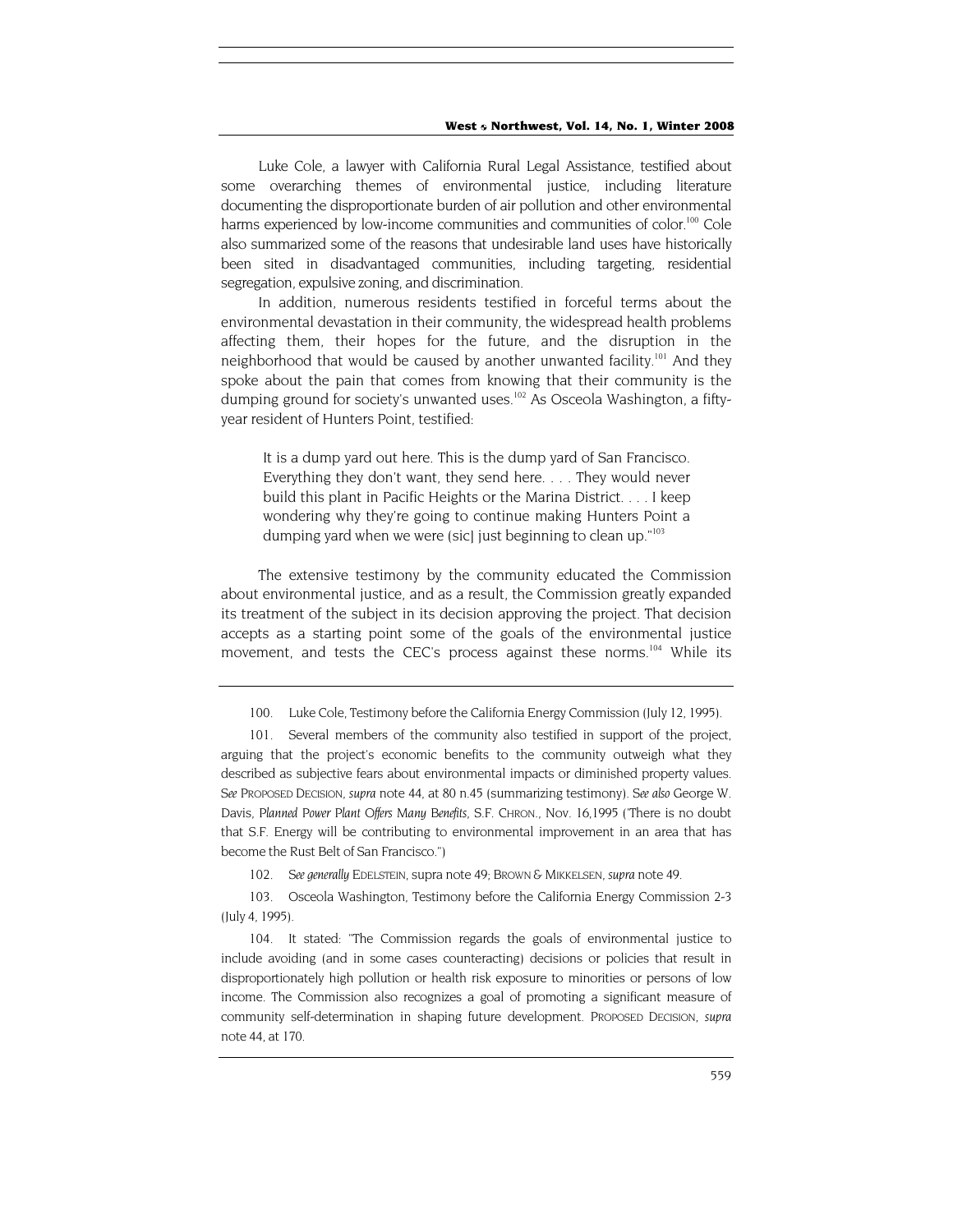analysis is flawed, the fact that the CEC acknowledges the legitimacy of environmental justice goals and analyzes its compliance with them is a significant victory for the community. The Commission conceded that this is not a subject it usually analyzes.<sup>[105](#page-24-0)</sup>

The Commission's discussion largely equates an environmental justice analysis with evaluating project impacts under CEQA and insuring project compliance with all relevant existing standards and laws. According to the Commission, CEQA includes a cumulative impacts analysis that considers impacts from existing pollution sources. Moreover, existing regulatory standards, including air quality standards, already protect for populations especially sensitive to pollutants.<sup>106</sup> The short answer to these arguments is that adherence to existing environmental laws has not stopped the disproportionate siting of unwanted facilities or the disproportionate environmental harms suffered by poor communities and communities of color. Indeed, these laws have produced this exact result.<sup>[107](#page-24-2)</sup>

The Commission's decision also emphasizes the openness of CEC's process and opportunities for public access and participation,<sup>108</sup> argues that it applies a single standard to judge impacts in all communities, and points out that it has sited facilities in all types of communities.<sup>109</sup> An open and fair process, however, no matter how well-designed, does not address the substantive claims of injustice raised by a community. Nor does the purported lack of animus by the Commission, to which it consistently alludes, prove the lack of discriminatory impact of its actions on the community.<sup>110</sup>

The Commission congratulates itself for the elimination of an alternative site, the Innes Avenue site, early in its review process, and cites this as evidence of the soundness of its process from an environmental justice perspective.<sup>111</sup> But

- <span id="page-24-3"></span>108. PROPOSED DECISION, supra note 44, at 172.
- 109*. Id.* at 181.

<span id="page-24-5"></span><span id="page-24-4"></span>110. As Professor Gerald Torres explains, "[e]nvironmental regulations, like other regulations, gain no immunity by claiming color-blindness where a demonstrable impact on subordinated racial groups exists." Gerald Torres, *Introduction: Understanding Environmental Racism,* 63 U. COLO. L. REV. 839-841 (1992).

<span id="page-24-6"></span>111. PROPOSED DECISION, *supra* note 44, at 182-184.

<span id="page-24-0"></span><sup>105</sup>*. Id*. at 170.

<sup>106</sup>*. Id.* at 181-182.

<span id="page-24-2"></span><span id="page-24-1"></span><sup>107</sup>*. See* Luke Cole, *Empowerment as the Key to Environmental Protection: The Need for Environmental Poverty Law,* 19 ECOLOGY L. Q. 619, 642-647 (1992) (arguing that application of environmental Jaws is what has resulted in poor people and people of color bearing a disproportionate share of environmental burdens); Richard Lazarus, *Pursuing "Environmental Justice": The Distributional Effects of Environmental Protection,* 87 NW. U. L. REV. 787, 811-815 (1993) (suggesting that much environmental legislation did not focus on environmental problems of greatest concern to minority communities).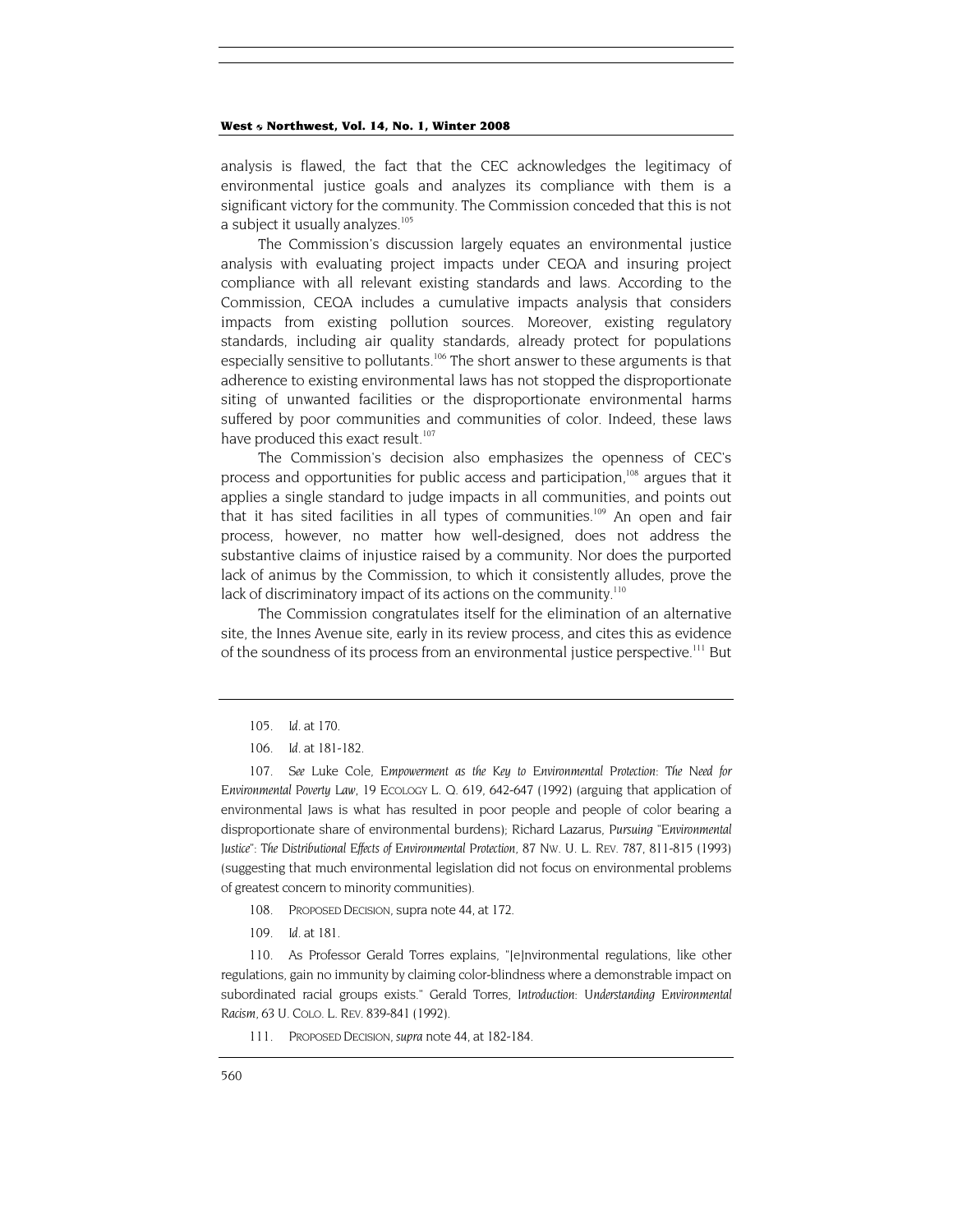basic land use planning rules rather than any special sensitivity toward environmental justice concerns explains this result; the CEC eliminated a site that conflicted with a half dozen local and city land use plans.

The decision also makes repeated note of the community divisions concerning the power plant, using them to show that there is nothing environmentally unjust about the project.<sup>112</sup> Diversity in community opinion, however, is not probative of the "fairness" of a project; more perniciously, this line of thinking encourages the already existing tendency of project applicants to foster community splits, through economic blandishments or otherwise. SF Energy has pursued this strategy, in subtle and not-so-subtle ways. At a Port of San Francisco hearing about the plant, for instance, the company paid seventy-five homeless people ten dollars each to come to the hearing and support the project.<sup>113</sup>

Finally, the CEC decision devotes only a couple of paragraphs to its Title VI compliance, stating in conclusory fashion that siting the project will not violate Title VI.<sup>[114](#page-25-2)</sup>

Fully participating in the CEC's hearings involved a major commitment of time and resources for the community and its legal representatives. Although the CEC rejected all of the community's environmental justice arguments, the effort nonetheless was worthwhile. The community's participation helped fuel its organizing efforts, gave voice to affected residents, created a record for later legal challenges, and educated the CEC quite clearly for the first time—about the principles of environmental justice.

# **D. Seeking a Temporary Moratorium on the Siting of Polluting Facilities**

With the Energy Commission's conditional approval of the project, the battle has shifted to the local decision-making arena. As noted above, the San Francisco Board of Supervisors will eventually determine whether to approve a

<span id="page-25-1"></span>113. Jane Kay, *Energy* Firm *Paid Ringers at Hearing; Port Commission Wasn't Impressed,* S.F. EXAMINER, Feb. 1, 1995. The effort blew up in the company's face when some members of the group hijacked a bus chartered by the company to a bar, and the police had to be called in. SF Energy later apologized, calling the stunt "dumb, naive, and stupid." *Id.*

<span id="page-25-2"></span>114. PROPOSED DECISION, supra note 44, at 192. It further concludes that Title VI is not sufficiently related to the design, construction, or operation of a power plant to require that it be considered an applicable "law, ordinance, regulation and standard" which the Commission must evaluate. *Id.*

<span id="page-25-0"></span><sup>112</sup>*. Id.* at 180, 195. In its draft decision, the Commission argued that an environmental justice framework is not appropriate if there is not unanimous opposition to a project, and presented this case as one of competing "environmental justice visions" between those who viewed the project as another undesirable, polluting facility, and those who viewed it as an environmentally and economically beneficial redevelopment project that would avoid the further economic decline of the community. *Id*. at 173-177.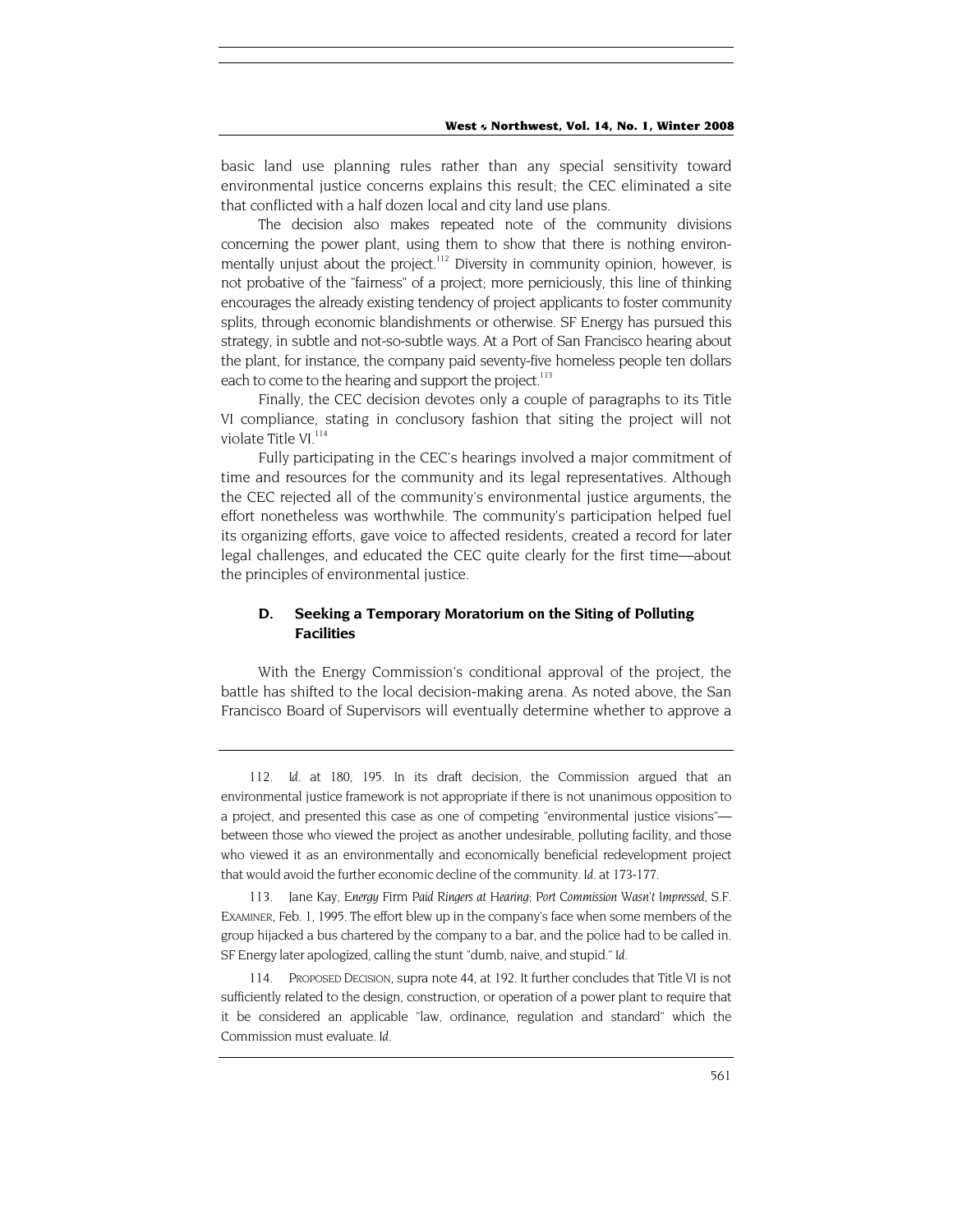lease with SF Energy for the Port Site. In addition, community activists initiated a call for San Francisco to impose a temporary moratorium on the siting of new pollution-producing facilities in Bayview-Hunters Point until the city can investigate the causes of disproportionate health problems and propose land use policies to help address them. While moratoria based on environmental justice concerns have been introduced in a few other jurisdictions, few have been adopted to date.<sup>[115](#page-26-0)</sup>

As proposed by community advocates, the moratorium would apply to industrial facilities in most manufacturing categories. It would prohibit San Francisco, for a period of eighteen months, from permitting any new or expanded facility in Bayview-Hunters Point that discharges or may potentially discharge air, water, or hazardous pollutants. During this time, the city will investigate the elevated rates of cancer, respiratory illness, and other health conditions in the community, and plan for and adopt changes in land use regulations based on the findings of its investigation. <sup>116</sup>A facility can be exempted from the freeze if the City determines that its operations will not pose

In a related vein, two commentators have proposed a model local ordinance that would require proponents of hazardous waste facilities to develop baseline data about community exposures and health conditions before receiving local land use approvals. The authors argue that this data would help the government better evaluate the environmental and health effects of these facilities and help the public's efforts to document the casual relationship between exposure to environmental contaminants and subsequent health effects. *See* B. Suzi Ruhl & Jeffrey Roseman, *Locking in Environmental Risk: A Model Environmental and Health Assessment Baseline Ordinance,* 9 J. LAND USE & ENVTL. L. 307 (1995).

<span id="page-26-1"></span>116*. See* MORGAN HEIGHTS HOMEOWNERS ASSOCIATION AND GOLDEN GATE UNIVERSITY'S ENVIRONMENTAL LAW AND JUSTICE CLINIC, DRAFT PROPOSED MORATORIUM PROHIBITING LOCAL APPROVAL OF NEW MAJOR INDUSTRIAL FACILITIES IN THE BAYVIEW-HUNTERS POINT COMMUNITY (Jan. 22, 1996).

<span id="page-26-0"></span><sup>115.</sup> One successful effort has been in Chester, Pennsylvania, where in 1994 the City Council amended the local zoning ordinance to prohibit any waste facilities from being constructed or operated unless an applicant can demonstrate by convincing evidence that the construction or operation of a facility will not produce a net increase in environmental pollution. *See* City of Chester Ordinances § 1365.02(f). In Georgia, legislation authored by Representative Bob Holmes would have imposed a moratorium on locating hazardous waste facilities in areas which already have concentrations of hazardous facilities. *See*  Georgia H.B. 368 (1993). *See also* Environmental Justice Act of 1992, H.R. 5326, 102d Cong., 2d Sess. (1992) (introduced by Representative John Lewis) and S. 2806, 102d Cong., 2d Sess. (1992) (introduced by Senator Al Gore) (requiring moratorium on new hazardous waste facilities in the nation's 100 worst environmental high-impact areas); Environmental Equal Rights Act of 1993, H.R. 1924. 103rd Cong., 1st Sess (1993), introduced by Representative Cardiss Collins (restricting siting of new hazardous waste facilities in "environmentally disadvantaged communities").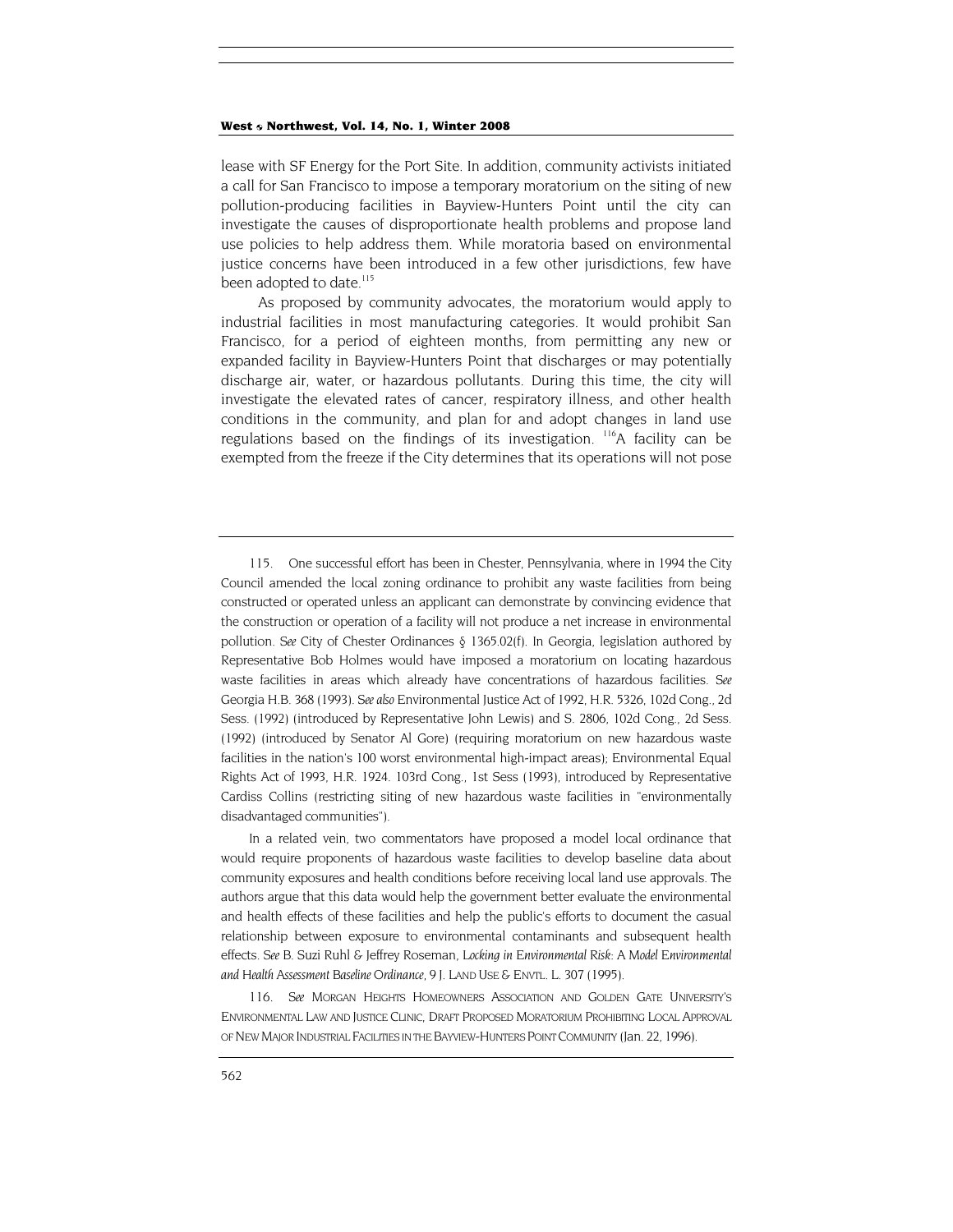a significant or cumulative impact to public health and safety, and that the facility will be harmed by the moratorium.<sup>117</sup>

The idea of a moratorium proposal quickly won support from the Department of Public Health and several supervisors.<sup>118</sup> In early March, 1996, Supervisor Angela Alioto introduced a moratorium proposal, although one considerably less detailed than that advocated by the community. Alioto explained the need for such a measure by noting that "[t]he incidence of breast cancer in African-American women is out of control, and that has to be investigated before any plant that emits anything is allowed. The last thing they need is another power plant. It would never happen in the Marina, the Sunset, or the Richmond [more affluent San Francisco neighborhoods], period."[119](#page-27-2)

A temporary moratorium of the type promoted by the community raises several legal issues, although none pose a serious obstacle to its enactment. These issues are discussed below.

#### **1. Local Authority To Enact a Moratorium**

Local governments have broad authority under their police power to adopt zoning regulations,<sup>120</sup> which are valid so long as they are reasonably related to promoting the public health, safety, morals, or general welfare.<sup>121</sup> Interim development controls like moratoria are a well-established feature of

<span id="page-27-2"></span>119. Clarence Johnson. *Disputed S.F. Power Plant Expected to Get 1st OK, Neighbors Worry About Health Issues,* S.F. CHRON.., Mar. 4, 1996, at A13; *see* Kay, *supra* note 53.

<span id="page-27-3"></span>120. Village of Euclid v. Ambler Realty Co., 272 U.S. 365 (1926); Berman v. Parker, 75 S.Ct. 98 (1954). In California, the general police power to enforce and enact land use regulations is contained in Article XI, § 7 of the Constitution, which provides that "A county or city may make and enforce within its limits all local, police, sanitary, and other ordinances and regulations not in conflict with general laws."

<span id="page-27-4"></span>121*. Euclid,* 272 U.S. at 395. Under California Jaw, where an ordinance significantly affects residents outside the city that has enacted it, the ordinance must be reasonably related to the welfare of the affected region. Associated Home Builders, Inc. v. City of Livermore, 18 Cal. 3d 582, 607-610 (1976).

<span id="page-27-0"></span><sup>117</sup>*. Id.* at 3.

<span id="page-27-1"></span><sup>118.</sup> It also has triggered some of the same divisions underlying the project itself. *See, e.g.,* George W. Davis, *Planned Power Plant Offers Many Benefits,* S.F. CHRON., Nov. 16, 1995 ("While we are quite concerned about 'the findings showing that women in our community have higher than expected levels of breast and cervical cancer', pointing fingers at industrial facilities that have not yet been built is a red herring. We do know that the health of our community will improve as we increase the wealth of our community. Banning the environmental benefits reaped from replacing outdated technology and environmental cleanup associated with new development keeps us shackled to the problems of the past"); *see also* Kay, *supra* note 53 (quoting community leader Espinoia Jackson that neighborhood health problems have nothing to do with proposed plant).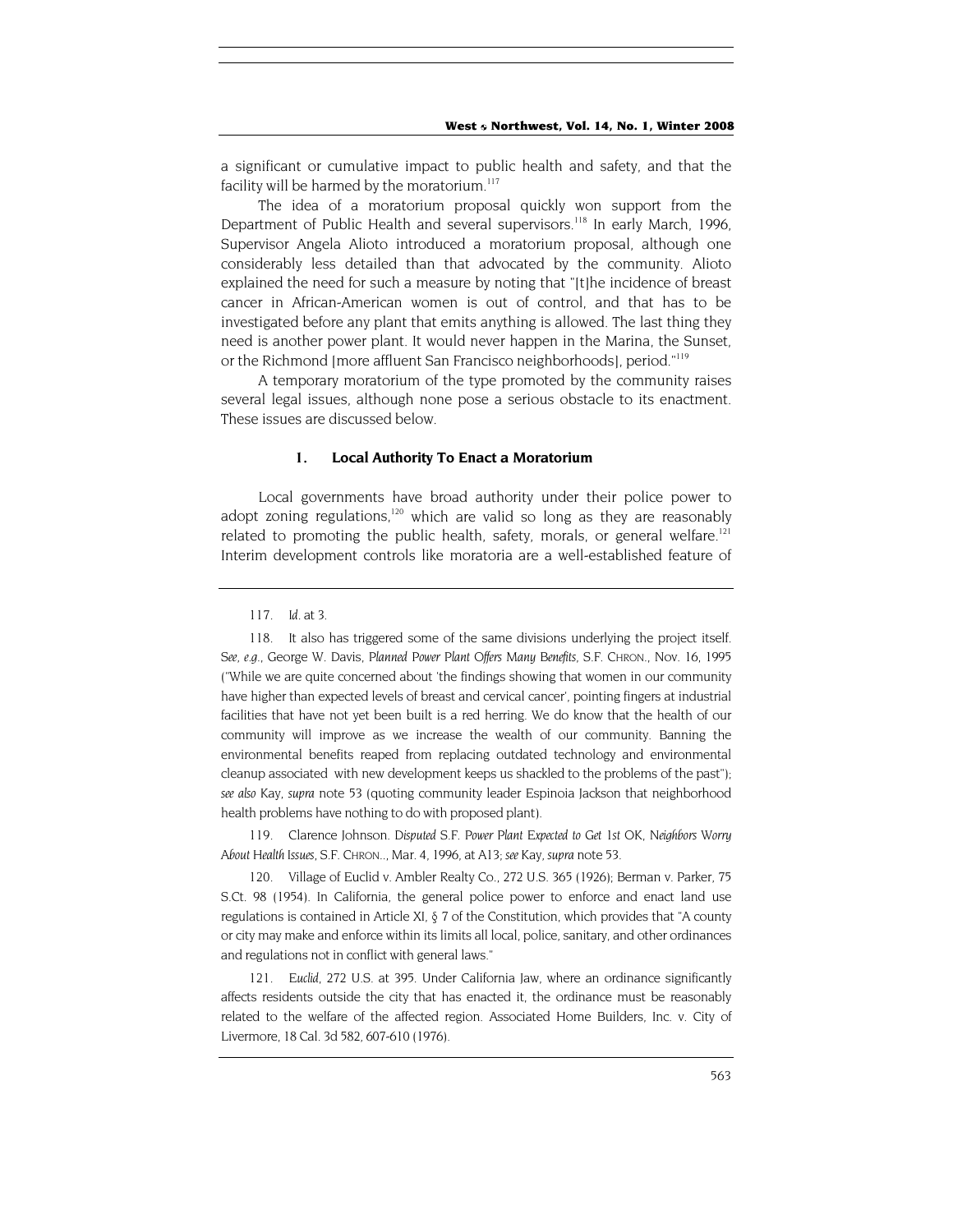<span id="page-28-3"></span>land use regulation. They are generally promoted as a means to freeze development activity while a locality studies a problem within its jurisdiction and engages in a planning process to correct it. Such controls have grown in popularity in recent years, having been used to freeze development of T-shirt shops, video arcades, mobile homes, and bill-boards.<sup>122</sup>

In California, state zoning law provides specific authority for local governments to adopt interim development ordinances.<sup>123</sup> In San Francisco (a charter city not limited by the provisions of state zoning law) such measures are authorized by municipal statute when they are necessary to further the public health, safety, peace and general welfare.<sup>124</sup> As with other land use restrictions, courts have upheld moratoriums as within the police power so long as their purpose is reasonably related to promoting the public welfare.<sup>125</sup> For example, in the leading case of Miller v. Board of Public Works,<sup>126</sup> the court held:

<span id="page-28-1"></span>123. CAL. GOV'T CODE § 65858. The ordinances must be based on a legislative finding that additional development would result in a "current and immediate threat to the public health, safety or welfare." *Id*. State law authorizes local governments to adopt these controls as urgency measures. i.e., measures that do not require a public hearing or more than one reading, and become effective immediately. CAL. GOV'T CODE § 6585. The ordinances require a four-fifths vote of a legislative body for adoption, and can last no more than two years, including extensions. A recent court of appeal decision holds that in enacting §6585, the Legislature intended to occupy entire field of interim zoning moratoria, and therefore that a locality cannot enact a zoning moratorium by following regular zoning procedures. Bank of the Orient v. Town of Tiburon, 220 Cal. App. 992, 1004-1005 (1990).

<span id="page-28-4"></span><span id="page-28-2"></span>124. S.F. PLAN. CODE § 306.7 (1987). As a charter city, San Francisco is free to adopt its own moratorium procedures. CONTINUING EDUCATION OF THE BAR, CALIFORNIA ZONING PRACTICE §4.30 (1969 & 1995 Supp.); LONGTIN'S CALIFORNIA LAND USE LAW § 3.26(4) (2d ed. & 1995 Supp.); Hunter v. Adams, 180 Cal. App.2d 511 (1960). Under San Francisco law, a moratorium can be adopted by a majority vote of the Board of Supervisors. S.F. PLAN. CODE § 306.7(c). Where the controls are initiated by the City Planning Commission, they can be overturned only by a 2/3 vote of the Board of Supervisors. *Id*. § 306.7(f). The controls are limited to an initial term of 18 months, and may be extended to last for a total of 2 years *Id*. § 306.7(h). The City Department of Planning is required to conduct a study of the contemplated zoning proposal triggering the moratorium, and report to the Board or Planning Commission every six months about its progress. *Id.* § 306.7(i).

125*. See, e.g.* Almquist v. Marshan, 308 Minn. 52 (1976) (upholding moratorium until new zoning ordinance adopted, based on need to insure orderly development of township); Brazos Land Inc. v. Bd. County Commissioners of Rio Arriba County, 115 N.M. 168 (1993) (upholding moratorium to develop more restrictive county subdivision regulations addressing issues of density control and groundwater contamination); Jackson Court Condominiums v. City of New Orleans, 874 F.2d 1070, 1077 (5th Cir. 1989) (upholding moratorium pending zoning study of time-sharing and transient vacation rentals to protect integrity of residential

<span id="page-28-0"></span><sup>122</sup>*. See generally* Thomas Roberts, *Interim Development Controls*, *in* ZONING AND LAND USE CONTROLS (Patrick Rohan ed., 1995).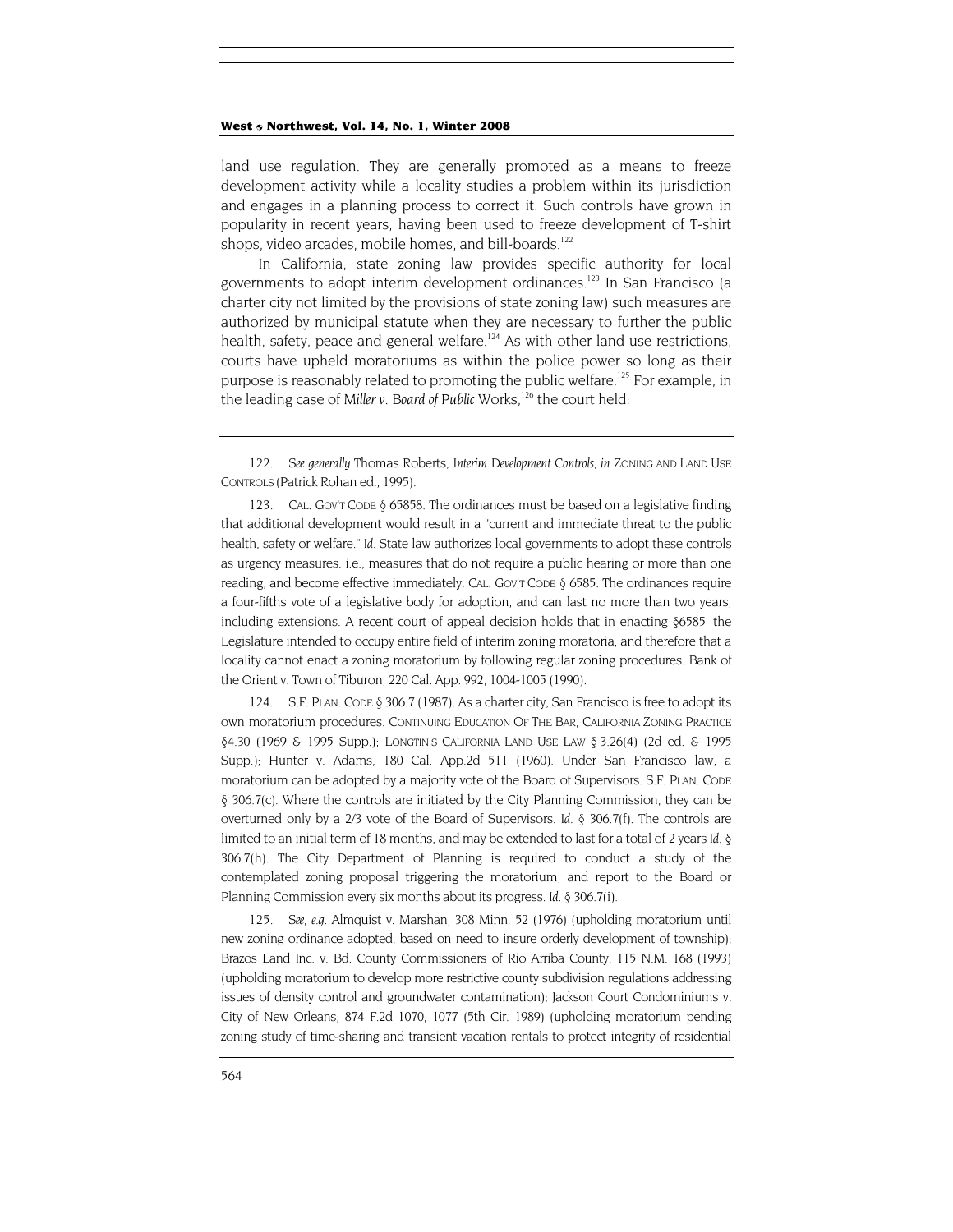It is a matter of common knowledge that a zoning plan of the extent contemplated in the instant case cannot be made in a day. Therefore, we may take judicial notice of the fact that it will take much time to work out the details of such a plan and that obviously it would be destructive of the plan if, during the period of its incubation, parties seeking to evade the operation thereof should be permitted to enter upon a course of construction which might progress so far as to defeat in whole or in part the ultimate execution of the plan. $127$ 

Thus, courts in California have upheld freezes on subdivisions pending completion of a countywide water development and conservation plan, $128$ freezes on permits pending preparation and adoption of a redevelopment plan,<sup>129</sup> a moratorium on the issuance of building permits in an area pending full zoning study,<sup>130</sup> and a ban on electronic "reader boards" pending development of regulations for their size and location.<sup>[131](#page-29-4)</sup>

On the other hand, courts have invalidated moratoriums that are unreasonable in time or scope.<sup>132</sup> In a few cases, courts have invalidated moratoriums that have an insufficient connection to protecting public health or safety.<sup>[133](#page-29-6)</sup>

neighborhoods); *see also* Pro Eco v. Bd. of Commissioners. 57 F.3d 505 (7th Cir. 1995) (in rejecting takings claim based on moratorium on landfills, court notes that concern for public health from operation of commercial sanitary landfills is sufficient basis for ordinance). *But see*  Lockary v. Kayfetz, 917 F.2d 1150, 1154-55 (9th Cir. 1990) (moratorium on water hookups could be irrational if stated reason for denying hookups, a water shortage, was pretextual).

- <span id="page-29-6"></span>126. 195 Cal. 477 (1925).
- <span id="page-29-0"></span>127*. Id.* at 496.
- <span id="page-29-1"></span>128. Metro Realty v. County of El Dorado, 222 Cal. App. 2d 508 (1963).
- <span id="page-29-2"></span>129*. See* Hunter v. Adams, 180 Cal. App. 2d 511, 522-23 (1960).
- 130. Ogo Associates v. City of Torrance, 37 Cal. App. 3d 830 (1974).

<span id="page-29-4"></span><span id="page-29-3"></span>131. Crown Motors v. City of Redding, 232 Cal. App. 3d 173 (1991). In this case, the court concluded that the city's desire to eliminate visual blight justified the ban, emphasizing the broad powers of local governments to enact ordinances to maintain the public health, defined as "the wholesome condition of the community at large." Id. at 178. *See generally* LONGTIN'S CALIFORNIA LAND USE LAW, *supra* note 124.

<span id="page-29-5"></span>132. Some statutes specifically limit the duration of interim controls; in California, for instance, the limit is two years, and it is strictly adhered to. *See* Martin v. Superior Court, 234 Cal. App. 3d 1765 (1991). Absent such statutory limits, controls of three years or less have generally been upheld, while those lasting four years or longer may be invalidated. The courts look to the needs of the community in enacting the ordinance and whether the local government is acting diligently to study the problems at hand and engage in planning efforts. Interim Development Controls, *supra* note 122, at § 22.02; *see* LONGTIN'S CALIFORNIA LAND USE LAW, *supra* note 124.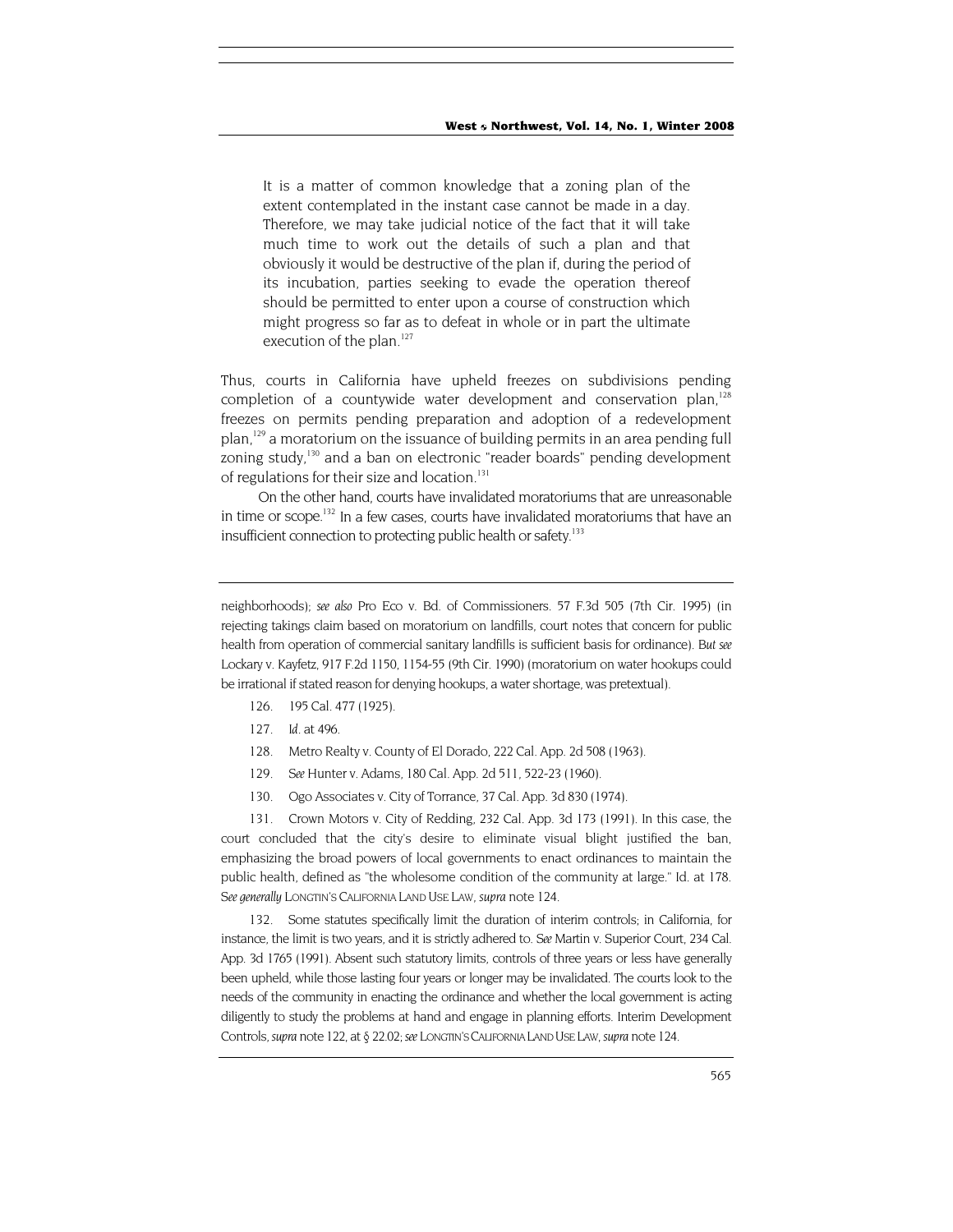The proposed moratorium is clearly related to promoting the public health and welfare of city residents. Studies have documented serious, disproportionate health problems in Bayview-Hunters Point, and the Health Department has indicated that environmental contaminants may be one source of these problems. The moratorium would freeze the siting of facilities that might exacerbate these health conditions, and allow the City to determine if there is a connection between health effects and the concentration of industry and what zoning changes in the area would be necessary to address the situation. It thus would be well within the city's authority to adopt the moratorium.

#### **2. Possible Takings Claims**

Since the Supreme Court's decision in *First English Evangelical Lutheran Church of Glendale v. County of Los Angeles*[134](#page-30-0) (*First English),* it is clear that in some circumstances a regulatory taking may occur even where the regulation is only temporary in nature. In *First English,* the Court held that once a taking is found to have occurred, the state must pay just compensation for the period of the taking, even if it is only temporary. Thus, even though only temporary, the proposed moratorium raises takings concerns.

The relevant test for whether a "temporary taking" has occurred appears to be the same as the one for permanent takings.<sup>135</sup> The Supreme Court has held that a zoning ordinance may constitute a taking if it does not substantially advance legitimate state interests or denies an owner economically viable use of his land.<sup>136</sup>

<sup>133.</sup> In one recent case, for instance, a town in New York enacted a moratorium on approvals for using property to enhance cellular telephone service based on the need for additional time to study the effects of electromagnetic fields (EMFs), as well as public concerns about the effects of EMFs. The court found that there was no evidence that the installation of antennas poses a health risk to residents and that a moratorium based solely on unreasonable public fears of health risks was not valid. (It also noted that awaiting future studies on the subject might necessitate a lengthy moratorium.) Cellular Telephone Co. v. Village of Tarrytown, 624 N.Y.S. 2d 170 (1995). Cases like this are distinguishable on their facts from San Francisco's proposed freeze, in which there are well documented community health problems in the affected area, as well as some evidence of a potential relationship between these problems and discharges from industrial facilities. These cases also ignore the extensive social-psychological, financial and emotional burdens that polluting facilities impose on community residents. *See discussion supra* note 49.

<sup>134.</sup> 482 U.S. 304 (1987).

<span id="page-30-1"></span><span id="page-30-0"></span><sup>135.</sup> Katherine Stone and Philip Seymour, *Regulating the Timing of Development: Takings Clause and Substantive Due Process Challenges to Growth Control Regulations*, 24 LOY. L.A. L. REV. 1205, 1215 (1991).

<span id="page-30-2"></span><sup>136.</sup> Agins v. Tiburon, 447 U.S. 255 (1980); Lucas v. South Carolina Coastal Council, 112 S.Ct. 2886 (1992).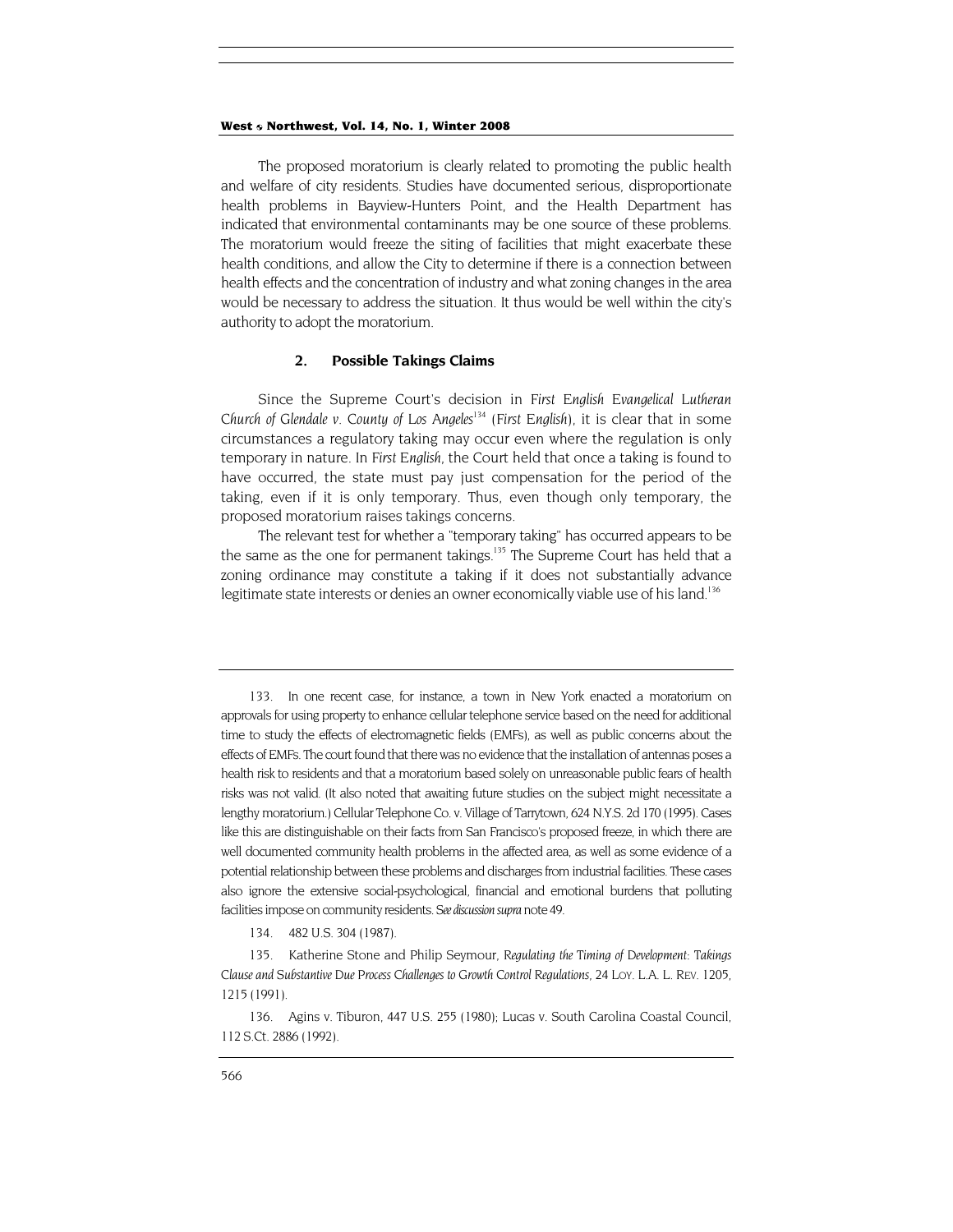<span id="page-31-4"></span>As discussed above, the interest that the moratorium seeks to advance is legitimate, and the ordinance substantially advances this interest.<sup>137</sup> Nor does the moratorium deny property owners of economically viable use of their property.<sup>138</sup> The moratorium restricts the ability of property owners to obtain permits for a limited class of manufacturing facilities that result in certain types of actual or potential pollution. It does not even completely prohibit these activities, moreover, since it allows exceptions if a facility can demonstrate hardship from the moratorium and that its operations will not significantly affect public health.<sup>139</sup> Property owners are free to proceed with alternate and less harmful uses of the property—such as warehouses, storage facilities, or nonpolluting, green industries.<sup>140</sup>

Moreover, cases following *First English* have rejected claims based on development delays or moratoria for a reasonable time period.<sup>141</sup> On remand

<span id="page-31-1"></span>138. As the Ninth Circuit recently explained, the term "economically viable use" "has yet to be defined with much precision. However, 'the existence of permissible uses generally determines whether a development restriction denies a property owner the economically viable use of its property." Suitum v. Tahoe Regional Planning Agency, 80 F.3d 359; 1996 U.S. App. LEXIS 6057, at \*3 (9th Cir. 1996) (citations omitted); *see* Stone & Seymour, *supra* note 135, at 1213 (in First *English,* "the Supreme Court appears to have accepted the standard that "all use" must be denied, at least for temporary takings.")

<span id="page-31-2"></span>139*. See* Hodel v. Virginia Surface Min. & Red. Assn., 452 U.S. 264, 297 (1981) (plaintiffs cannot establish that statute effects taking because they may be able to obtain relief from its provisions through variance or waiver).

<span id="page-31-3"></span>140*. See* First English Evangelical Lutheran Church of Glendale v. County of Los Angeles, 212 Cal. App. 3d 1353, 1367-71 (1989) (no taking had been alleged by complaint because the ordinances allowed at least some minimal recreational use of the plaintiffs property); Tabb Lakes v. U.S., 10 F.3d 796, 800-801 (D.C. Cir. 1993) (Corps of Engineers' cease and desist order that stopped filling of wetlands for three years did not constitute taking because other viable uses of property were available to owner, through permit or otherwise); Jackson Court Condominiums v. City of New Orleans, 874 F.2d 1070, 1080 (5th Cir. 1989) (moratorium on establishment of timeshare condominiums in residential areas did not deprive owner of all economically viable use of property; constitutional prohibition against taking without compensation does not guarantee the most profitable use of property). *See* Edward Ziegler, *Interim Zoning and Building Moratoria*: *Temporary Takings After First English*, 12 ZONING & PLAN L. REP. 97, 102 (Feb. 1989) ("Interim controls which allow some use of land, either on the face of the ordinance of by administrative relief provision, put a landowner in a difficult position when attempting to assert a temporary taking claim.")

141. The Supreme Court in *First English* did not articulate a test for when delay would constitute a taking. It assumed that a denial of all use of plaintiffs' property for close to six years would require compensation. 482 U.S. at 319-322. On the other hand, it found that "quite different

<span id="page-31-0"></span><sup>137</sup>*. See supra* text accompanying notes 133-134. Regardless of whether this test is identical to the test for determining whether a legislative enactment is rationally related to the general welfare, the analysis under the two tests is extremely similar. *See* Stone & Seymour, *supra* note 135, at 1229-1233.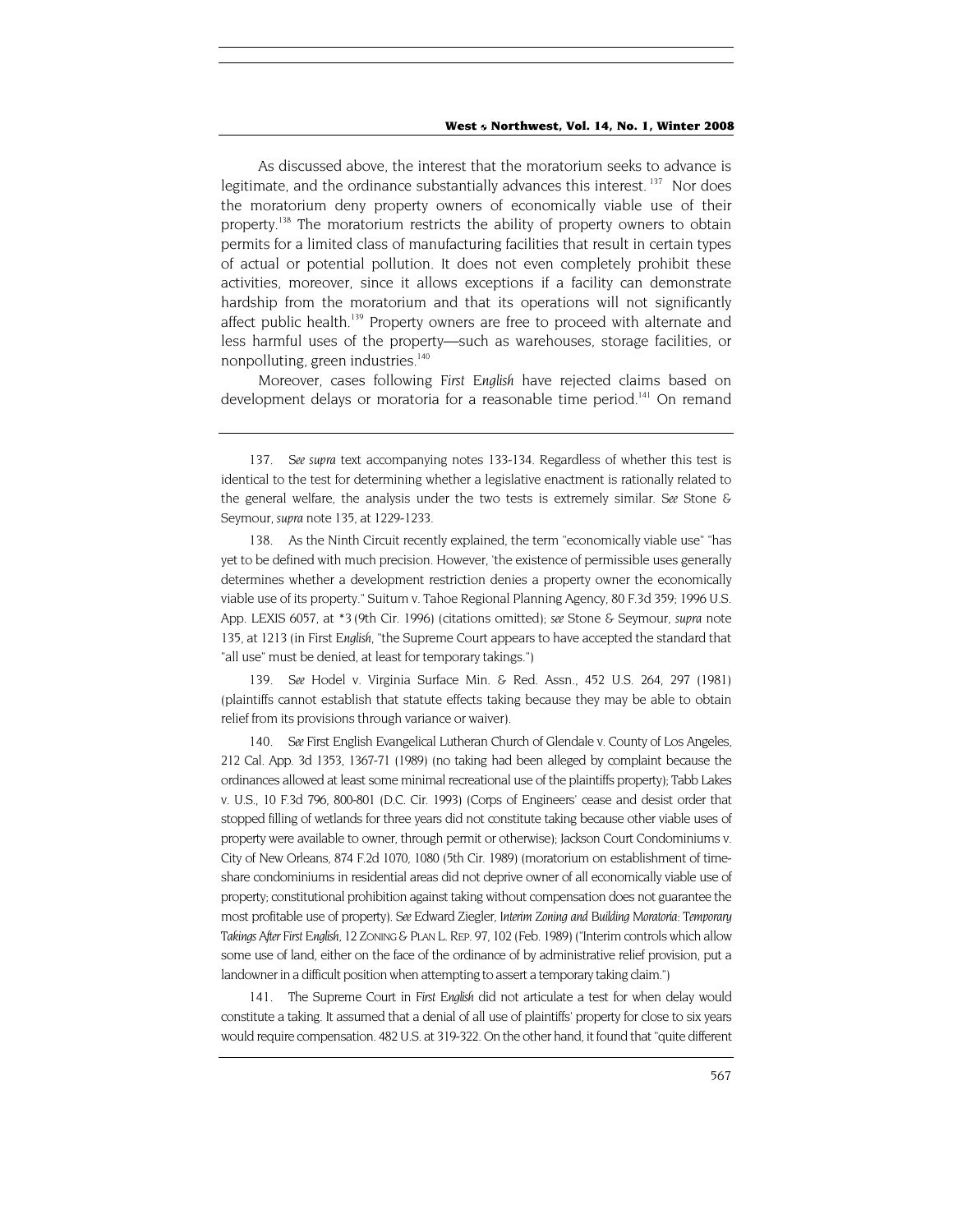from the Supreme Court in *First English* itself, for example, the California court of appeal concluded that an interim construction moratorium of close to two and a half years was a reasonable period to allow the county to study what structures could be safely developed in the area, and that therefore no temporary taking had occurred.[142](#page-32-0) This is consistent with the jurisprudence before *First English*, in which courts found that temporary development moratoria do not require compensation, at least where the delay is limited in duration and justified by legitimate planning concerns.<sup>143</sup> Here, the length of the moratorium is well within the time periods endorsed as reasonable by the courts.

questions" would arise in "the case of normal delays in obtaining building permits, changes in zoning ordinances, variances and the like." *Id.* at 321.; *See Tabb Lakes,* 10 F.3d at 801 (depreciation in value of property during 3 year process of governmental decision making not a temporary taking); Zilber v. Town of Moraga, 692 F. Supp. 1195, 1202-07 (N.D. Cal. 1988) (moratorium on subdivisions pending study of general plan regarding ridge and hillside open space is not taking because it advances town's interest in health and safety of residents and does not categorically prohibit development but merely restricts it; a one-and-a-half year development moratorium is neither unreasonable or sufficiently burdensome to require compensation); Guinnane v. City & County of San Francisco. 197 Cal. App. 3d 864, 869-870 (1987), *cert denied,* 109 S.Ct. 70 (1988) (delay caused by normal government decision-making process (in this case I and 1/2 years for processing building application) does not constitute temporary taking); *c.f.* Kawaoka v. City of Arroyo Grande, 17 F.3d 1227, 1237 (9th Cir), *cert denied,* 115 S.Ct. 193 (1994) (even if water moratorium delayed development for a year, it would not rise to constitutional dimensions). *See* Roberts, *supra* note 122, at 22.03(3) (1995 Supp.) (collecting cases); Zigler, *supra* note 140, at 103 (interim ordinances of short duration enacted in support of a pending zoning change would seem to be appropriately characterized as normal delays in rezoning process).

<span id="page-32-0"></span>142. First English Evangelical Lutheran Church of Glendale v. County of Los Angeles, 212 Cal. App. 3d 1353, 1372 (1989). The court also found that the regulations substantially advanced the state interest in public safety and did not deny plaintiff all use of its property. *Id.* at 1365-1372.

<span id="page-32-1"></span>143*. See* Hunter v. Adams, 180 Cal. App. 2d 511, 522-23 (1960) (freezing of permits for one year pending preparation of redevelopment plan reasonably necessary to promote general welfare and did not deprive plaintiff of his property); Hollister Park Inv. Co. v. Goleta County Water Dist., 82 Cal. App. 3d 290 (1978) (restriction on new water service connections during drought conditions until a plan for expansion of water sources developed not compensable taking); *see also*  Peacock v. County of Sacramento, 271 Cal. App. 2d 845 (1969) (interim ordinance that effectively froze development of plaintiff's land for three years pending county's study of how much land it needed for airport project was reasonable; continuation of freeze beyond that period was unreasonable and constituted a taking); *Metro Realty,* 22 Cal. App. 2d at 516-518 (temporary depression in value of lands pending adoption of water development plan does not require compensation; this is type of hardship properly borne by individuals as price of living in a modern enlightened and progressive community); *see* Zigler, *supra* note 140, at 98; Stone & Seymour, *supra*  note 135, at 1209-1210 (federal courts generally decline to find that temporary local development moratoria amount to a taking of property, at least where delay is limited in duration and justified by legitimate planning concerns (citing cases)).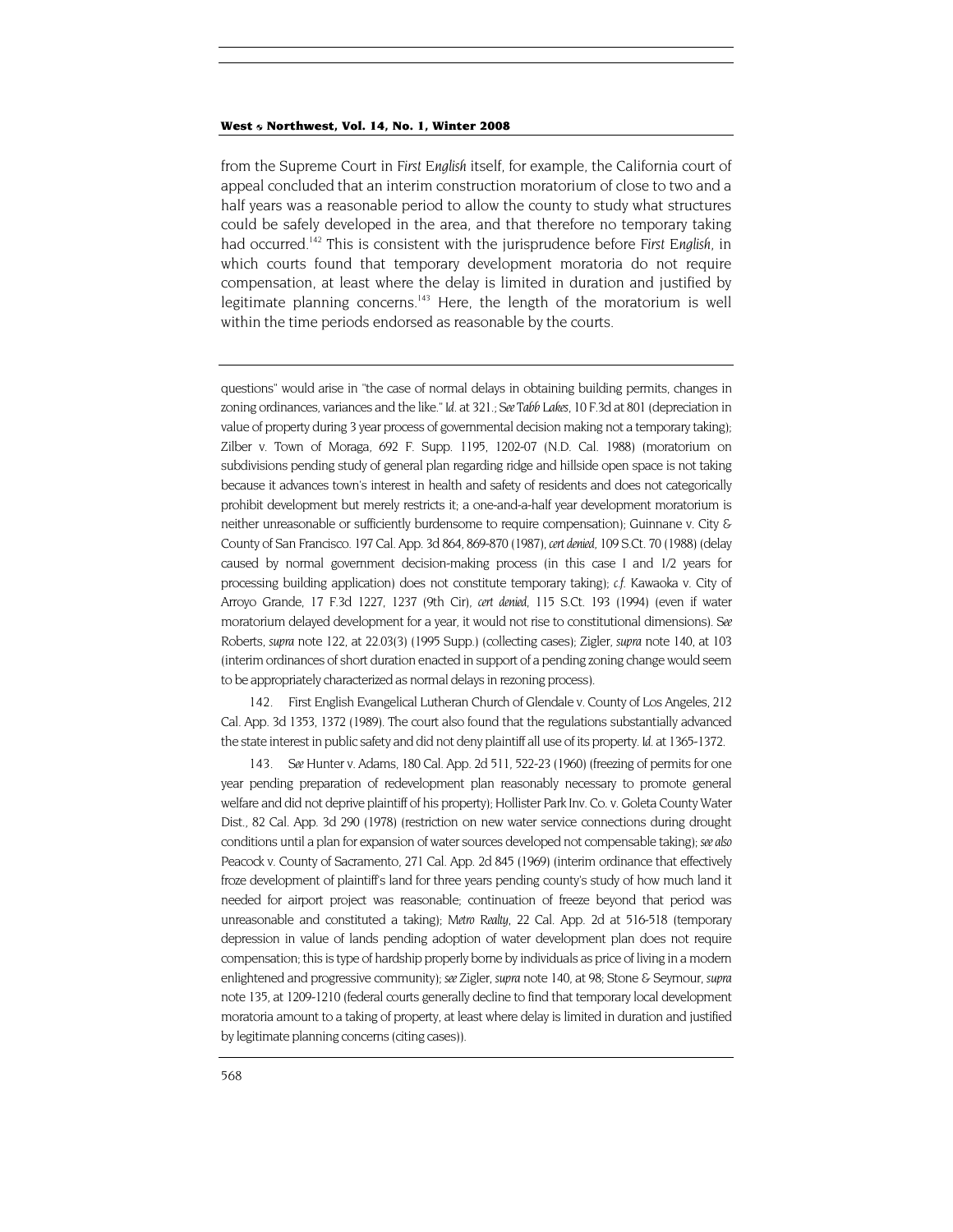Because the moratorium advances a legitimate governmental interest, allows for continued economic use of property, and will be effective for a reasonable, eighteen month time period, a successful takings challenge would be unlikely.

#### **3. Hazardous Waste Preemption Issues**

Some of the facilities potentially affected by the moratorium are regulated by state and federal hazardous waste law, raising issues of possible state and federal preemption. Under California's Hazardous Waste Control Act (HWCA), local governments are barred from prohibiting or unreasonably regulating the disposal, treatment or recovery of waste at existing hazardous waste facilities unless the facility presents an imminent and substantial endangerment.<sup>144</sup> The legislative intent underlying this provision, however, was to enact a narrow preemption provision, preventing localities from closing existing hazardous waste facilities.<sup>145</sup> The Legislature did not intend to preempt local regulation which does not prohibit disposal and treatment of hazardous waste,<sup>146</sup> including local zoning and land use regulations.<sup>147</sup> Thus, a temporary ban on the permitting of new or expanded facilities, in a very limited area of San Francisco, which does not regulate or prohibit the activities of existing facilities, would not be preempted by state law.

The federal counterpart to the HWCA, the Resource Conservation and Recovery Act<sup>148</sup> (RCRA), specifically authorizes states to impose more stringent

<span id="page-33-1"></span>145. IT v. Solano County, 1 Cal. 4th 81, 94, 98-100 (1991) (Legislature concerned that local restrictions on existing hazardous waste disposal might accelerate a developing reduction in statewide disposal capacity and interfere with the functioning of existing, state permitted hazardous waste facilities; it sought to preempt local land use restrictions on existing facilities to minimum extent necessary to serve these concerns); Casmalia Resources, Ltd. V. County of Santa Barbara, 195 Cal. App. 3d 827, 834-36 (1987).

146*. Id.*

<span id="page-33-3"></span><span id="page-33-2"></span>147. CAL. HEALTH & SAFETY CODE § 25105 (Hazardous Waste Control Act Jaw does not limit local agencies in enforcement of Jaw),  $\delta$  25147 (stating that it is not intent of Jaw to preempt local land use regulation of existing hazardous waste facilities); IT, 195 Cal. App. 3d at 93. In IT, the California Supreme Court held that enforcement of a local permit condition requiring that all treatment and storage of hazardous waste be set back at least 200 feet from the perimeter of the property was not preempted by the Hazardous Waste Control Act. *See also* Comment, *Tanner Hazardous Waste Streams—Controversy Over "Fair Share" Responsibility,"* 23 U.C. DAVIS L. REV. 923, 934 (1990) (explaining that purpose of Hazardous Waste Control Act was not to promote siting of new facilities; rather "legislature intended to discourage siting of new hazardous waste land disposal facilities" while simultaneously improving programs of source reduction).

<span id="page-33-4"></span>148. 42 U.S.C. §§ 6901-6992k (1994).

<span id="page-33-0"></span><sup>144.</sup> CAL. HEALTH & SAFETY CODE § 25149. *See also* CAL. HEALTH & SAFETY CODE § 25199.9 (local land use decisions denying approval for new hazardous waste facilities can be appealed to the Governor, who can reverse the decision if it is inconsistent with local planning requirements and the facility has obtained other necessary permits).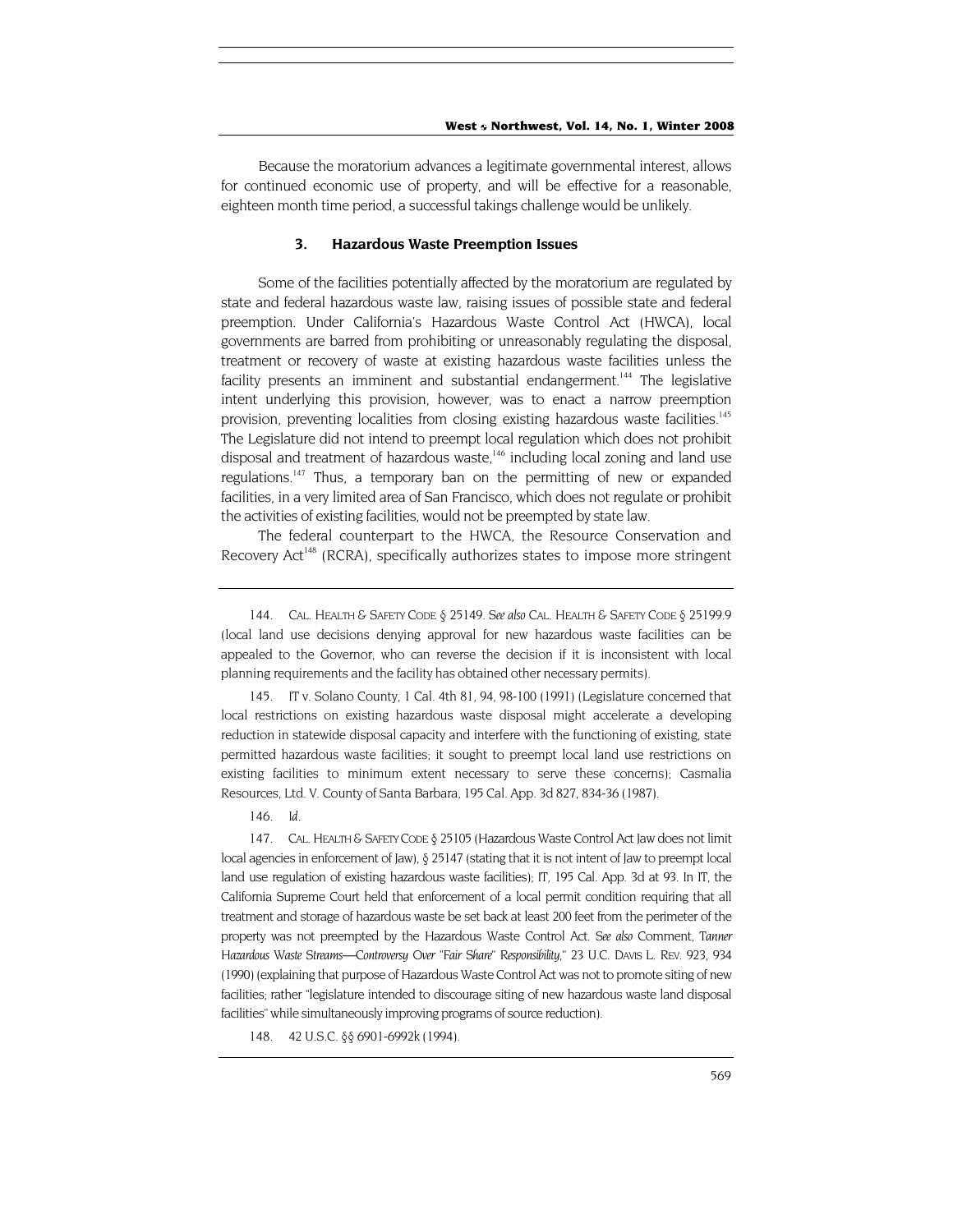hazardous waste management requirements, including site selection criteria, than those mandated by federal law.<sup>149</sup> In some instances, however, overly stringent state criteria may be preempted by RCRA if they conflict with the congressional goals underlying the statute.<sup>150</sup> A temporary moratorium would not conflict with RCRA's objectives, since the moratorium does not attempt to substantively limit hazardous waste management activities promoted by federal law, or permanently prohibit their siting.<sup>151</sup> Thus, neither the HWCA nor RCRA preempt the moratorium as applied to facilities handling hazardous waste.

#### **4. Summary**

San Francisco has authority to adopt the proposed temporary siting moratorium in Bayview-Hunters Point. Such a moratorium would not constitute a taking of any private property, nor be preempted by state or federal hazardous waste law.

<span id="page-34-1"></span><span id="page-34-0"></span>150. Thus, statutes that amount to explicit or de facto bans on activities that are encouraged by RCRA are likely to be preempted. Other local measures are likely to be upheld if they are reasonably related to a legitimate local concern for safety or welfare. *See* ENSCO, Inc. v. Dumas, 807 F.2d 743, 745 (8th Cir. 1986) (ordinance prohibiting treatment or disposal of acute hazardous waste in county conflicts with RCRA goal of safe disposal and treatment of hazardous waste); Ogden Environmental Services v. City of San Diego, 687 F. Supp. 1436 (S.D. Cal. 1988) (City of San Diego's denial of a conditional use permit for a demonstration hazardous waste treatment unit where the U.S. Environmental Protection Agency had already granted a RCRA permit to the facility conflicted with RCRA's goals of facilitating treatment of hazardous waste); *see also* Blue Circle Cement v. County of Rogers, 27 F.3d 1499 (10th Cir. 1994) (permit requirement for burning of hazardous waste fuels preempted if amounts to de facto ban since it would interfere with Congressional goal of promoting recycling and recovery and minimizing land disposal of hazardous waste); *but cf.* Hazardous Waste Treatment Council v. Reilly, 938 F.2d 1390, 1395 (D.C. Cir. 1991) (upholding state limit on new commercial hazardous waste treatment facility which did not amount to ban on any particular waste treatment technology as consistent with RCRA); *see generally* Patrick O'Hara, *The NIMBY Syndrome Meets the Preemption Doctrine: Federal Preemption of State and Local Restrictions on the Siting of Hazardous Water Disposal Facilities,* 53 LOUISIANA L.REV. 229 (1992).

<span id="page-34-2"></span>151*. See* LaFarge Corp v. Campbell, 813 F. Supp. 501 (W.D. Texas 1993) (state requirement that hazardous waste incinerators cannot be sited within one half mile of established residences not preempted by RCRA; requirement does not absolutely prohibit incinerators and provides reasonable response to safety concerns from spills); North Haven Planning & Zoning Comm'n v. Upjohn Co., 753 F. Supp. 423, 430-431 (1994), *aff'd* 921 F.2d 27 (2d Cir. 1990), *cert denied,* 50 U.S. 918 (1991) (local regulation requiring removal of waste unless stored in enclosed structure or site plan approved by government based on health, safety, sanitation and aesthetics does not conflict with RCRAs goals).

<sup>149. 42</sup> U.S.C. § 6929.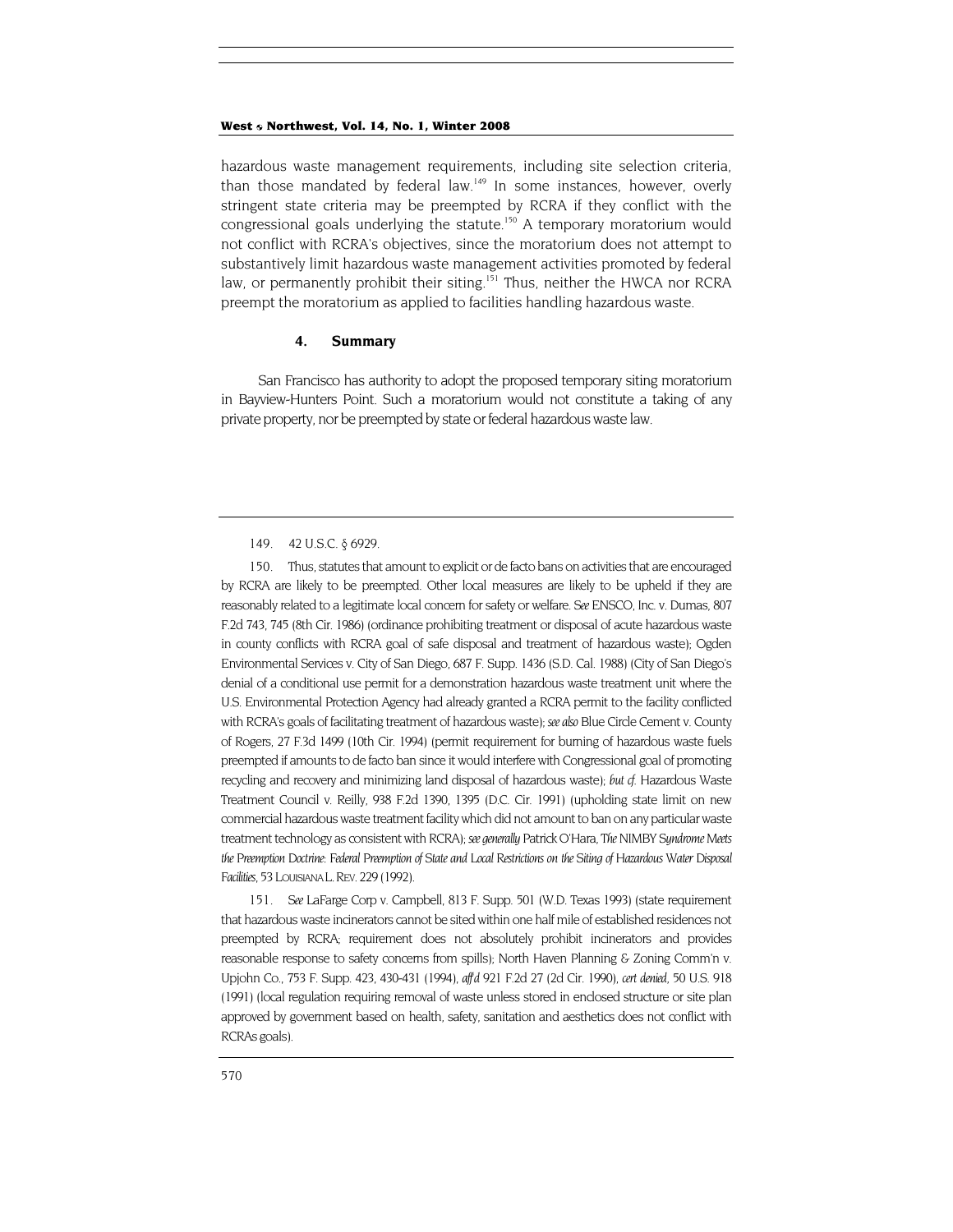#### <span id="page-35-0"></span>**IV. Conclusion**

The fate of SF Energy's proposed power plant remains uncertain. Regardless of the outcome of the dispute, however, the community's legal and organizing efforts provide important lessons for other similarly situated communities. Using three imaginative strategies, project opponents have effectively organized against the plant and coalesced around broader community health and environmental concerns. These strategies have allowed them to fight the siting battle on terms more accessible and empowering to the community.

One simple but potent strategy is to document the disparate concentration of polluting facilities and the disproportionate health problems in the community. In the Bayview Hunters Point dispute, developing this profile, particularly in graphic form, has galvanized the local populace and focused its attention on longstanding environmental inequities in the area. Of equal importance, this information has provided credibility with local government health officials and the media. The city's health department has become an active partner in investigating community health and environmental conditions, and actively supported the community's call for a temporary siting moratorium.

A second approach is to directly engage governmental decision makers about environmental justice issues. Many decision makers remain uninformed about environmental justice principles or consider them outside their purview, and thus slight the broader health, environmental, and socio/economic concerns of affected communities when evaluating projects. As demonstrated in this case, the administrative review process can be used creatively to educate decision makers and broaden the scope of their analysis; here, the community's extensive testimony prompted the Energy Commission to carry out its first (if highly truncated) environmental justice project analysis.

Finally, when faced with an immediate siting decision, a community may lack data about past disparate siting decisions or current environmental harms in their community. A temporary siting moratorium is a viable land use tool that can give municipalities the opportunity to examine inequitable environmental conditions and develop land use policies that address these imbalances. These policies may include the development of "fair share" criteria to insure a more equitable distribution of unwanted facilities,<sup>152</sup> the adoption of new land use elements in a locality's general plan that explicitly address environmental justice concerns,<sup>153</sup> or other innovative measures.

<span id="page-35-1"></span><sup>152.</sup> One example of this is New York City's "Fair Share Criteria," adopted in 1990. N.Y.C. CHARTER § 203. The criteria require city agencies, before siting any municipal facilities, to consider the extent to which the neighborhood character would be adversely affected by a concentration of facilities, the distribution of similar facilities throughout the city, and the location of other facilities having similar environmental impacts within a one-half-mile radius of the project. RCNY Appendix A to Title 62, § 6.42. *See* Silver v. Dinkins, 601 N.Y.S. 2d 366, 370-71 (Sup. Ct. 1993) (holding that city violated the criteria by not engaging in a meaningful search for alternative sites where a neighborhood already has a high concentration of facilities and rejecting the city's analysis that since one neighborhood already had a